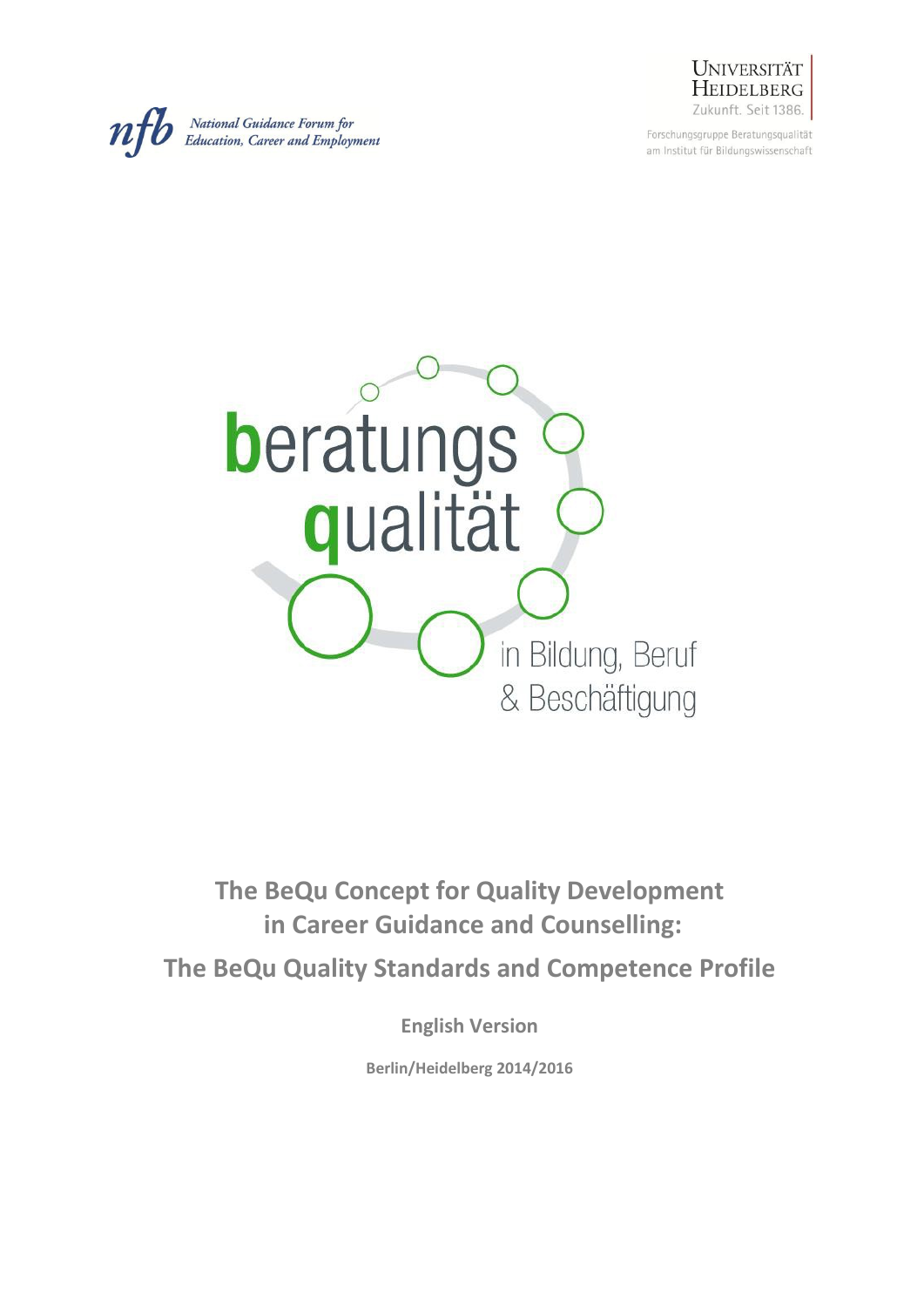# **Imprint and Contact**

#### **Publishers:**

**National Guidance Forum in Education, Career and Employment (Nationales Forum Beratung in Bildung, Beruf und Beschäftigung e.V.,** *nfb***)** 

Kurfürstenstr. 131 I 10785 Berlin, Germany Tel: +49 30- 257 937 41 I Fax: +49 30- 2639 80 999 E-mail: info@forum-beratung.de www.forum-beratung.de

**tät am Institut für Bildungswissenschaft) of the Ruprecht-Karls- Heidelberg University** Akademiestr. 3 I 69117 Heidelberg, Germany

Tel: +49 6221– 547522 I Fax: +49 6221– 547740

**Research Group Quality in Guidance at the Institute of Educational Science (Forschungsgruppe Beratungsquali-**

Berlin/Heidelberg 2014/2016

This brochure contains the translation of the main parts of the following German brochures about the BeQu-Concept – available under [www.wbv-open-access.de;](http://www.wbv-open-access.de/) [www.beratungsqualitaet.net](http://www.beratungsqualitaet.net/) and [www.forum-beratung.de:](http://www.forum-beratung.de/)

- Professionell beraten mit dem BeQu-Konzept. Instrumente zur Qualitätsentwicklung der Beratung in Bildung, Beruf und Beschäftigung
- Professionell beraten: Qualitätsstandards für die Beratung in Bildung, Beruf und Beschäftigung
- Professionell beraten: Kompetenzprofil für Beratende in Bildung, Beruf und Beschäftigung
- Professionell beraten: Qualitätsentwicklungsrahmen für die Beratung in Bildung, Beruf und Beschäftigung.

A limited number of these brochures can be obtained from the *publisher (nfb; contact details: see above).*

The project, that formed the basis for the original publications, which are compiled in this translation, was sponsored by the German Federal Ministry of Education and Research (Bundesministerium für Bildung und Forschung) under the project funding codes 01WS090801 and 01WS120801.

The responsibility for the content of this publication lies with the publishers.

#### **Translation:**

Susanne Schmidtpott, Johannes Katsarov, Karen Schober, Peter Weber,

The translation lies in the responsibility of the German National Guidance Forum (*nfb*) and was co-funded by the ERASMUS+ Programme of the European Union in the context of the ERASMUS+ Strategic Partnership "FairGuidance", Project-No.: 2015-1-DE02-KA202-002527.

The European Commission support for the production of this publication does not constitute an endorsement of the contents, which reflects the views only of the authors, and the Commission cannot be held responsible for any use, which may be made of the information contained therein.

#### **Website:**

A digital version is available for download at: [www.forum-beratung.de](http://www.forum-beratung.de/) and [www.beratungsqualitaet.net.](http://www.beratungsqualitaet.net/)

Property rights may exist for all tradenames, as well as company or brand names in this publication, even if they are not marked as such. Their naming in this publication does not warrant the assumption that they are freely disposable.

Reproduction of content or parts of it is authorized provided the source is acknowledged.

©National Guidance Forum in Education, Career and Employment (*nfb*) and Research Group Quality in Guidance at the Institute of Educational Science (Forschungsgruppe Beratungsqualität am Institut für Bildungswissenschaft) of the Heidelberg University





Co-funded by the Erasmus+ Programme of the European Union

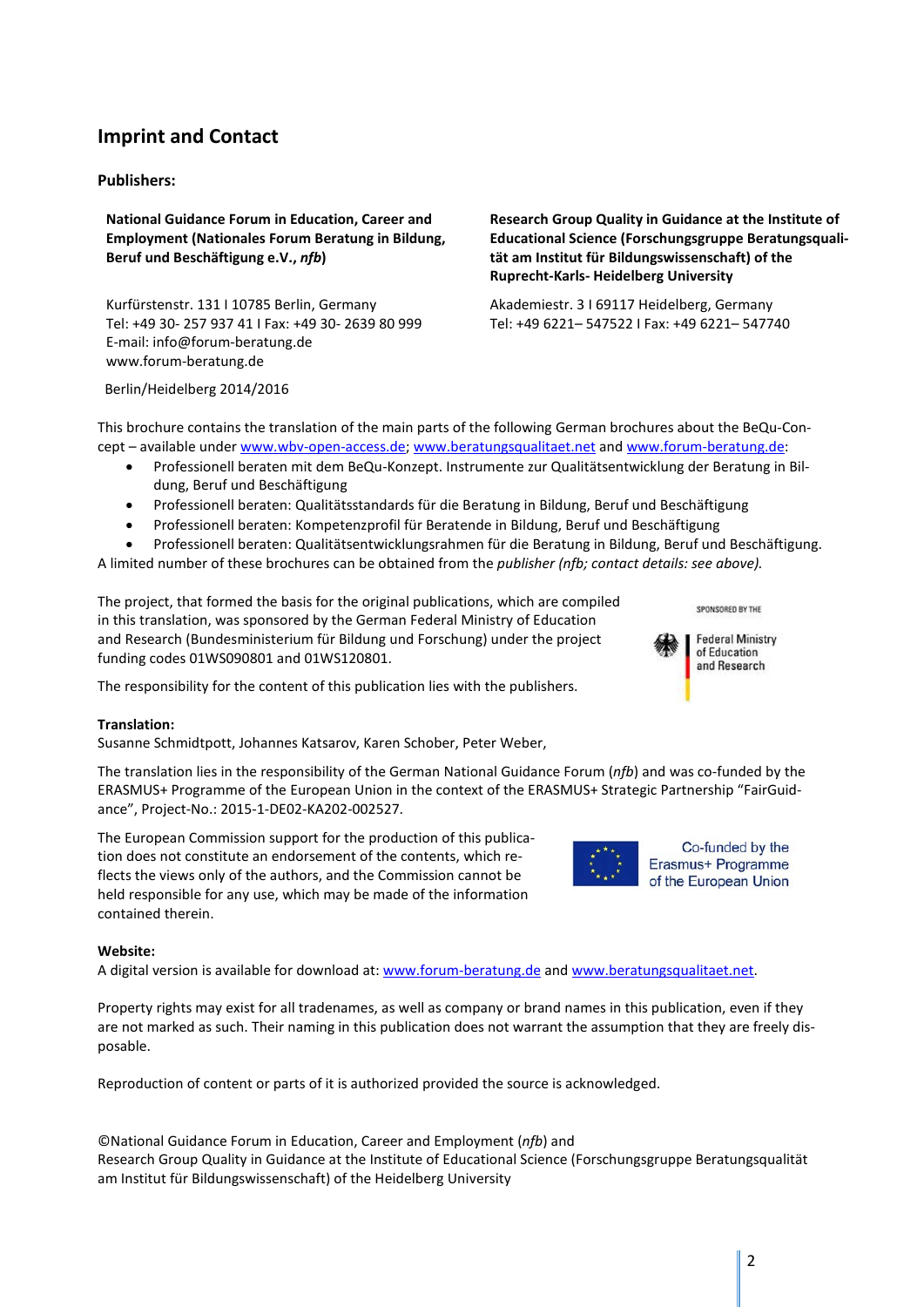#### *Preface*

With this publication, we present an English version of the main results of a project aimed at the joint development of quality standards, practitioner competences and a quality development framework for career guidance and counselling in Germany. The project was carried out as a joint venture between the German National Guidance Forum and the Institute for Educational Science/Heidelberg University, sponsored by the German Federal Ministry of Education and Research (BMBF) from 2009-2014.

Despite the long tradition and high quality of career guidance and counselling services in Germany, there is no legislation with regard to quality standards and required professional competences for guidance practitioners until the beginning of the 21<sup>st</sup> century.

However, the need for binding or at least commonly agreed standards increased after the state monopoly for career guidance, held by the public employment service, was disestablished in 1998 and an increasing number of new service providers emerged on the market: public, non-profit and private. The guidance landscape became very heterogeneous and more and more fragmented due to the segmented political responsibilities, which are split up between several governmental authorities on federal as well as on regional and local level.

The *German National Guidance Forum in Education, Career and Employment* (*nfb*) and the *Institute for Educational Science at the Heidelberg University (IBW)* started an "Open Process of Coordination for Quality Development in Career Guidance" and invited experts from different guidance fields as well as stakeholders and policy makers to take part in this process of jointly developing a common understanding of quality in career guidance and commonly agreed standards. Within this five-year process a catalogue of 19 quality standards, a competence profile for guidance practitioners and a quality development framework for service providers were developed and also tested and piloted in 50 guidance organisations.

The full results are published in German and are available online (see imprint).

With this English translation of the main results, i.e. a short introduction into the systemic background and the structure of the standards and competences, the complete catalogue of standards and competences and their operationalisations, we want to present and disseminate the German Quality Standards for Career Guidance and Counselling to a wider international audience and enhance the professional and political discussion about quality and professionalism in guidance.

We hope that this piece of work will inspire practitioners, researchers and policy makers in their efforts to improve and further develop guidance and counselling services, and would be happy for any feedback we get!

Berlin, December 2016

On behalf of the Team

Venus Edolly

*President of the German National Guidance Forum Ruprecht-Karls-University, Heidelberg*

 *Karen Schober Prof. Dr. Christiane Schiersmann*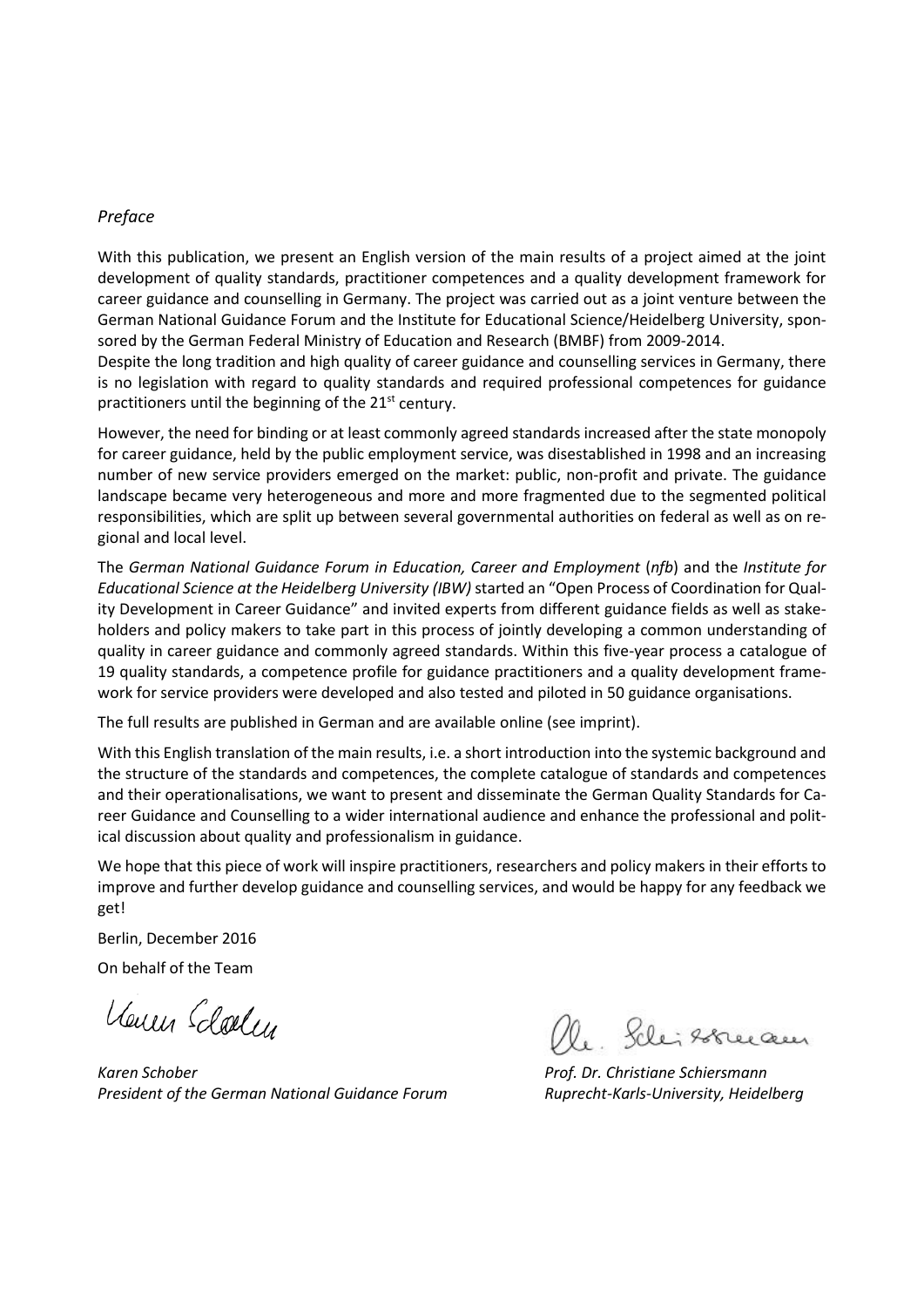# **Content** Page

|      | 1. Chapter 1: The BeQu Concept: Background and Basic Definitions                              | 5  |
|------|-----------------------------------------------------------------------------------------------|----|
|      | 1.1 Introduction: Good Guidance                                                               |    |
|      | 1.2 Theoretical Basis – A Systemic Understanding of Career Guidance<br>and Counselling        |    |
|      | 1.3 The BeQu Quality Standards and the Competence Profile at a Glance                         |    |
|      | 1.4 The BeQu Quality Standards: Addressees and Benefits                                       |    |
|      | 1.5 The BeQu Competence Profile for Guidance Practitioners:<br><b>Addressees and Benefits</b> |    |
|      | 1.6 The BeQu Quality Development Framework (QDF)                                              |    |
|      | 2. Chapter 2: The BeQu Quality Standards for Career Guidance<br>and Counselling               | 10 |
| 2.1. | The BeQu Quality Standards: Dimensions and Structure                                          |    |
| 2.2. | The BeQu Quality Standards in Detail                                                          |    |
|      | 3. Chapter 3: The BeQu Competence Profile for Guidance Practitioners                          | 32 |
| 3.1. | The BeQu Competence Profile: Dimensions and Structure                                         |    |
| 3.2. | The BeQu Competences in Detail                                                                |    |

# **References**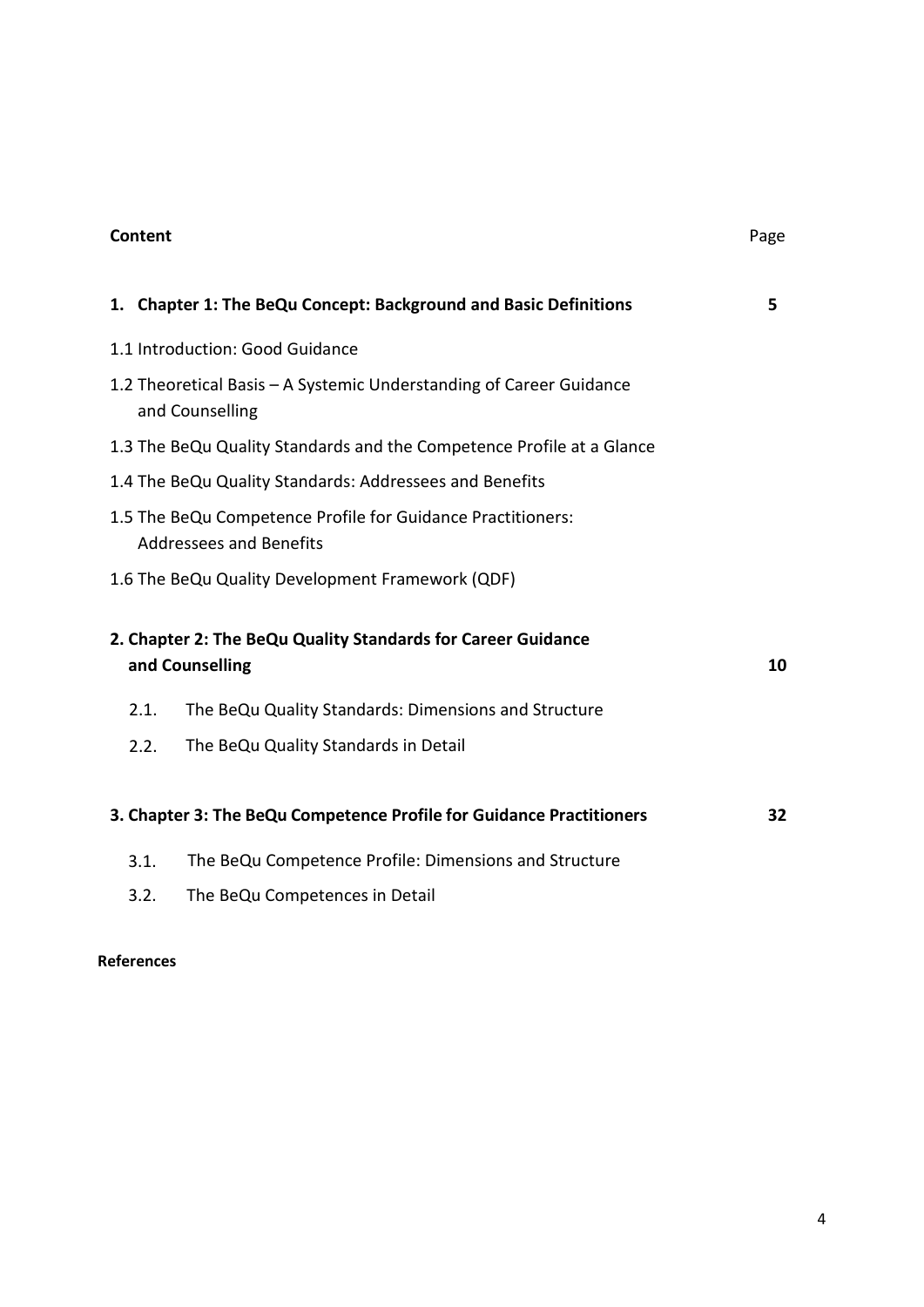# *Chapter 1*

# **The BeQu Concept: Background and Basic Definitions**

# **1.1 Introduction: Good Guidance**

# *Good Guidance Serves Individuals and Society*

Good guidance<sup>[1](#page-4-0)</sup> makes an important contribution to the autonomy with which individuals make their career decisions – no matter whether these are taken during school education, vocational training, or higher education, at career entry or in times of professional re-orientation. Good guidance paves the way for a self-determined life, for success and satisfaction in one's working life.

Furthermore, guidance serves major societal goals like increasing educational participation, securing the growing demand for skilled labour, preventing dropout from education and training, avoiding unemployment, reaching equal opportunity, as well as promoting the social and vocational inclusion of disadvantaged and vulnerable groups.

# *What Are the Features of Good Guidance?*

How can clients, guidance practitioners<sup>[2](#page-4-1)</sup>, service providers, policy makers and those responsible for its public administration recognise good guidance? Moreover, how can career guidance and counselling be improved?

To assist practitioners and providers of guidance in the process of developing the quality and professionalism of their services, the National Guidance Forum in Education, Career and Employment (*nfb*) has developed a quality concept in cooperation with the Research Group Quality in Guidance at the Institute of Educational Science of the Heidelberg University (IBW) and numerous other experts. The project was funded by the German Federal Ministry of Education and Research (BMBF).

# *The BeQu Concept: Three Tools – One Concept*

The BeQu Concept comprises three essential elements of quality development:

- **Quality Standards for Career Guidance and Counselling**
- **A Competence Profile for Guidance Practitioners**
- **A Quality Development Framework (QDF) for Career Guidance and Counselling**

The three elements of this comprehensive quality concept form part of a professionalization strategy to promote the social and political value attached to professional career guidance and counseling.

# *The BeQu Concept – A Guiding Framework for Career Guidance and Counselling*

The BeQu Concept was developed with a broad involvement of numerous actors and stakeholders from the German guidance community and is now freely available for everyone interested. The more practitioners, service providers, administrators and responsible policy makers acknowledge and use these tools/instruments as a benchmark for professional career guidance and counselling, the more the BeQu Concept will emerge as a guiding framework for guidance practice and policy in Germany.

<span id="page-4-0"></span> $1$  When we speak of 'guidance' in this text, we refer to the career guidance and counselling, which is often also labelled as lifelong guidance (and counselling) or vocational and educational guidance.

<span id="page-4-1"></span><sup>&</sup>lt;sup>2</sup> When we speak of ´guidance practitioners´ in this text we refer to all kinds of professionals in the field of career guidance and counselling in the educational, vocational, or employment sector whatever their title may be: career counsellor, career adviser, employment counsellor, career professional, etc.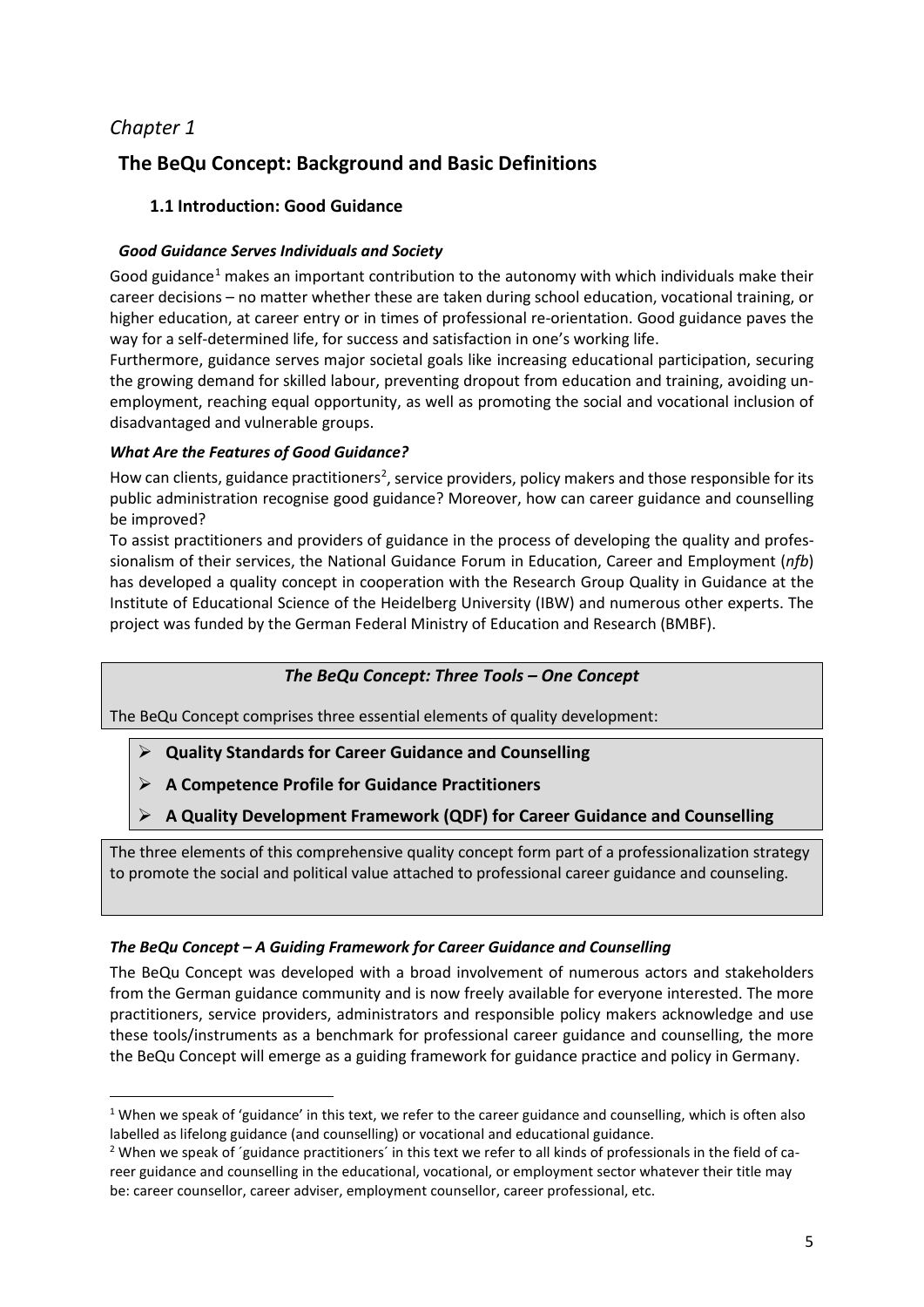# **1.2. Theoretical Basis – A Systemic Understanding of Career Guidance and Counselling**

The systemic context model of career guidance and counselling underlying the BeQu Concept is based on the idea that guidance is not an isolated process between the practitioner and the client. Rather, guidance is embedded in a wider organisational and societal context. Hence, the requirements for quality in guidance do not only refer to the interaction between the client and the guidance practitioner, but to all actors responsible for guidance provision: practitioners, clients, provider organisations, and the society as a whole, including policy makers, legislation, etc. For any quality considerations, whether the focus is on enabling wide access to guidance, on the quality of provider services, or the competence of practitioners, all of these levels need to be taken into consideration.

# *Figure 1: Systemic Context Model of Career Guidance and Counselling - Quality standards and practitioner competences assigned to the five systemic levels of the model*



Source: Schiersmann/Weber (Ed.) (2013, p. 30), and *nfb/*Research Group Quality in Guidance (Ed.) (2012, p. 4)

Drawing on the systemic context model of career guidance and counselling, the 19 quality standards were assigned to five dimensions, based on the system levels (see diagram above). Following this systemic approach, a competence profile with 17 practitioner competences based on the quality standards was developed and assigned to the same five categories.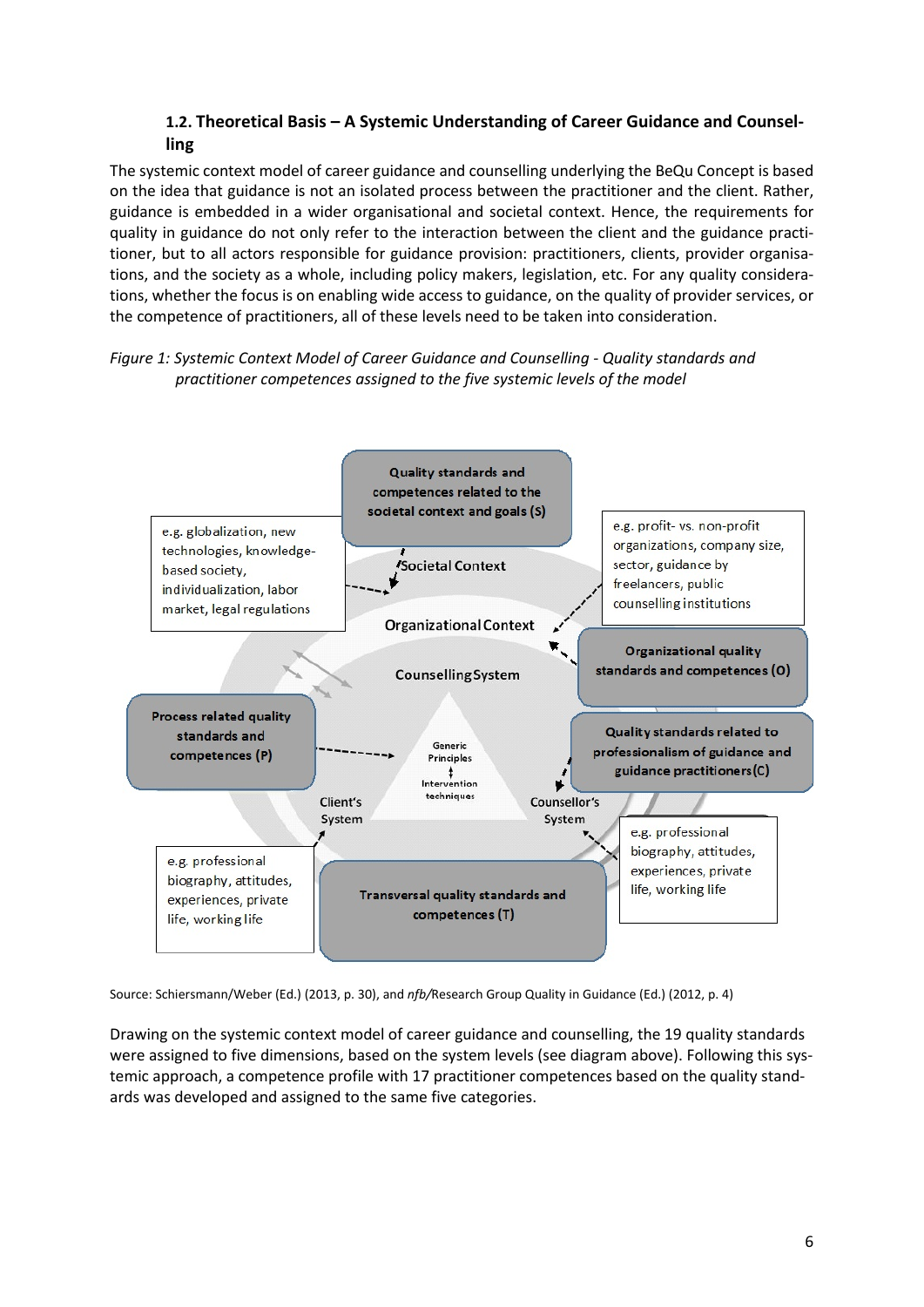# **1.3 The BeQu Quality Standards and the Competence Profile at a Glance**

The systemic context model provides the reference frame for the requirements for professional guidance as defined by the BeQu Quality Standards and in the BeQu Competence Profile. They have been formulated for use in all sectors of guidance and describe how the involved agents can contribute to the achievement of high-quality career guidance and counselling.

| <b>Transversal Quality Standards and Compe-</b><br>tences                                                                                                                                                                                                                                                                         | <b>Organisational Quality Standards and Compe-</b><br>tences                                                                                                                                                                                                                                                                                                                                         |  |  |
|-----------------------------------------------------------------------------------------------------------------------------------------------------------------------------------------------------------------------------------------------------------------------------------------------------------------------------------|------------------------------------------------------------------------------------------------------------------------------------------------------------------------------------------------------------------------------------------------------------------------------------------------------------------------------------------------------------------------------------------------------|--|--|
| Client orientation<br>➤<br>➤<br>Voluntariness and open-endedness<br>Transparency/accessibility of guidance<br>➤<br>Ethical principles and professional atti-<br>➤<br>tude<br>Continuous quality development<br>➤                                                                                                                  | <b>Mission orientation</b><br>➤<br>Clearly defined structures and pro-<br>➤<br>cesses<br>➤<br>Organisational and communicational<br>culture<br>Human and material resources<br>⋗<br>Cooperation and networking<br>➤                                                                                                                                                                                  |  |  |
| Process-Oriented Quality Standards and Com-                                                                                                                                                                                                                                                                                       | <b>Societal Context and Goals</b>                                                                                                                                                                                                                                                                                                                                                                    |  |  |
| petences<br>Structural stability and security<br>➤<br>Building of relationships and emotional<br>➤<br>security<br>Clarifying the client's concern and es-<br>➤<br>tablishing a guidance contract<br>Analysis of client's situation and aims<br>➤<br><b>Resource orientation</b><br>➤<br>Prospective solutions and activities<br>➤ | Consideration of societal circumstances<br>➤<br>(related to education, vocations and the<br>labour market)<br>Focus on the acquisition of career man-<br>➤<br>agement competences (capacity for<br>self-organisation)<br>Focus on the goals of successful career<br>➤<br>development and labour market inte-<br>gration<br>Focusing on the goals of equal oppor-<br>➤<br>tunity and social inclusion |  |  |
| <b>Competence and Professionalism</b>                                                                                                                                                                                                                                                                                             |                                                                                                                                                                                                                                                                                                                                                                                                      |  |  |
| $\mathbb{R}$ Drafoccional action                                                                                                                                                                                                                                                                                                  |                                                                                                                                                                                                                                                                                                                                                                                                      |  |  |

# *Five Reference Dimensions for Quality Standards and Practitioner Competences*

# Professional action

 $\triangleright$  Orientation towards an acknowledged competence profile

# **1.4 The BeQu Quality Standards – addressees and benefits**

Career guidance and counselling is realised in shared responsibility between clients on the one side and practitioners, service providers and policy makers on the other side. Therefore, the quality standards do not only address guidance practitioners, but also the executive managers in the provider organisations as well as the responsible policy makers.

Each quality standard (see overview on page 12) is substantiated by several criteria that describe what the involved stakeholders must contribute to fulfil the standards.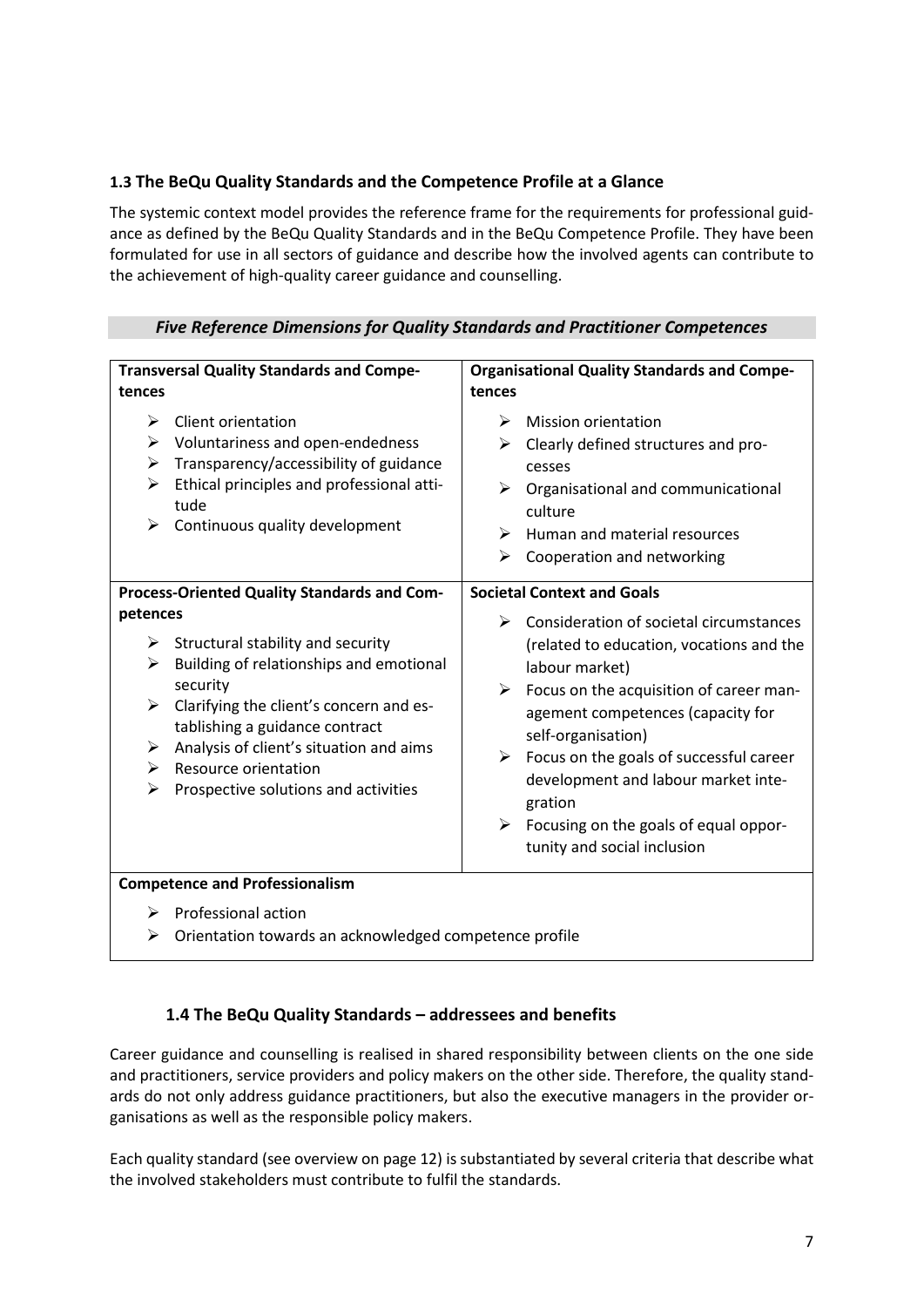Benefits for the different stakeholders:

- By referring to the BeQu Quality Standards, **clients** are enabled to better assess the quality of the guidance services. The quality standards assist them in choosing adequate guidance offers (consumer protection).
- **Guidance practitioners and providers** can use the BeQu Quality Standards to reflect their work and to examine and improve the quality of their guidance services.
- **Policy makers and administrative staff responsible for regulating and funding career guidance and counselling services** can use the BeQu Quality Standards as a basis for assessing service quality and estimating the necessary resources.

# **1.5 The BeQu Competence Profile for Guidance Practitioners**

The competences of guidance practitioners are a central aspect of professionalism and quality in career guidance and counselling. Corresponding with the BeQu Quality Standards, the Competence Profile defines necessary preconditions for fulfilling the specific requirements of career guidance and counselling professionally, drawing on the joint basis of the systemic context model of career guidance and counselling (see page 6).

Each competence is substantiated by several indicators and a description of the corresponding expert knowledge. This way, the competences become observable, ascertainable and measurable.

Benefits for the different stakeholders:

- **Guidance practitioners** can better assess their own competences, and thereby develop professionally.
- **Guidance providers** can use the Competence Profile as an orientation framework for recruitment and human resource development.
- **Providers of education and training** can use it as an orientation framework for the development of their training programmes and curricula.
- **Policy makers and funding institutions** can use the Competence Profile to identify the required professional competences for career guidance and counselling and to estimate, which resources are adequate and necessary.
- Moreover, the Competence Profile can be used to identify, document and assess **non-formally or informally acquired competences**.

# **1.6 The Quality Development Framework (QDF)**

Quality development in career guidance and counselling always implies organisational development. The Quality Development Framework (QDF) supports the quality assurance and enhancement of guidance service within organisations.

Providers of guidance services can use the QDF

for a systematic introduction of quality development into daily work,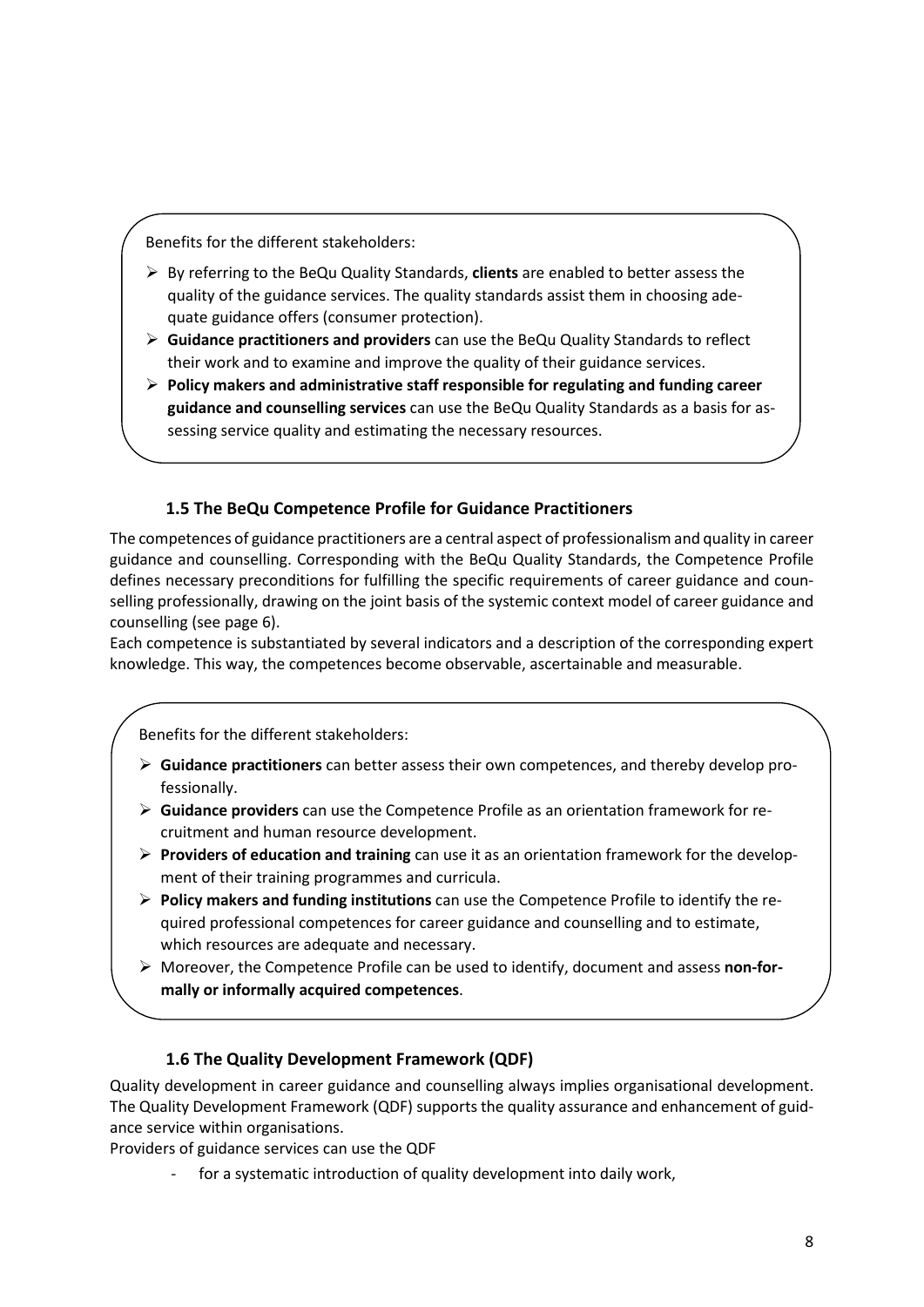- to improve existing quality approaches with respect to aspects, which are specific for career guidance and counselling,
- to document and communicate their quality development efforts to funders and responsible policy makers.

Drawing on a phase model, guidance providers autonomously evaluate their strengths, working focuses, and developmental requirements, following the BeQu Quality Standards and Competence Profile. On this basis, the organisation identifies developmental goals and success factors, initiates activities for improvement, reflects and evaluates the results and learning experience.

The QDF enables organisations to activate and integrate both the individual perspectives of staff members and the perspective of the organisation to develop and safeguard solutions for assuring or enhancing the quality of guidance, which suit the organisation.

For a systematic quality development with the QDF, guidance providers can have special QDF representatives trained. If necessary, service providers who use the QDF can also make use of specially trained external facilitators. In the testing phase of the QDF, this has proved useful in many cases.



*Figure 2: The BeQu Quality Development Framework QDF (Six-Phase Model)*

*Source: nfb/Research Group Quality in Guidance 2012, p. 9*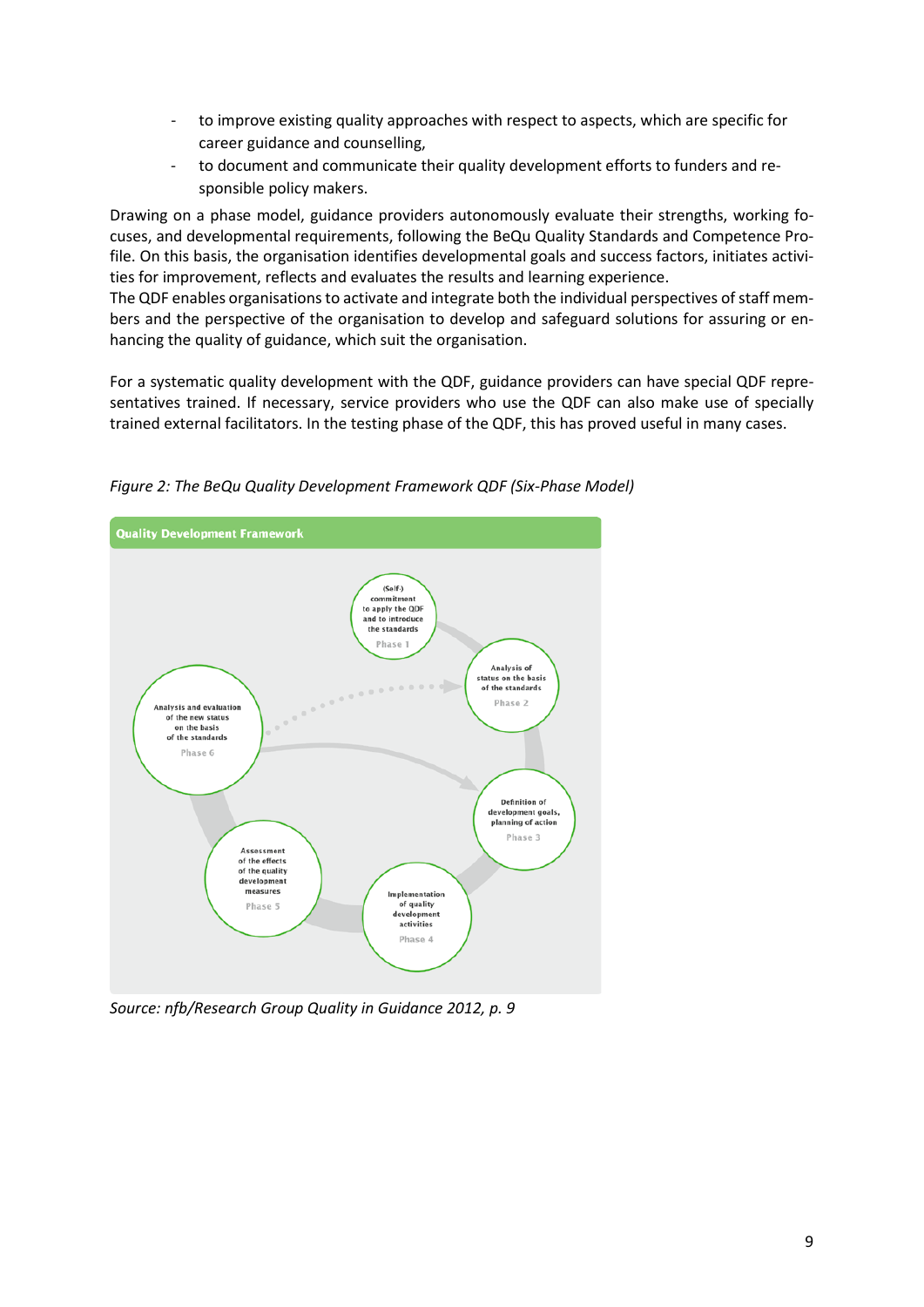# *Chapter 2*

# **The BeQu-Quality Standards for Career Guidance and Counselling**

# **2.1. The Quality Standards: Dimensions and Structure**

Based on the systemic context model of career guidance and counselling (see p. 6) 19 quality standards have been defined. They address the directly or indirectly involved and interacting systems: guidance practitioners, clients, organisation and society:

- Quality standards referring to *transversal* principles and values (T-Standards),
- Quality standards referring to the *process of career guidance and counselling* (P-Standards),
- A quality standard referring to the *competence of the guidance practitioners* (C-Standard),
- Quality standards referring to the *organisation offering guidance* (O-Standards),
- Quality standards referring to the *societal context and objectives* (S-Standards).

The **T-Standards** are not assigned to a systemic level. They describe overarching requirements for guidance offers and practices. Among these are the orientation towards the client's interest and towards basic ethical principles of career guidance and counselling, as well as transparency and the permanent effort to achieve quality enhancement.

The **P-Standards** focus on the individual interaction processes between guidance practitioners and clients. They include aspects like establishing a trustful relationship at eye level with clear agreements, strengthening the clients' capacity for self-organisation, and their ability to seek solutions and make decisions.

The **C-Standard** formulates requirements regarding the professional competences of guidance practitioners, which must be oriented towards an acknowledged competence profile, as well as requirements for related education and training. A corresponding competence profile has been developed as part of the BeQu-Concept (see Chapter 3)

The **O-Standards** describe requirements for the design of organisational conditions, which are beneficial for the guidance activities. They address the responsible provider organisation of the guidance service as well as guidance practitioners and policy makers. The O-Standards range from the formulation of the organisation's mission statement and goals to the arrangement of structures and processes within the organisation and – finally – the provision of the necessary resources.

The **S-Standards** include the requirement to reflect the societal context in the guidance process, i.e. the economic, societal, educational, and labour-market-related structures and developments, and their influence on the educational and vocational opportunities of the clients. On the other hand, the S-Standards demand that guidance must not only be client-oriented, but also be oriented towards fulfilling societal, educational and employment-related objectives and expectations, which are connected with the public provision and funding of guidance services, e.g. increased educational participation, improved labour-market integration, and the social inclusion of disadvantaged groups. Professional career guidance and counselling can be of vital importance for the achievement of these objectives and should be measured according to these criteria.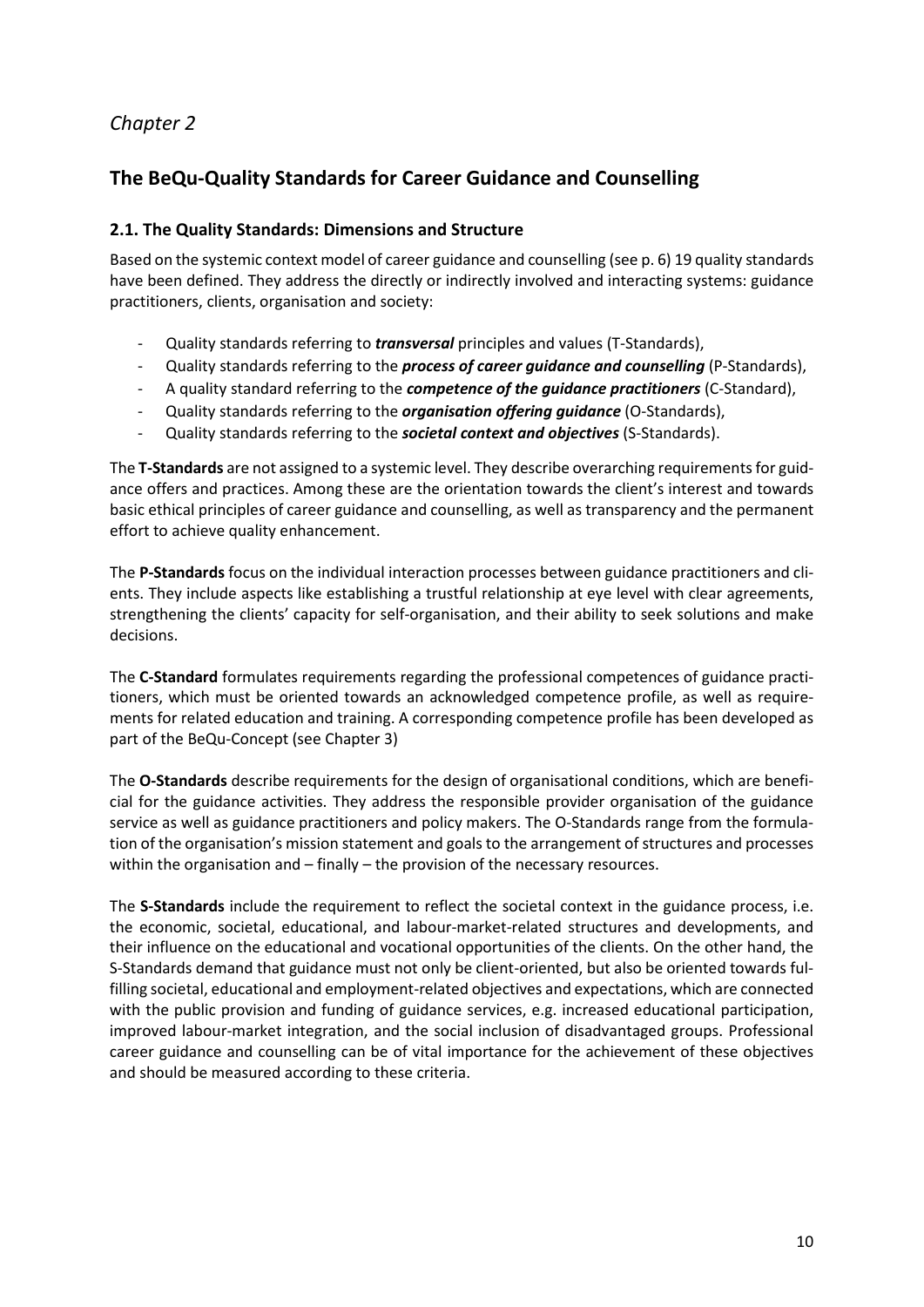# **The structure of the quality standards –levels of concretion and actors addressed**

The BeQu Quality Standards contain different levels of concretion – from "short and crisp" to a detailed elaboration. The goal isto meet the different responsibilities and needs of the addressed target groups (see figure below).

The *first level* is made up of only one sentence, which is short and concise.

On the *second level*, the standard is substantiated and operationalised by a set of criteria. The criteria address three levels of action Concrete requirements are formulated for guidance practitioners, the management in the guidance organisation, as well as policy makers.

The *third level* consists of additional explanations and examples from practice. This part however, which is published in the German Online Version of the BeQu-Concept, is not available in English [\(http://bequ-konzept.beratungsqualitaet.net/\)](http://bequ-konzept.beratungsqualitaet.net/).



| Level 1:<br><b>Quality Standard</b>                     | $\rightarrow$ Short and concise                                                                                                                                             |
|---------------------------------------------------------|-----------------------------------------------------------------------------------------------------------------------------------------------------------------------------|
| Level 2: Criteria<br>(5 - 10 for each Quality Standard) | $\rightarrow$ Substantiate the standard<br>$\rightarrow$ Describe the standard in detail<br>$\rightarrow$ Address the responsible actors                                    |
| Level 3:<br><b>Comments and examples</b>                | (practitioners, providers, policy makers)<br>$\rightarrow$ Explanations and examples<br>from guidance practice<br>in different sectors<br>(available only online in German) |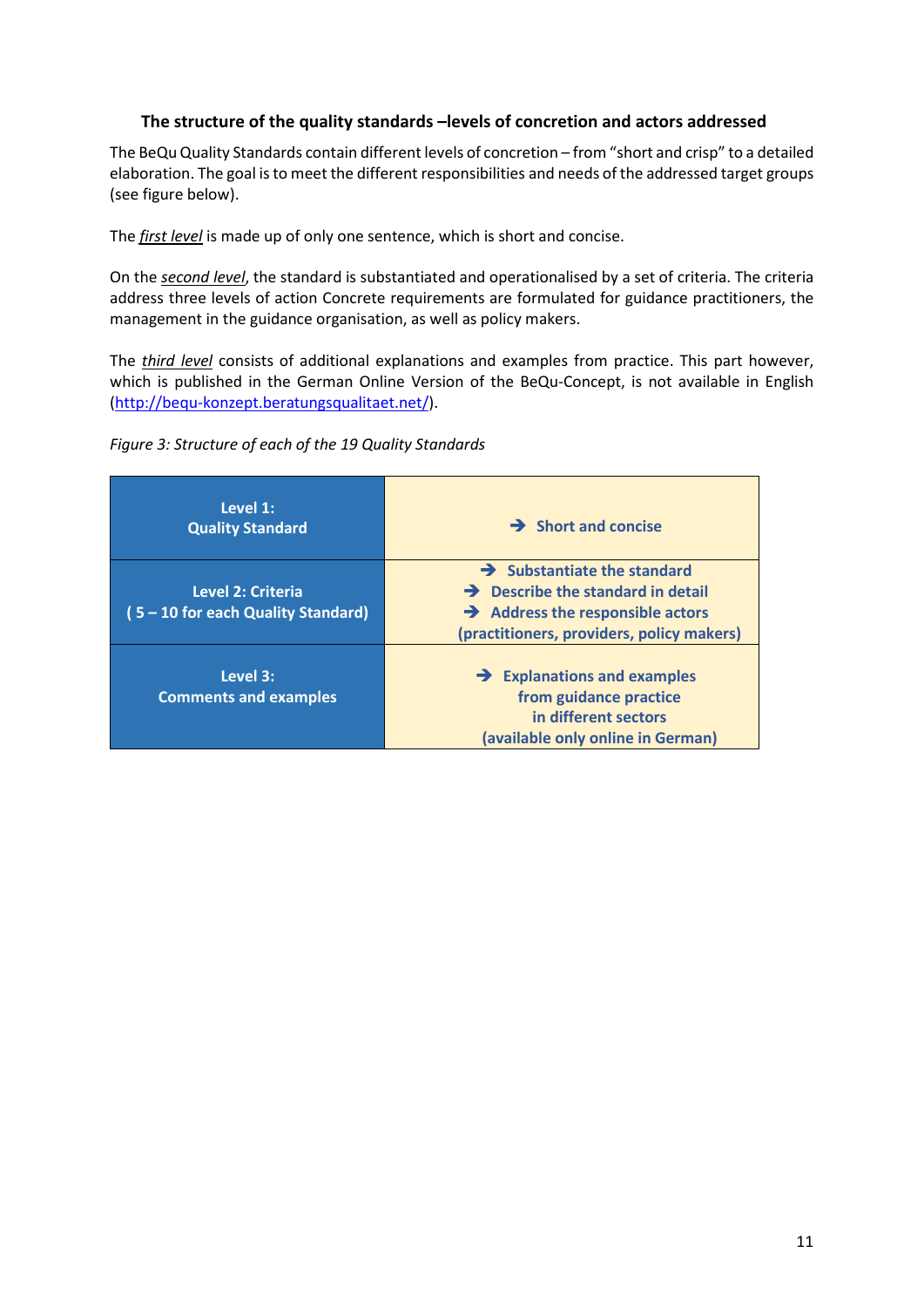# **2.2 The BeQu Quality Standards in Detail**

| The BeQu Quality Standards for Career Guidance and Counselling (Overview) |                                                                                                                                                                                                                                                                                 |  |
|---------------------------------------------------------------------------|---------------------------------------------------------------------------------------------------------------------------------------------------------------------------------------------------------------------------------------------------------------------------------|--|
| T.                                                                        | <b>Transversal Quality Standards</b>                                                                                                                                                                                                                                            |  |
| T1                                                                        | Good guidance focuses on the clients' concerns, interests, competences and potentials.                                                                                                                                                                                          |  |
| T <sub>2</sub>                                                            | Good guidance, in principle, requires voluntary participation.                                                                                                                                                                                                                  |  |
| T <sub>3</sub>                                                            | Good guidance is easily accessible and transparent for clients.                                                                                                                                                                                                                 |  |
| T4                                                                        | Good guidance is committed to ethical principles and protects clients' rights.                                                                                                                                                                                                  |  |
| T <sub>5</sub>                                                            | Good guidance is based on a strategy of continuous quality development, which is in accord-<br>ance with the quality standards presented here or comparable standards.                                                                                                          |  |
| P                                                                         | <b>Process-Related Quality Standards</b>                                                                                                                                                                                                                                        |  |
| P1                                                                        | Good guidance requires the joint development of a relationship, which is advantageous in view<br>of the clients' concerns and the guidance process.                                                                                                                             |  |
| P <sub>2</sub>                                                            | Good guidance does not presuppose results and requires the collaborative clarification of the<br>clients' expectations as well as an agreement on the objectives, procedure and desired out-<br>comes of the guidance process.                                                  |  |
| P <sub>3</sub>                                                            | Good guidance requires a joint analysis and reflection of the clients' situation as well as their<br>interests, values and resources.                                                                                                                                           |  |
| P <sub>4</sub>                                                            | Good guidance assists clients in developing alternative solutions, making decisions and trans-                                                                                                                                                                                  |  |
|                                                                           | ferring them into action in an active and autonomous manner.                                                                                                                                                                                                                    |  |
| $\mathbf{C}$                                                              | <b>Quality Standard on Practitioner Competence and Professionalism</b>                                                                                                                                                                                                          |  |
| C1                                                                        | Good guidance presupposes that guidance practitioners are capable of offering professional                                                                                                                                                                                      |  |
|                                                                           | guidance. The required competences are specified in a competence profile for guidance, which                                                                                                                                                                                    |  |
|                                                                           | corresponds to the quality standards presented here.                                                                                                                                                                                                                            |  |
| $\mathbf{o}$                                                              | <b>Organisational Circumstances, Requirements, and Strategies</b>                                                                                                                                                                                                               |  |
| 01                                                                        | Good guidance is oriented by an organisational mission statement, which describes the pur-<br>pose of the guidance organisation, the strategy, goals and ethical principles of its guidance ser-<br>vices.                                                                      |  |
| 02                                                                        | Good guidance requires clearly defined processes, workflows and responsibilities, which pro-<br>mote guidance as a communicative social service.                                                                                                                                |  |
| O <sub>3</sub>                                                            | Good guidance requires a constructive and participative culture of communication and collabo-                                                                                                                                                                                   |  |
|                                                                           | ration within the guidance organisation.                                                                                                                                                                                                                                        |  |
| O <sub>4</sub>                                                            | Good guidance requires the provision of adequate human and material resources for the spe-                                                                                                                                                                                      |  |
|                                                                           | cific guidance service offers in view of the quality standards presented here.                                                                                                                                                                                                  |  |
| O5                                                                        | Good guidance requires a good collaboration between the guidance organisation with its part-<br>ners and other relevant actors in the social environment.                                                                                                                       |  |
| $\mathsf{S}$                                                              | <b>Societal Context and Objectives</b>                                                                                                                                                                                                                                          |  |
| S <sub>1</sub>                                                            | Good guidance considers the relevant societal context and current developments in the educa-<br>tional and vocational systems and the labour market, in addition to clients' individual situa-<br>tions, and makes this knowledge accessible for clients in an adequate manner. |  |
| S <sub>2</sub>                                                            | Good guidance empowers clients to pursue their educational and professional development<br>autonomously (capacity for self-organisation).                                                                                                                                       |  |
| S <sub>3</sub>                                                            | Good guidance assists clients in sustainably pursuing and realising their educational, vocational,<br>and employment-related goals.                                                                                                                                             |  |
| S <sub>4</sub>                                                            | Good guidance promotes the social inclusion and equality of (potentially) disadvantaged<br>groups, especially regarding gender, age, handicaps, cultural and ethnical background.                                                                                               |  |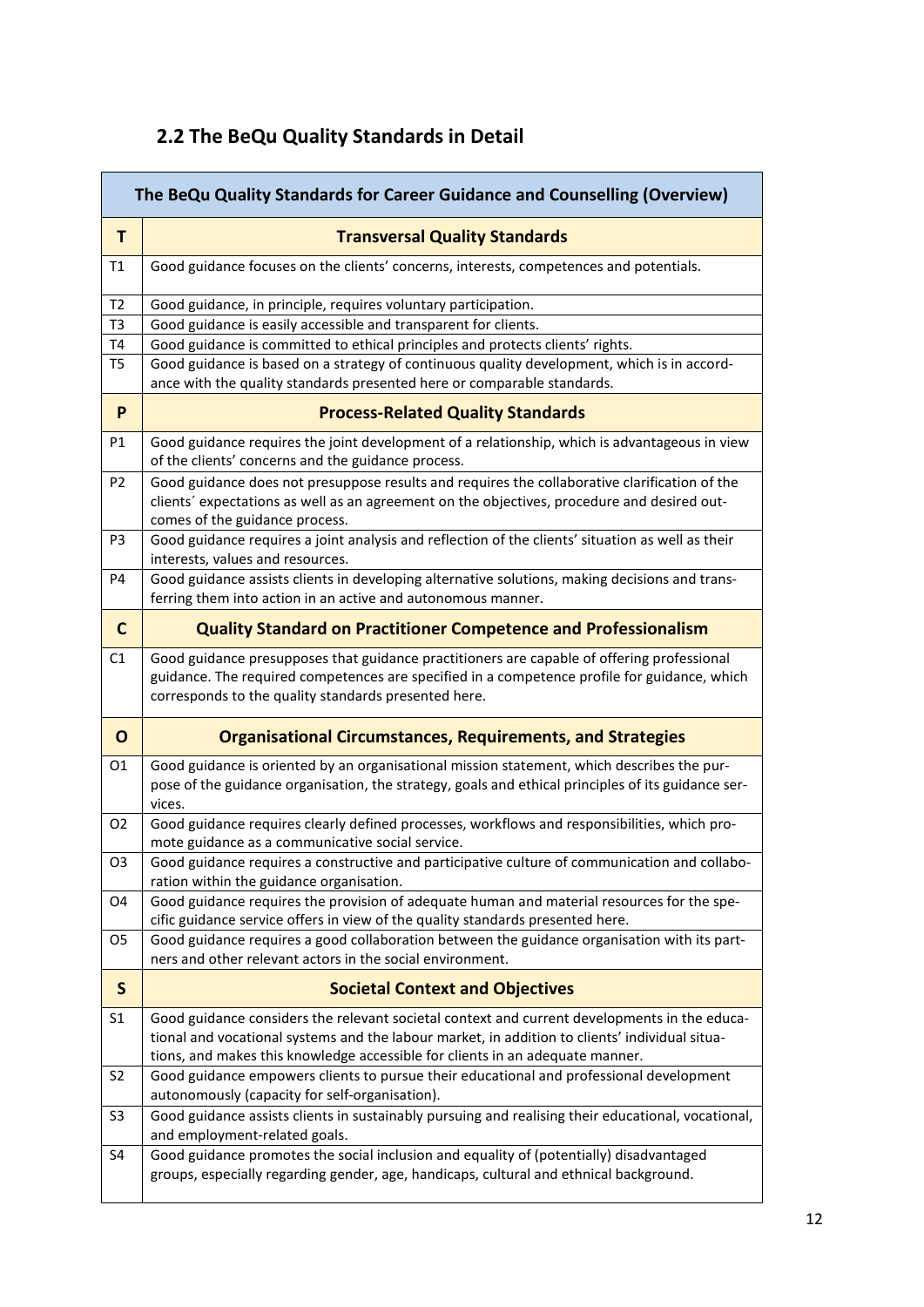# **Transversal Quality Standards for Career Guidance and Counselling as a Complex Social Service (T-Standards)**

# **Quality Standard T1**

**Good guidance focuses on the clients' concerns, interests, competences and potentials.**

| Acronym | $\sim$<br>$rr + \alpha$<br>UNEN d |
|---------|-----------------------------------|
|---------|-----------------------------------|

The guidance practitioners (GP)…

| T1 GP1 | focus on the individual demands, concerns and values of their clients and consider |
|--------|------------------------------------------------------------------------------------|
|        | their socio-cultural backgrounds.                                                  |
| T1 GP2 | do not pursue objectives, which contradict the interests of clients.               |
| T1 GP3 | point out to clients whenever their concerns or interests are in conflict with the |
|        | objectives or the mandate of the guidance organisation.                            |

The management of the guidance organisation (ORG)…

| T1 ORG1 | ' aligns its service, its formats, contents and methods with the demands of the tar- |
|---------|--------------------------------------------------------------------------------------|
|         | get groups (in view of its legal mandate).                                           |

| $\mid$ T1 POL1 | guarantee individuals a (legal) entitlement to career guidance services.           |
|----------------|------------------------------------------------------------------------------------|
| $\mid$ T1 POL2 | acknowledge career guidance and counselling as a professional service, which fo-   |
|                | cuses on the individual demands and interests of clients and on the development of |
|                | individual solutions for problems related to education and employment.             |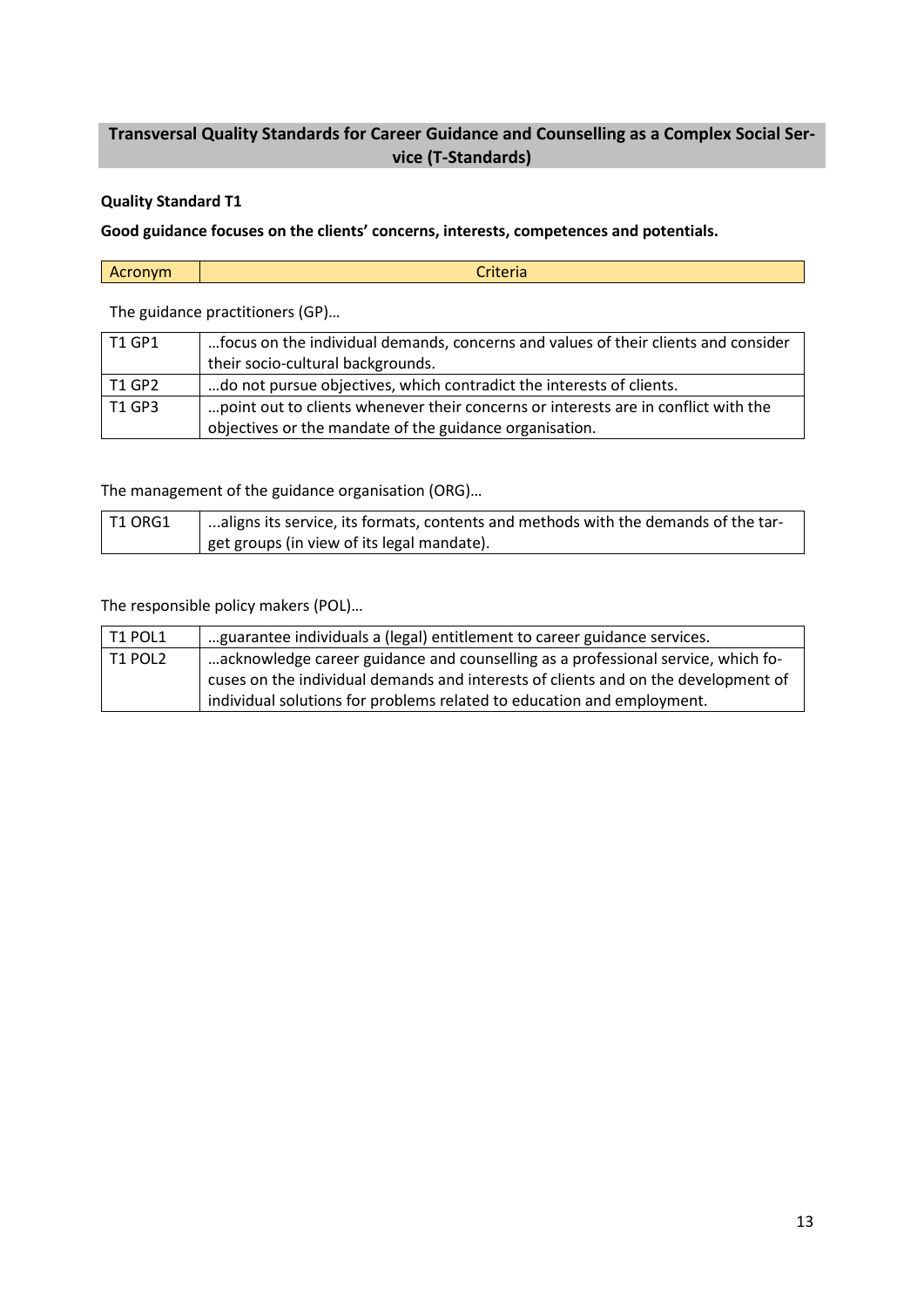# **Good guidance, in principle, requires voluntary participation.**

The guidance practitioners (GP)…

| <b>T2 GP1</b>                  | encourage the willingness and ability of clients to engage openly and voluntarily in<br>the guidance process, especially when they do not participate on their own initia-<br>tive, e.g. in a compulsory context. |
|--------------------------------|-------------------------------------------------------------------------------------------------------------------------------------------------------------------------------------------------------------------|
| T <sub>2</sub> GP <sub>2</sub> | explain potential (legal) consequences for the clients, which may arise due to non-<br>attendance or the outcomes of the guidance process, in cases where participation in<br>guidance is compulsory.             |
| <b>T2 GP3</b>                  | raise the issue of their different roles and responsibilities as guidance practitioners<br>as well as administrators (when applicable) and highlight shifts in their roles when-<br>ever necessary.               |

The management of the guidance organisation (ORG)…

| <b>T2 ORG1</b> | supports voluntary participation by securing that clients get comprehensible infor-<br>mation about their rights and obligations and their personal benefits from partici-<br>pating in the guidance process. Clients can decide about their further participation<br>in the guidance process based upon this information. |
|----------------|----------------------------------------------------------------------------------------------------------------------------------------------------------------------------------------------------------------------------------------------------------------------------------------------------------------------------|
| <b>T2 ORG2</b> | gives guidance practitioners a sufficient degree of professional freedom to address<br>the clients' needs, especially if participation in career guidance and counselling is<br>compulsory.                                                                                                                                |
| <b>T2 ORG3</b> | enables clients to make use of an additional, alternative guidance service in cases<br>where the use of guidance is compulsory and may lead to sanctions (e.g. loss of un-<br>employment benefits).                                                                                                                        |

| <b>T2 POL1</b>                  | make a clear difference between the guiding and counselling roles and other (e.g.        |
|---------------------------------|------------------------------------------------------------------------------------------|
|                                 | administrative or sanctioning) roles of guidance practitioners in non-voluntary, stat-   |
|                                 | utory guidance services. They point out clearly how guidance practitioners as well as    |
|                                 | providers of guidance services shall handle relevant role conflicts.                     |
| T <sub>2</sub> POL <sub>2</sub> | safeguard the availability of alternative guidance services without potential sanc-      |
|                                 | tions or conflicts of interest for clients who must participate in non-voluntary, statu- |
|                                 | tory guidance services.                                                                  |
|                                 |                                                                                          |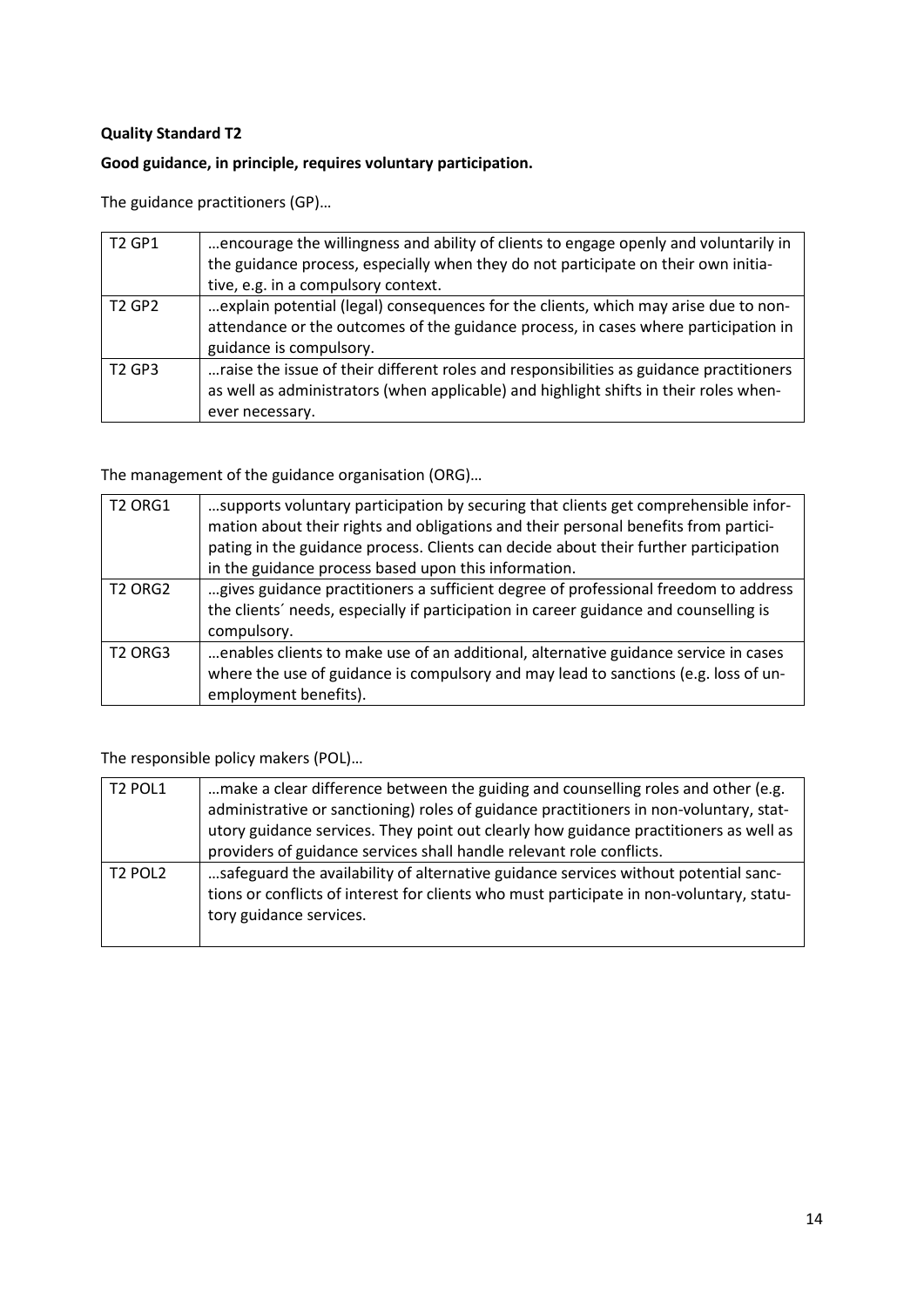# **Good guidance is easily accessible and transparent for clients.**

The guidance practitioners (GP)…

| <b>T3 GP1</b> | ensure that the format, progression, and content of the guidance process are easy       |
|---------------|-----------------------------------------------------------------------------------------|
|               | to understand and comprehensible for clients.                                           |
| T3 GP2        | document the results of the guidance process in a transparent and comprehensi-          |
|               | ble way for clients, as well as for other persons involved.                             |
| <b>T3 GP3</b> | also use information and communication technologies (ICT) for their guidance ser-       |
|               | vices (email, chat, online counselling, social media), where this benefits the individ- |
|               | ual case and suits the media habits of their clients.                                   |

The management of the guidance organisation (ORG)…

| <b>T3 ORG1</b> | ensures that the objectives, content and structure of the guidance service are well<br>communicated to the public and designed to enable easy access for all target<br>groups.                                       |
|----------------|----------------------------------------------------------------------------------------------------------------------------------------------------------------------------------------------------------------------|
| T3 ORG2        | aligns opening hours, availability by phone and the scheduling of appointments<br>with the needs of the different target groups.                                                                                     |
| T3 ORG3        | utilises various formats, media and channels for its public relations activities and<br>considers socio-cultural characteristics of the target groups in doing so.                                                   |
| T3 ORG4        | enables the use of information and communication technologies for the guidance<br>process and warrants the necessary technological infrastructure and leeway in its<br>usage for guidance practitioners and clients. |

| T3 POL1 | communicate the overarching objectives, conditions and arguments for the provi-   |
|---------|-----------------------------------------------------------------------------------|
|         | sion of career guidance and counselling within their area of responsibility.      |
| T3 POL2 | promote the transparency and accessibility of guidance services within their area |
|         | of responsibility through corresponding policies.                                 |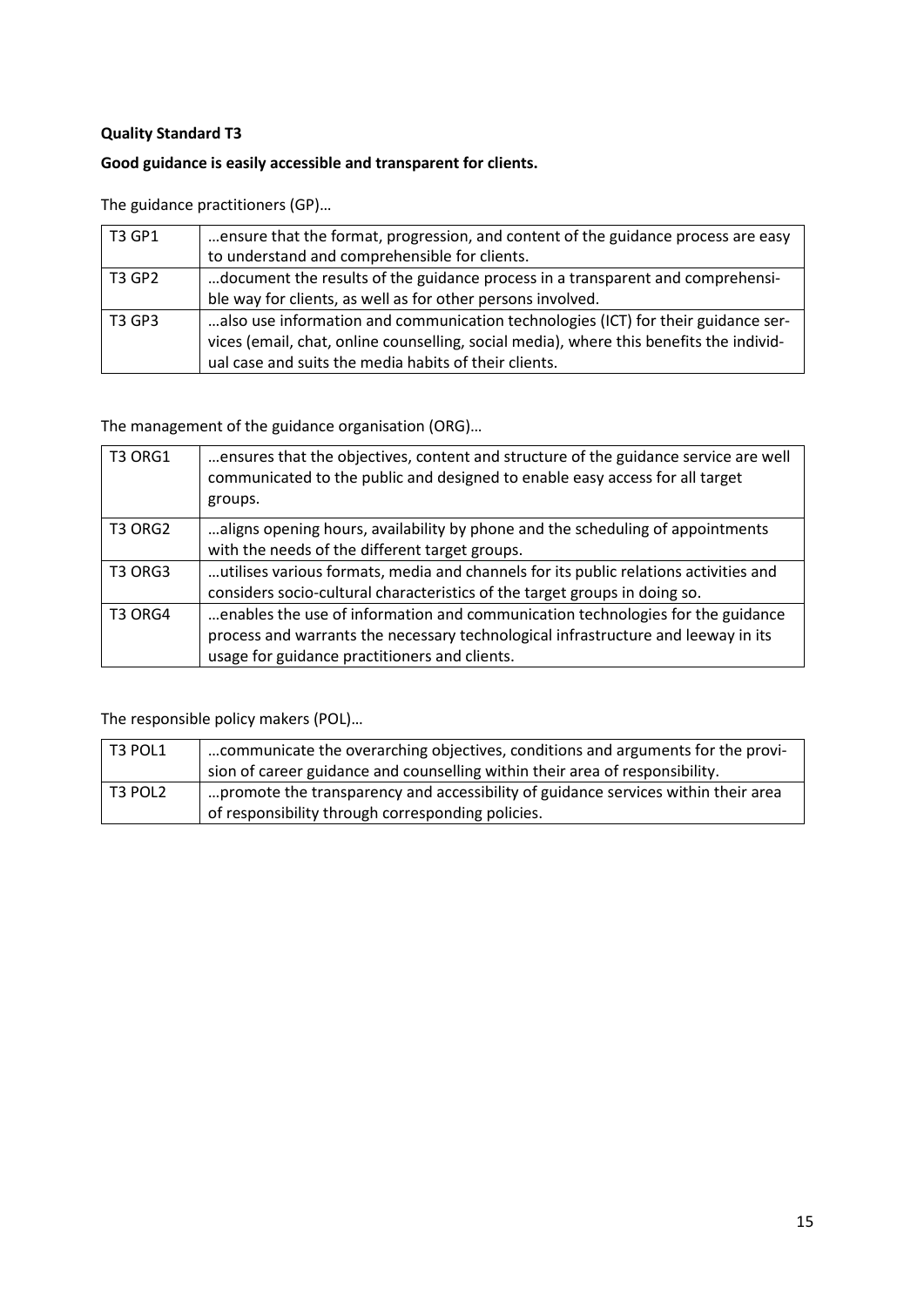# **Good guidance is committed to ethical principles and protects clients' rights.**

The guidance practitioners (GP)…

| <b>T4 GP1</b> | commit themselves to acknowledged ethical standards for career guidance and        |
|---------------|------------------------------------------------------------------------------------|
|               | counselling, which have been developed and established by various national and in- |
|               | ternational guidance associations and which are in accordance with the standards   |
|               | published here. These include following principles:                                |
|               | promoting the acknowledgement of work and education as important and               |
|               | meaningful areas of human life,                                                    |
|               | empowering clients, avoiding any harm to them,                                     |
|               | respecting and appreciating diversity in clients,                                  |
|               | keeping the data of the clients confidential and respecting data protection        |
|               | requirements,                                                                      |
|               | informing clients about their rights and obligations in an appropriate way,        |
|               | advocating for clients and their interests, including in overarching contexts,     |
|               | sharing findings from guidance practice with relevant institutions to effect       |
|               | necessary organisational or social changes/improvements where possible,            |
|               | reflecting the scientific and ethical justifications of their actions.<br>-        |

The management of the guidance organisation (ORG)…

| T4 ORG1 | commits itself to acknowledged ethical standards in agreement with its guidance         |
|---------|-----------------------------------------------------------------------------------------|
|         | practitioners and promotes these standards publicly.                                    |
| T4 ORG2 | ensures that the education and training of the guidance practitioners also include      |
|         | ethical principles and legal rights of clients.                                         |
| T4 ORG3 | warrants that clients can refer to an (independent) authority if ethical or legal prin- |
|         | ciples may have been violated.                                                          |

| T4 POL1 | commit themselves to the ethical standards, which are generally acknowledged by<br>the career guidance and counselling profession, and endorse them publicly in their |
|---------|-----------------------------------------------------------------------------------------------------------------------------------------------------------------------|
|         | area of responsibility as guiding principles for professional practice.                                                                                               |
| T4 POL2 | provide clear guidelines, which legal aspects are meaningful in career guidance<br>and counselling and which independent authorities can be consulted, when rights or |
|         | ethical principles have been violated.                                                                                                                                |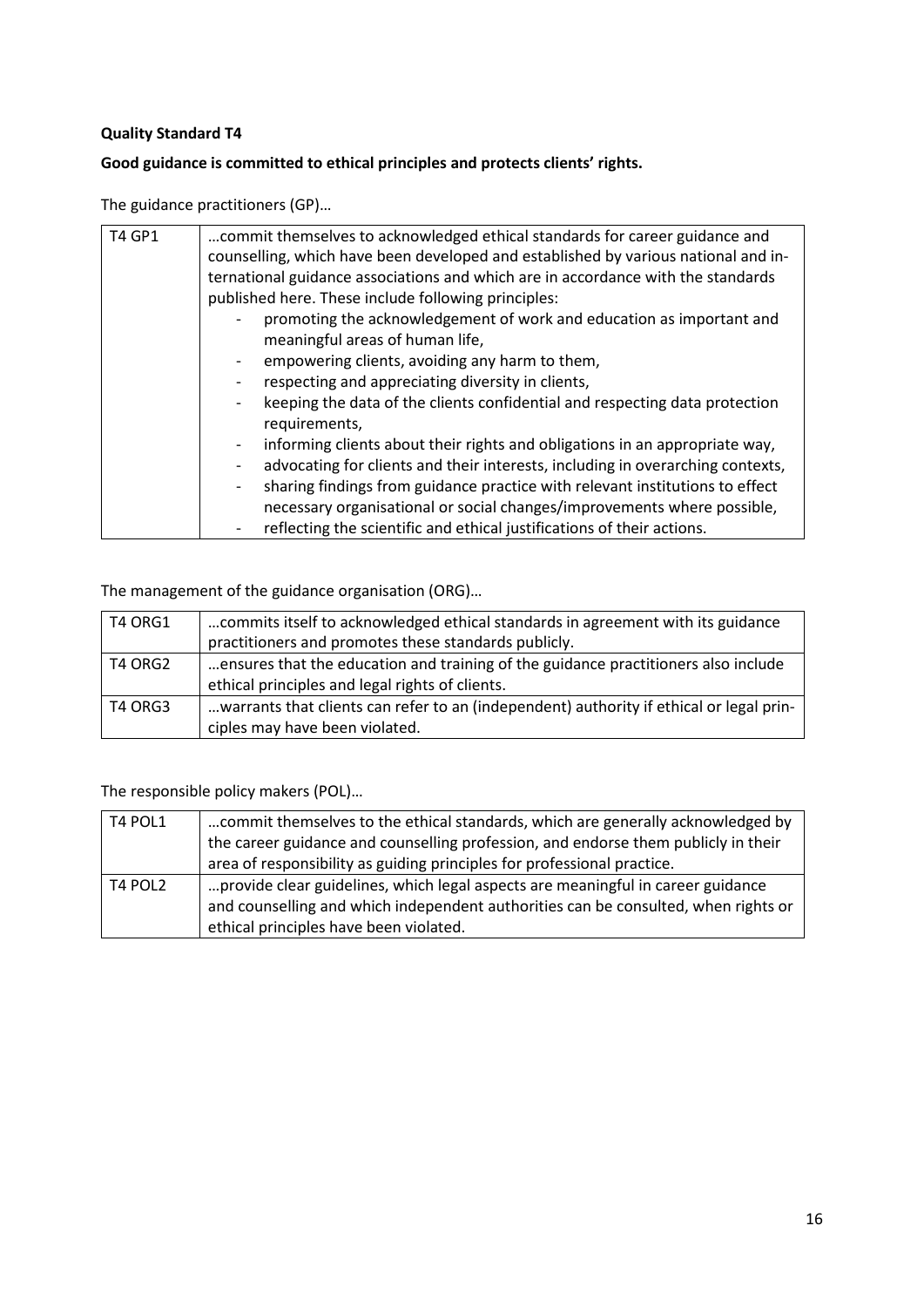# **Good guidance is based on a strategy of continuous quality development, which is in accordance with the quality standards presented here or comparable standards.**

The guidance practitioners (GP)…

| T5 GP1 | use the quality standards for guidance and counselling presented here to inform                                  |
|--------|------------------------------------------------------------------------------------------------------------------|
|        | and orientate their practice.                                                                                    |
| T5 GP2 | actively engage in a jointly formulated strategy of continuous quality development<br>within their organisation. |

The management of the guidance organisation (ORG)…

| <b>T5 ORG1</b> | initiates and takes responsibility for a common strategy of continuous quality de-<br>velopment and actively involves clients, guidance practitioners and other relevant |
|----------------|--------------------------------------------------------------------------------------------------------------------------------------------------------------------------|
|                | actors.                                                                                                                                                                  |
| <b>T5 ORG2</b> | considers the standards presented here or corresponding quality development ap-                                                                                          |
|                | proaches in its quality strategy.                                                                                                                                        |
| T5 ORG3        | periodically evaluates the quality and efficacy of the guidance service as part of its                                                                                   |
|                | quality development strategy and uses the findings for continuous improvement.                                                                                           |
| <b>T5 ORG4</b> | documents the results of the continuous quality development and makes them                                                                                               |
|                | transparent for clients and for the funding bodies.                                                                                                                      |

| T5 POL1 | require evidence from guidance organisations (in their domain) that these continu-<br>ously develop the quality of their services in view of the standards presented here or<br>comparable standards. |
|---------|-------------------------------------------------------------------------------------------------------------------------------------------------------------------------------------------------------|
| T5 POL2 | support continuous quality development of guidance services through appropriate<br>measures and conducive conditions.                                                                                 |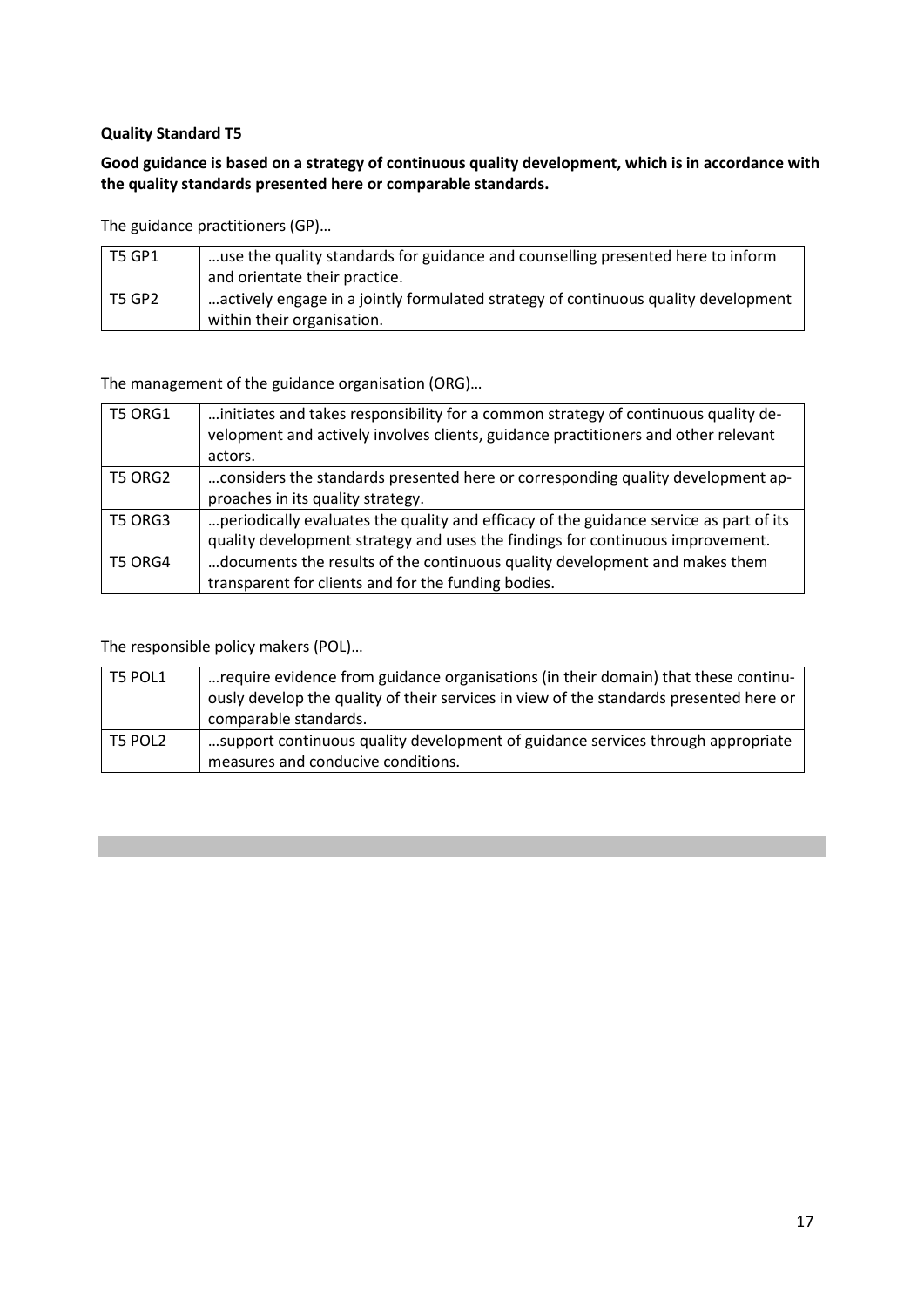# **Quality Standards Relating to the Guidance Process (P-Standards)**

#### **Quality Standard P1**

# **Good guidance requires the joint development of a relationship, which is advantageous in view of the clients' concerns and the guidance process.**

The guidance practitioners (GP)…

| <b>P1 GP1</b> | create an environment and an atmosphere in which clients feel safe and taken se-<br>riously and can engage in the collaborative guidance process (foundation of trust).                                          |
|---------------|------------------------------------------------------------------------------------------------------------------------------------------------------------------------------------------------------------------|
| <b>P1 GP2</b> | clarify their tasks, roles and functions, which are relevant for the guidance process,<br>and emphasise any changes of their roles where necessary.                                                              |
| <b>P1 GP3</b> | organise the guidance process, their communication and choice of methods etc. in<br>a way, which is comprehensible for the clients, and discuss the structure, process,<br>and methods of the guidance activity. |
| <b>P1 GP4</b> | actively involve the clients in the organisation of the guidance process.                                                                                                                                        |
| <b>P1 GP5</b> | are authentic and empathic and display respect and appreciation for their clients.                                                                                                                               |
| <b>P1 GP6</b> | align their use of language and methods with the biographical, social, and cultural<br>background of the client.                                                                                                 |
| <b>P1 GP7</b> | make themselves aware of their potential implicit and explicit presuppositions<br>about clients.                                                                                                                 |

The management of the guidance organisation (ORG)… *(see O-Standards, as well)*

| P1 ORG1 | ensures that the appearance of the organisation as a whole supports the develop-   |
|---------|------------------------------------------------------------------------------------|
|         | ment and maintenance of a favourable relation with the clients, and takes measures |
|         | to ensure that all staff members treat clients respectfully.                       |
| P1 ORG2 | warrants the best possible environment and resources for the development of re-    |
|         | lations, which are favourable for the guidance process.                            |

The responsible policy makers (POL)…

P1 POL1 | ...acknowledge and emphasise the importance of building a professional counselling alliance for the success of guidance.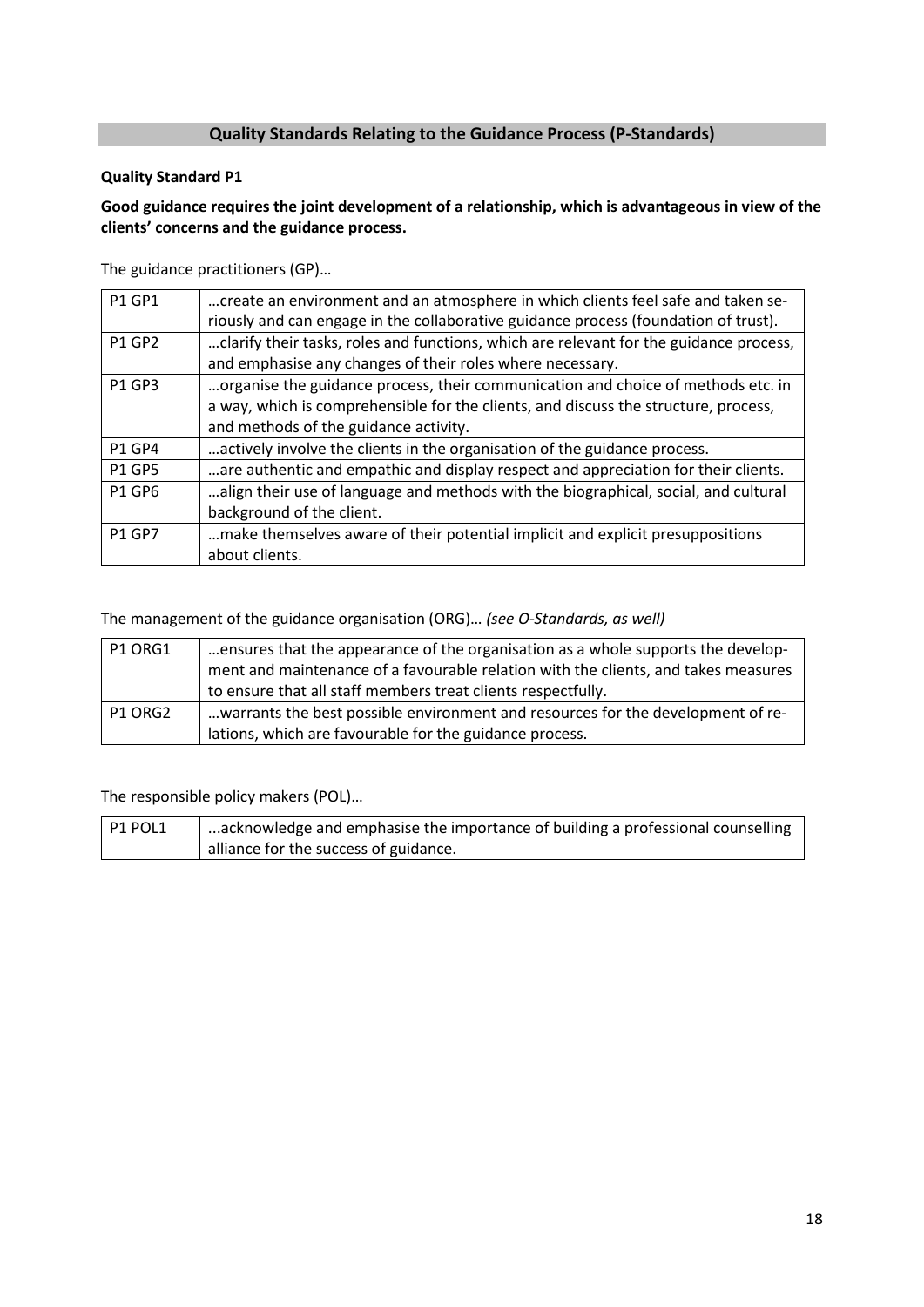**Good guidance does not presuppose results and requires the collaborative clarification of the clients´ expectations as well as an agreement on the objectives, procedure and desired outcomes of the guidance process.**

The guidance practitioners (GP)…

| <b>P2 GP1</b> | collaboratively clarify clients' concerns and expectations at the beginning of the  |
|---------------|-------------------------------------------------------------------------------------|
|               | guidance process, and relate these to the possible support, which the guidance ser- |
|               | vice can offer.                                                                     |
| <b>P2 GP2</b> | come to an agreement with the clients concerning the objectives and approach of     |
|               | the guidance process as well as on the desired outcomes, while guaranteeing an ap-  |
|               | proach, which does not pre-empt results.                                            |
| <b>P2 GP3</b> | regularly review whether and how the concerns and objectives of the clients         |
|               | change over the course of the guidance process.                                     |

The management of the guidance organisation (ORG)… *(see O-Standards, as well)*

| P <sub>2</sub> ORG1 | safeguards a transparent and outcome-neutral approach to guidance, even where         |
|---------------------|---------------------------------------------------------------------------------------|
|                     | statutory requirements regarding formal results exist (e.g. settlement of an integra- |
|                     | tion agreement or definition of an action plan), and does not formulate any require-  |
|                     | ments regarding the content-related outcomes of the guidance process.                 |

| $P2$ POL1 | acknowledge the principle of outcome-neutrality as a constitutive element of ca-      |
|-----------|---------------------------------------------------------------------------------------|
|           | reer guidance and counselling and align their policies and expectations to serve this |
|           | principle.                                                                            |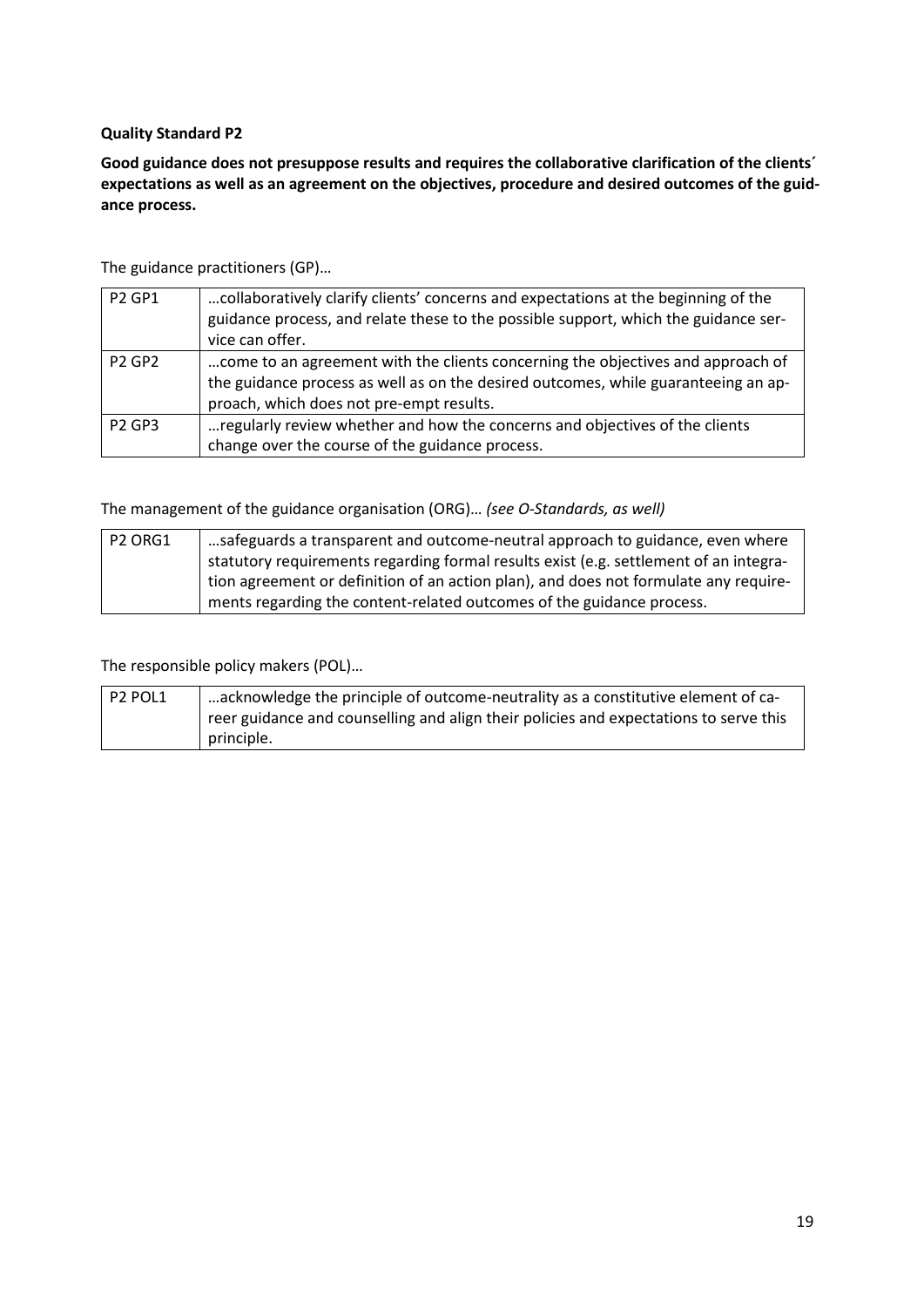# **Good guidance requires a joint analysis and reflection of the clients' situation as well as their interests, values and resources.**

The guidance practitioners (GP)…

| <b>P3 GP1</b> | analyse clients' situations and relevant influencing factors in a collaborative man- |
|---------------|--------------------------------------------------------------------------------------|
|               | ner, and assist clients in arriving at an independent evaluation of their situation. |
| <b>P3 GP2</b> | collect the relevant personal information about clients and identify their compe-    |
|               | tences and resources in agreement with them; use diagnostic methods where nec-       |
|               | essary, if clients give their consent.                                               |
| <b>P3 GP3</b> | identify and collaboratively interpret clients' typical behaviours, patterns of      |
|               | thought and emotions, where these are relevant in view of the clients' concerns.     |
| <b>P3 GP4</b> | collaboratively work out the objectives, values and motivations of clients, which    |
|               | are important in view of their concerns.                                             |
| <b>P3 GP5</b> | demonstrate potential inconsistencies and contradictions regarding the objectives    |
|               | and values of clients.                                                               |

The management of the guidance organisation (ORG)…

| ------<br>O4<br>----<br>$\sim$<br><b>SIJM</b><br>$\mathbf{v}$ |
|---------------------------------------------------------------|

The responsible policy makers (POL)…

*see O-Standards, especially O4*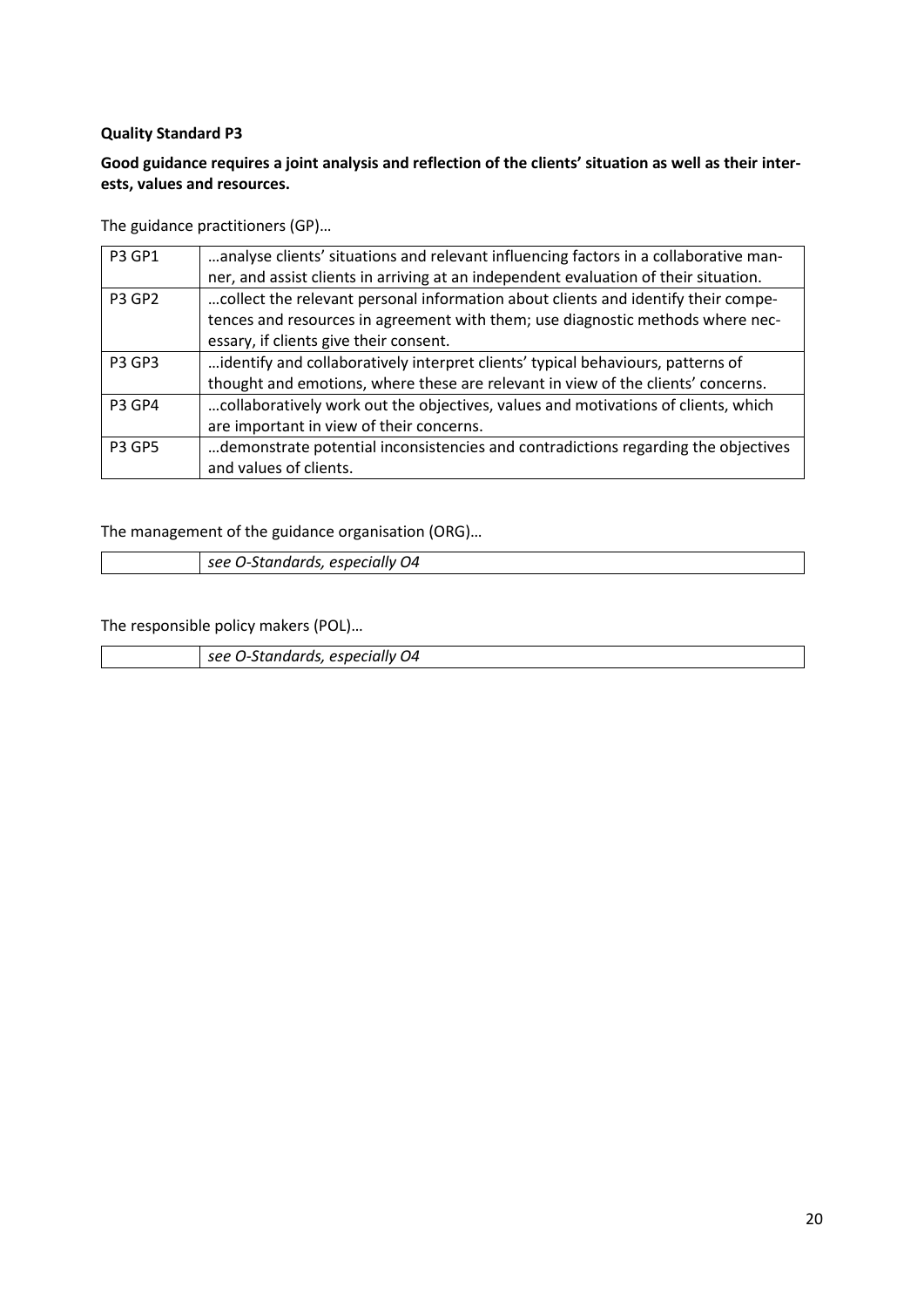# **Good guidance assists clients in developing alternative solutions, making decisions and transferring them into action in an active and autonomous manner.**

The guidance practitioners (GP)…

| <b>P4 GP1</b>                  | ensure that clients' competences and resources as well as their interests and val-      |
|--------------------------------|-----------------------------------------------------------------------------------------|
|                                | ues form the basis for developing solutions.                                            |
| <b>P4 GP2</b>                  | discuss alternative developmental possibilities with their clients.                     |
| P4 GP3                         | collaboratively support clients in searching for ways to overcome possible obsta-       |
|                                | cles.                                                                                   |
| P4 GP4                         | provide information as required by and appropriate for the target group of the cli-     |
|                                | ent, in consideration of the possible differences in the capacities to receive and han- |
|                                | dle information.                                                                        |
| P4 GP5                         | call clients' attention to resources for independent use (self-help resources).         |
| P4 GP6                         | reflect and evaluate relevant information in collaboration with the clients regard-     |
|                                | ing their concerns, situation and opportunities.                                        |
| <b>P4 GP7</b>                  | jointly draw conclusions about the process and outcome of the guidance process.         |
|                                | with the client, and discuss the upcoming activities of the client or the guidance      |
|                                | practitioner, if any.                                                                   |
| P4 GP8                         | offer follow-up guidance, when an additional need is obvious.                           |
| P <sub>4</sub> GP <sub>9</sub> | reflect limitations of their own professional capabilities as guidance practitioners    |
|                                | and possibly refer clients to support services of other providers.                      |
|                                |                                                                                         |

The management of the guidance organisation (ORG)…

| O4<br>esner<br>see |
|--------------------|
|                    |

| especially<br>------<br>O4<br>coc<br>standarus,<br>--<br>35 C |
|---------------------------------------------------------------|
|---------------------------------------------------------------|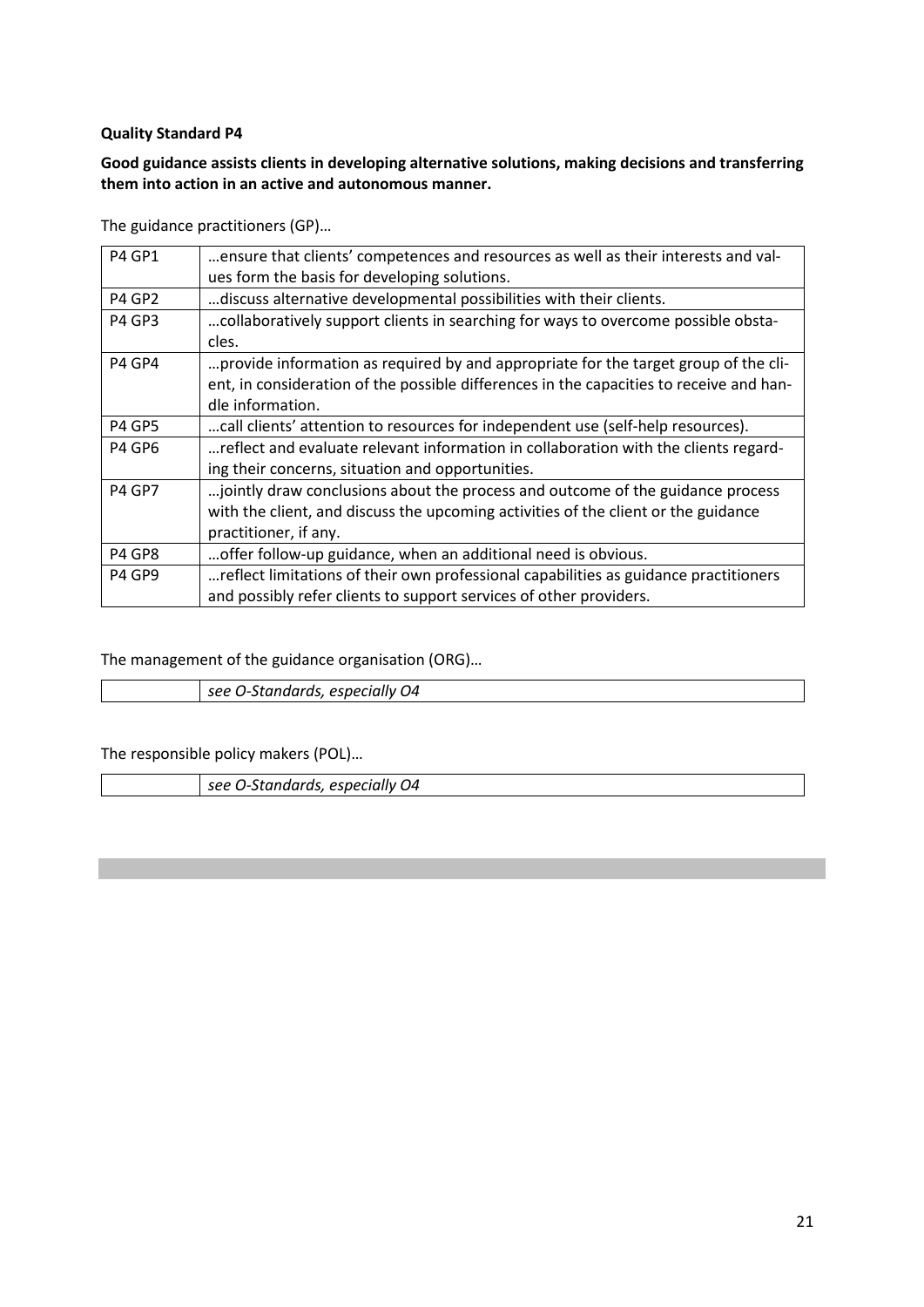# **Quality Standard Referring to the Competences and Professionalism of Guidance Practitioners (C-Standard).**

#### **Quality Standard C1**

**Good guidance presupposes that guidance practitioners are capable of offering professional guidance. The required competences are specified in a competence profile for guidance, which corresponds to the quality standards presented here (see Chapter 3).**

The guidance practitioners (GP)…

| <b>C1 GP1</b> | possess the guidance competences as required by a competence profile for the<br>practice of career guidance and counselling, which corresponds to the standards<br>presented here. Such a competence profile must also describe the required field-<br>specific expert knowledge.                                                                                                                                                                                                     |
|---------------|---------------------------------------------------------------------------------------------------------------------------------------------------------------------------------------------------------------------------------------------------------------------------------------------------------------------------------------------------------------------------------------------------------------------------------------------------------------------------------------|
| $C1$ GP2      | provide evidence of their competence and relevant expert knowledge either<br>through a specific qualification for the practice of career guidance and counselling,<br>or on the basis of a recognized procedure for the validation of their informally or<br>non-formally acquired guidance competences. Where evidence is provided through<br>a qualification in guidance, this should bear a clear reference to the competence<br>profile and exhibit a minimum volume of training. |
| $C1$ GP3      | participate in further education activities to develop knowledge and competences,<br>which are relevant for their specific field of practice.                                                                                                                                                                                                                                                                                                                                         |
| $C1$ GP4      | continuously reflect their professional behaviour and their competences through<br>appropriate methods, and derive objectives for their professional development from<br>this reflection.                                                                                                                                                                                                                                                                                             |

The management of the guidance organisation (ORG)…

| C1 ORG1                         | ensures that specific job profiles exist for staff members with and without guid-     |
|---------------------------------|---------------------------------------------------------------------------------------|
|                                 | ance responsibilities referring to their different tasks.                             |
| C <sub>1</sub> ORG <sub>2</sub> | ensures that guidance activities in the organisation are performed by competent       |
|                                 | guidance practitioners, who practice guidance professionally.                         |
| C <sub>1</sub> ORG <sub>3</sub> | guarantees staff members an adequate and organisationally agreed entitlement to       |
|                                 | further training and supervision or similar activities for reflecting their practice. |
| C <sub>1</sub> ORG <sub>4</sub> | defines requirements concerning the periodical participation of staff members in      |
|                                 | further training activities and concerning the quality of the training offers.        |
| C <sub>1</sub> ORG <sub>5</sub> | ensures that direct superiors know the abilities and competences of their staff       |
|                                 | members and that they promote their motivation and competence development.            |
|                                 | For this purpose, managers will benefit from guidance competences, in addition to     |
|                                 | leadership competences.                                                               |

| C1 POL1                         | formulate clear guidelines for the utilisation of a competence profile for guidance<br>practitioners which is clearly set out as such, agreed upon by the relevant actors<br>(policy, practice, and science), and which corresponds with the quality standards<br>presented here. |
|---------------------------------|-----------------------------------------------------------------------------------------------------------------------------------------------------------------------------------------------------------------------------------------------------------------------------------|
| C1 POL2                         | formulate requirements for the validation and documentation of competences for<br>career guidance and counselling.                                                                                                                                                                |
| C <sub>1</sub> POL <sub>3</sub> | define minimum requirements for the further education of guidance practitioners<br>in their area of responsibility, which must also be fulfilled by contractors in the case<br>of public procurement.                                                                             |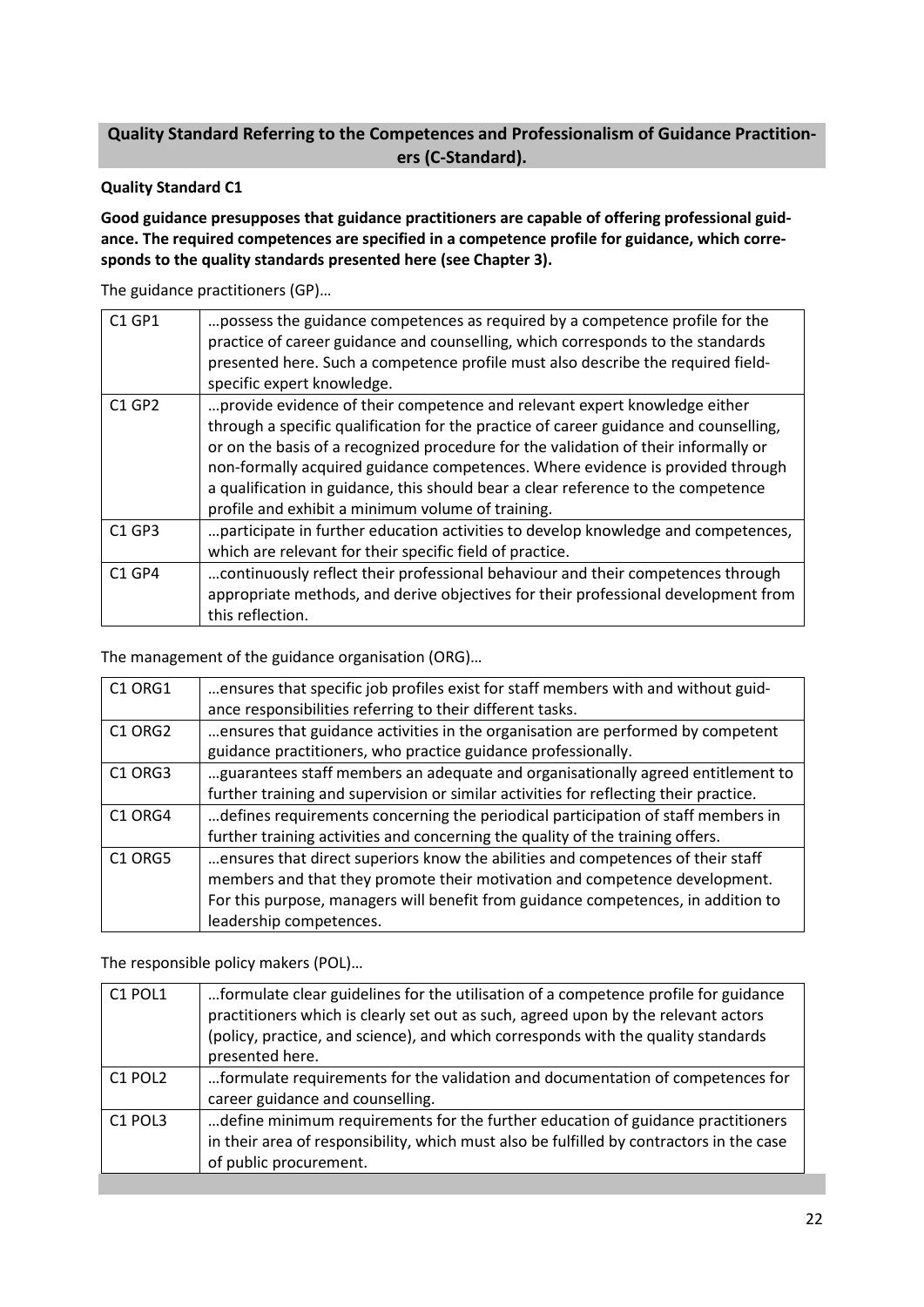# **Quality Standards Referring to the Organisational Circumstances, Requirements, and Strategies (O – Standards)**

# **Quality Standard O1**

**Good guidance is oriented by an organisational mission statement, which describes the purpose of the guidance organisation, the strategy, goals and ethical principles of its guidance services.**

The guidance practitioners (GP)…

| O1 GP1 | know the mission statement of the organisation and align their guidance activities<br>with this mission and the operative strategies of the organisation. |
|--------|-----------------------------------------------------------------------------------------------------------------------------------------------------------|
| 01 GP2 | actively participate in the formulation and enhancement of the mission statement.                                                                         |

The management of the guidance organisation (ORG)…

| 01 ORG1 | develops a mission statement in collaboration with the staff members, translates it  |
|---------|--------------------------------------------------------------------------------------|
|         | into strategies, concepts, organisational procedures and structures for the guidance |
|         | activities, continuously refines it, and publishes it in appropriate ways.           |
| 01 ORG2 | aligns the formulation and enhancement of the organisation's mission statement       |
|         | with the needs of its target groups, the relevant societal circumstances, and the    |
|         | quality standards for career guidance and counselling presented here, as well as     |
|         | with political and legislative guidelines.                                           |
| 01 ORG3 | ensures that the fundamental goals and principles of career guidance and counsel-    |
|         | ling are appropriately represented in the mission statement.                         |

| $\vert$ 01 POL1 | l take steps to ensure that guidance organisations in their domain formulate mis- |
|-----------------|-----------------------------------------------------------------------------------|
|                 | sion statements, which pronounce the mandate and objectives of the organisation,  |
|                 | as well as its quality development strategy and ethical principles.               |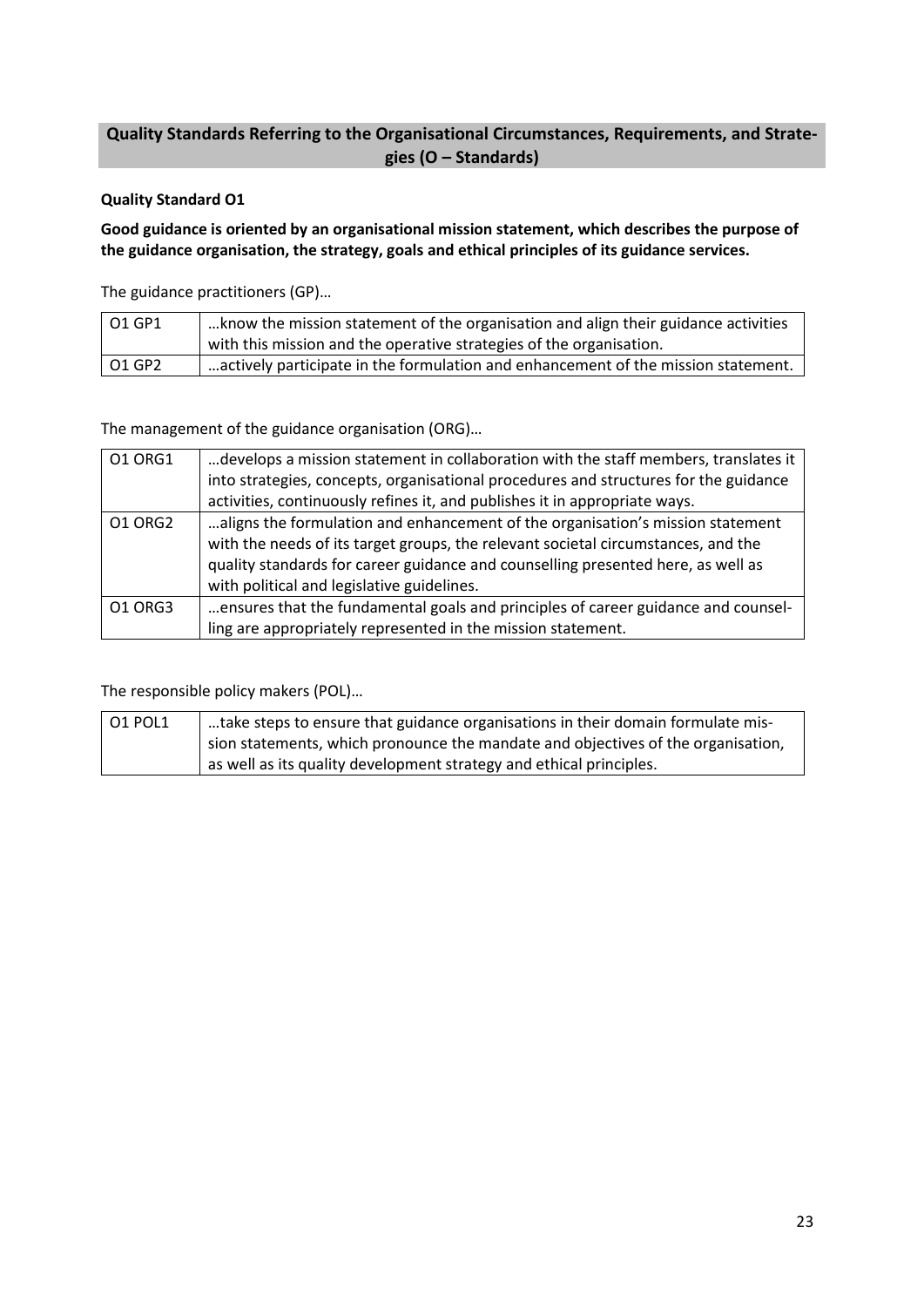# **Good guidance requires clearly defined processes, workflows and responsibilities, which promote guidance as a communicative social service.**

The guidance practitioners (GP)…

| O2 GP1                         | proactively take charge of their areas of responsibility in the organisation and<br>make their contribution to the effectiveness of the central processes and workflows;<br>to achieve this, they collaborate effectively with other relevant actors in the organi-<br>sation. |
|--------------------------------|--------------------------------------------------------------------------------------------------------------------------------------------------------------------------------------------------------------------------------------------------------------------------------|
| O <sub>2</sub> GP <sub>2</sub> | actively participate in optimising the processes, workflows, and structures of the<br>organisation, which are relevant for their work.                                                                                                                                         |

The management of the guidance organisation (ORG)…

| <b>02 ORG1</b> | defines the key processes, which are required for an effective and efficient provi-<br>sion of the guidance services in collaboration with the guidance practitioners, and |
|----------------|----------------------------------------------------------------------------------------------------------------------------------------------------------------------------|
|                | makes the results accessible for everybody involved.                                                                                                                       |
| <b>O2 ORG2</b> | creates the structures, which are required for delivering the guidance service, and                                                                                        |
|                | improves them, if necessary, in collaboration with the guidance practitioners.                                                                                             |

| 02 POL1 | $\vert$ consider the possibilities, resources and working conditions of the organisations   |
|---------|---------------------------------------------------------------------------------------------|
|         | $\perp$ providing guidance when defining administrative or allocation-specific expectations |
|         | for such organisations (e.g. for their reporting).                                          |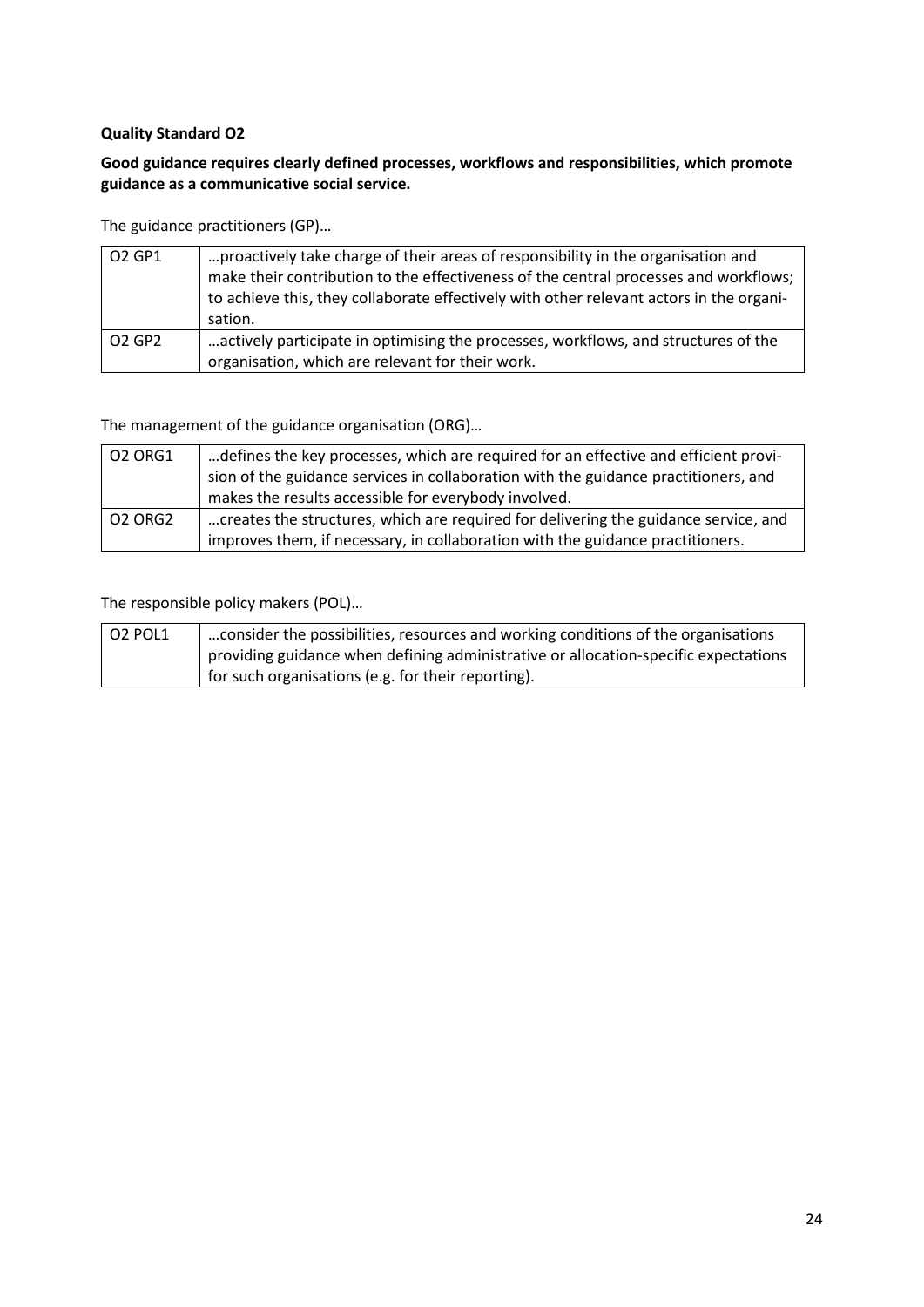# **Good guidance requires a constructive and participative culture of communication and collaboration within the guidance organisation.**

The guidance practitioners (GP)…

| 03 GP1 | foster a collaborative communication culture and actively participate in its reflec- |
|--------|--------------------------------------------------------------------------------------|
|        | tion and development.                                                                |

The management of the guidance organisation (ORG)…

| 03 ORG1        | contributes to a collaborative and communicative organisational culture through |
|----------------|---------------------------------------------------------------------------------|
|                | exemplary behaviour and through its design of the working conditions.           |
| 03 ORG2        | establishes a common understanding of the rules for internal communication and  |
|                | conflict management / resolution.                                               |
| <b>03 ORG3</b> | promotes a participative culture of communication and collaboration by creating |
|                | appropriate participation structures.                                           |

|  |  | .<br>$\overline{ }$<br>.<br>. |
|--|--|-------------------------------|
|--|--|-------------------------------|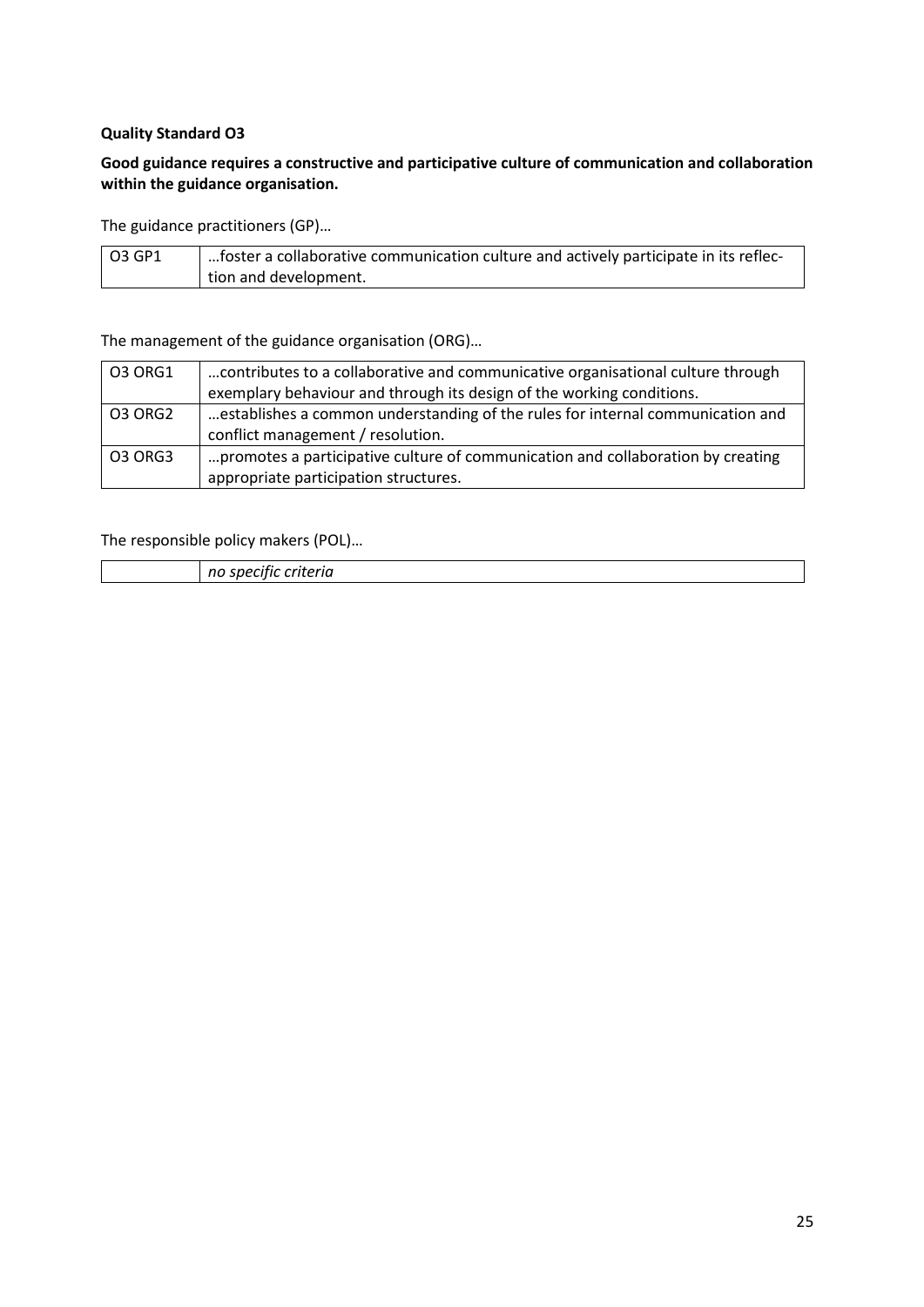# **Good guidance requires the provision of adequate human and material resources for the specific guidance offers in view of the quality standards presented here.**

The guidance practitioners (GP)…

| O4 GP1   | actively participate in determining the required human and material resources.    |
|----------|-----------------------------------------------------------------------------------|
| l O4 GP2 | make efficient and sustainable use of the available resources and utilise them as |
|          | effectively as possible to achieve the aims of the guidance service.              |

The management of the guidance organisation (ORG)…

| <b>04 ORG1</b> | equips the guidance service with the necessary working space, settings for confi-<br>dential communication, communication technologies, as well as human resources<br>and time resources, which allows the guidance activities to be performed in accord-<br>ance with the quality standards presented here and to the objectives of the specific<br>providing organisation. |
|----------------|------------------------------------------------------------------------------------------------------------------------------------------------------------------------------------------------------------------------------------------------------------------------------------------------------------------------------------------------------------------------------|
| <b>04 ORG2</b> | involves staff members when determining the required human and material re-<br>sources.                                                                                                                                                                                                                                                                                      |
| 04 ORG3        | provides guidance practitioners with an adequate degree of autonomy in deciding<br>how to use the available resources most effectively for their guidance activities.                                                                                                                                                                                                        |

| O4 POL1 | warrant the provision of human and material resources, which are necessary to<br>perform guidance in line with the quality standards presented here, in their area of<br>responsibility. |
|---------|------------------------------------------------------------------------------------------------------------------------------------------------------------------------------------------|
| O4 POL2 | ensure adequate planning and budgetary security as well as appropriate funding<br>periods for the guidance organisations in their area of responsibility.                                |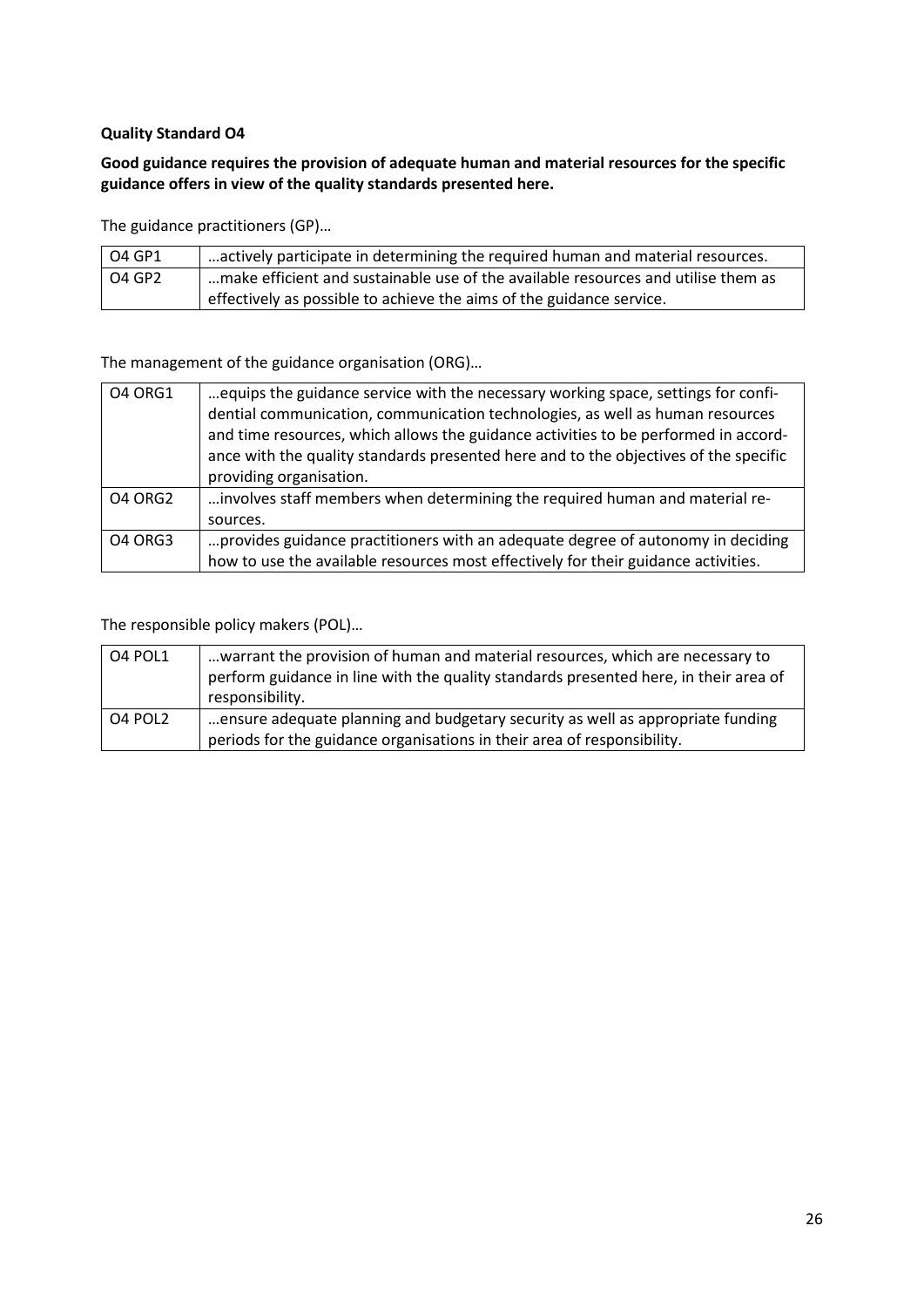### **Good guidance requires a good collaboration between the guidance organisation with its partners and other relevant actors in the social environment.**

The guidance practitioners (GP)…

| O5 GP1 | actively cooperate with actors outside of their organisation, where relevant for the   |
|--------|----------------------------------------------------------------------------------------|
|        | concerns of the clients, the success of guidance, and the quality of guidance offers.  |
| O5 GP2 | participate in research and scientific activities, which are relevant for the practice |
|        | of career guidance and counselling, within the limits of their possibilities.          |

The management of the guidance organisation (ORG)…

| <b>05 ORG1</b> | continuously monitors the relevant environment of the organisation and reflects         |
|----------------|-----------------------------------------------------------------------------------------|
|                | its relations with the relevant actors (e.g. other guidance providers, public agencies, |
|                | associations, enterprises, and employers).                                              |
| <b>O5 ORG2</b> | reviews whether the image of the organisation is favourable for a good collabora-       |
|                | tion with clients and relevant partners.                                                |
| O5 ORG3        | develops useful information, collaboration and networking structures and activi-        |
|                | ties in collaboration with other relevant actors.                                       |
| O5 ORG4        | involves staff members in the development of cross-organisational collaboration in      |
|                | a suitable manner.                                                                      |

| O5 POL1 | "promote the cross-departmental and cross-institutional collaboration and net-       |
|---------|--------------------------------------------------------------------------------------|
|         | working of the various local, regional, national, and international information sys- |
|         | tems concerning education, the vocations, and the labour market.                     |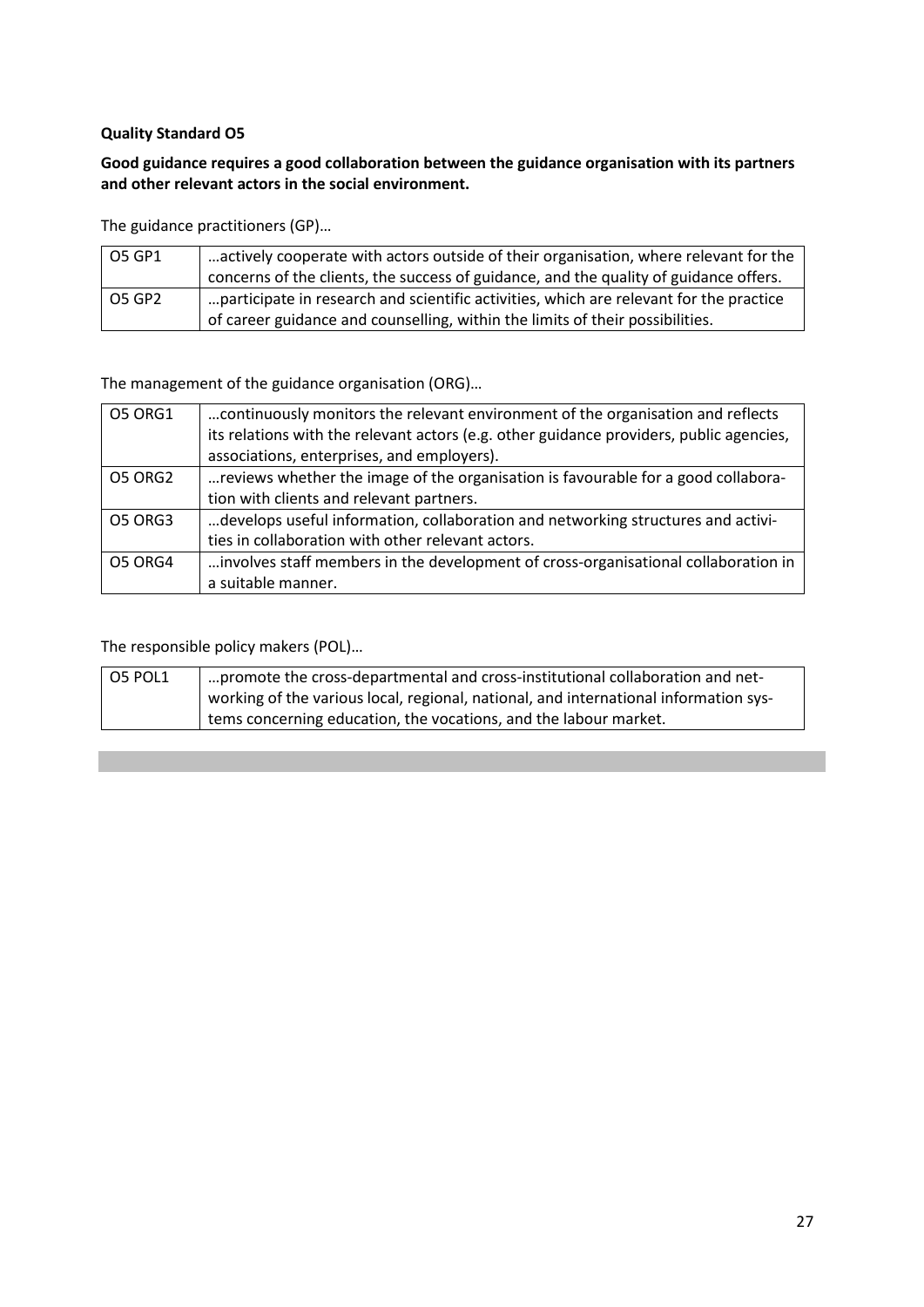# **Quality Standards Referring to Societal Context and Objectives (S-Standards)**

#### **Quality Standard S1**

**Good guidance considers the relevant societal context and current developments in the educational and vocational systems and the labour market, in addition to clients' individual situations, and makes this knowledge accessible for clients in an adequate manner.**

The guidance practitioners (GP)…

| S1 GP1 | 1. foster their clients' knowledge and understanding of relevant societal circum-    |
|--------|--------------------------------------------------------------------------------------|
|        | stances concerning the education system, the employment system, as well as educa-    |
|        | tional offers and the labour market, where such information is relevant for the cli- |
|        | ents' concerns and their educational and vocational decisions.                       |

The management of the guidance organisation (ORG)…

| S1 ORG1 | ensures that information about educational and vocational options, the labour<br>market, as well as other important societal conditions, which relates to the typical<br>concerns of clients, is provided in a neutral, up-to-date, user-friendly, and easily ac-<br>cessible form. |
|---------|-------------------------------------------------------------------------------------------------------------------------------------------------------------------------------------------------------------------------------------------------------------------------------------|
| S1 ORG2 | reviews the success of informational activities and the increase of the clients'<br>knowledge by means of periodical evaluation.                                                                                                                                                    |

| S1 POL1 | $^{\prime}$ advocate for an increased transparency and interconnectedness of the various lo- |
|---------|----------------------------------------------------------------------------------------------|
|         | cal, regional, national and international information systems concerning education,          |
|         | the vocations, and the labour market.                                                        |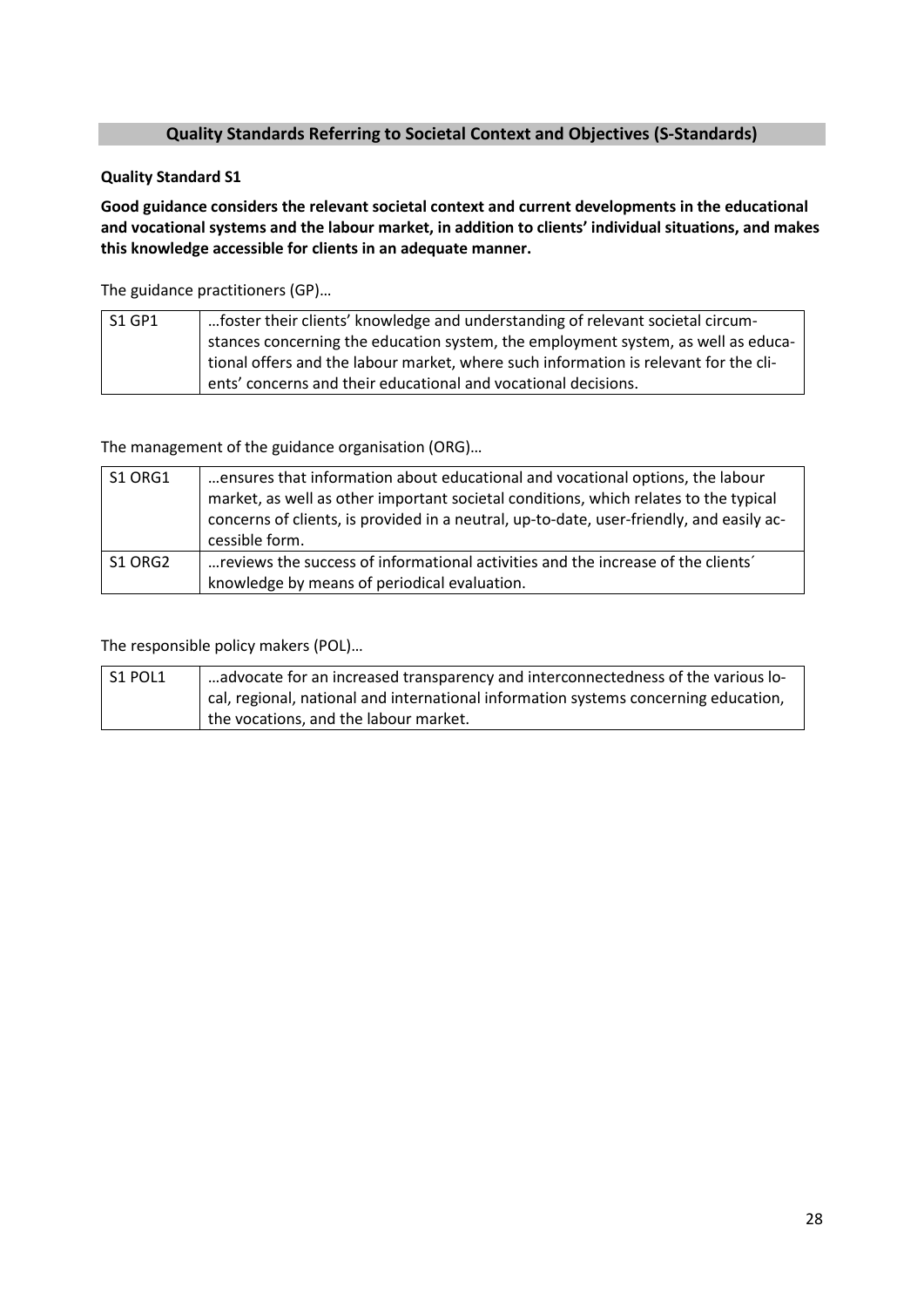# **Good guidance empowers clients to pursue their educational and professional development autonomously (capacity for self-organisation).**

The guidance practitioners (GP)…

| ' G2 GP1 | assist clients in developing and improving their competences to plan and pursue |
|----------|---------------------------------------------------------------------------------|
|          | their career development in an autonomous and successful manner.                |

The management of the guidance organisation (ORG)…

| S2 ORG1                         | includes the aim of advancing clients' career management competences and ca-         |
|---------------------------------|--------------------------------------------------------------------------------------|
|                                 | pacity for self-organisation as part of the organisation's mission, and promotes the |
|                                 | achievement of this goal through supportive measures.                                |
| S <sub>2</sub> ORG <sub>2</sub> | evaluates the success of the supportive measures and the advancement of clients'     |
|                                 | career management competences and capacity for self-organisation in view of the      |
|                                 | success factors that have been defined for the organisation's field of career guid-  |
|                                 | ance and counselling.                                                                |

| S2 POL1 | define the advancement of clients' career management competences and capacity           |
|---------|-----------------------------------------------------------------------------------------|
|         | for self-organisation as central objectives of the guidance services they are responsi- |
|         | ble for in relevant political documents.                                                |
|         |                                                                                         |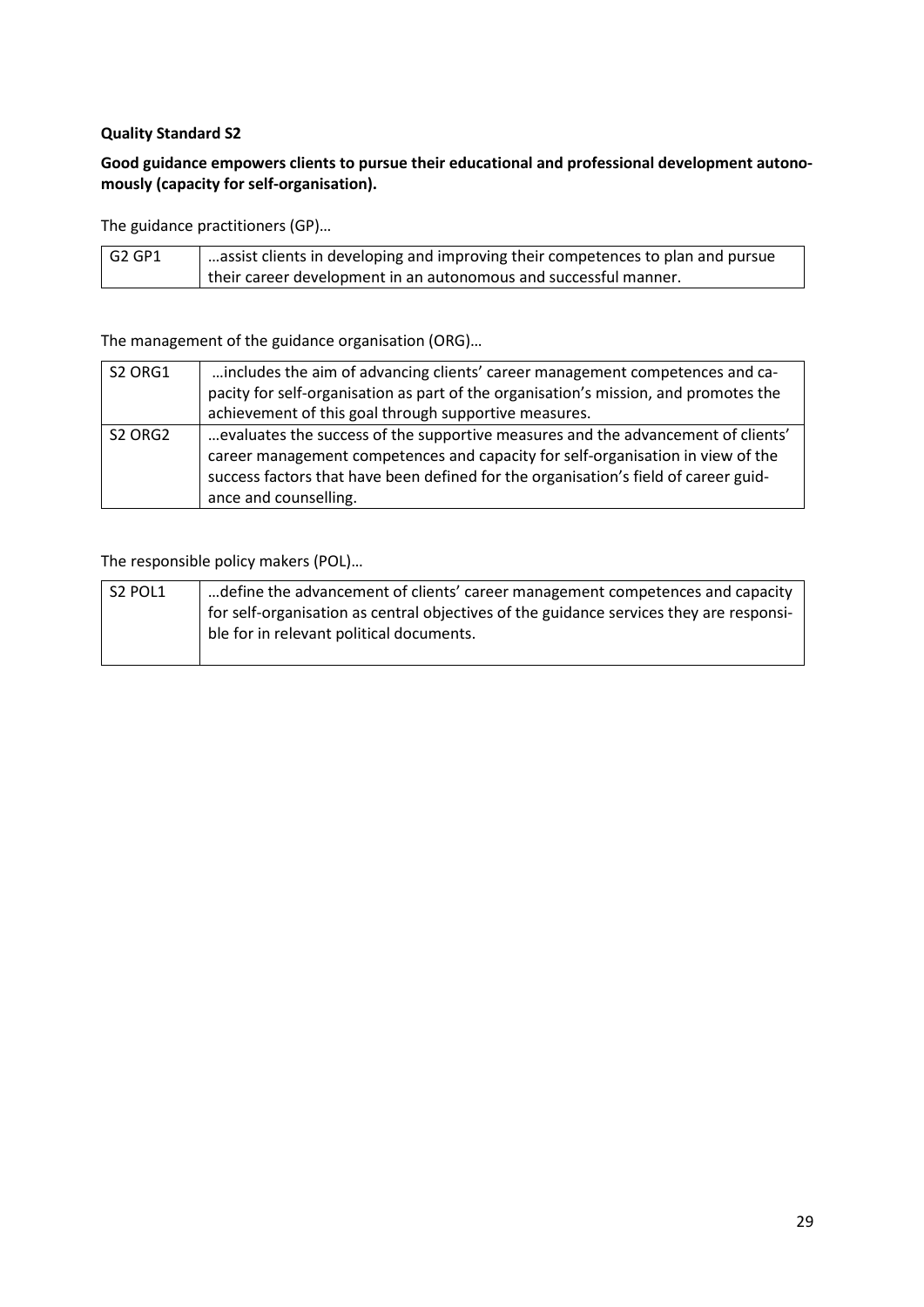# **Good guidance assists clients in sustainably pursuing and realising their educational, vocational, and employment-related goals.**

The guidance practitioners (GP)…

| S3 GP1 | assist clients in pursuing and achieving the educational, vocational, and employ-<br>ment-related goals, which they aspire to, and to which they can have access.                                                 |
|--------|-------------------------------------------------------------------------------------------------------------------------------------------------------------------------------------------------------------------|
| S3 GP2 | support clients in identifying possible constraints for the achievement of their edu-<br>cational, vocational, and employment-related goals, as well as appropriate solutions<br>as part of the guidance process. |

The management of the guidance organisation (ORG)…

| S3 ORG1 | determines the relevant objectives and possible support measures of the organisa-<br>tion's guidance offers in relation to clients' career aspirations (drawing on evalua-                                                                                                                                         |
|---------|--------------------------------------------------------------------------------------------------------------------------------------------------------------------------------------------------------------------------------------------------------------------------------------------------------------------|
|         | tion studies and impact analyses).                                                                                                                                                                                                                                                                                 |
| S3 ORG2 | reviews the success of the supportive measures and the achievement of sustaina-<br>ble improvements in the education system and the labour market in view of the suc-<br>cess factors, which have been defined for the specific field of career guidance and<br>counselling (evaluation studies, impact analyses). |

| S3 POL1 | codify (overarching) objectives for the guidance services in their domain, which     |
|---------|--------------------------------------------------------------------------------------|
|         | concern the sustainable achievement/clarification of the clients' career aspirations |
|         | and include them in the relevant policy documents.                                   |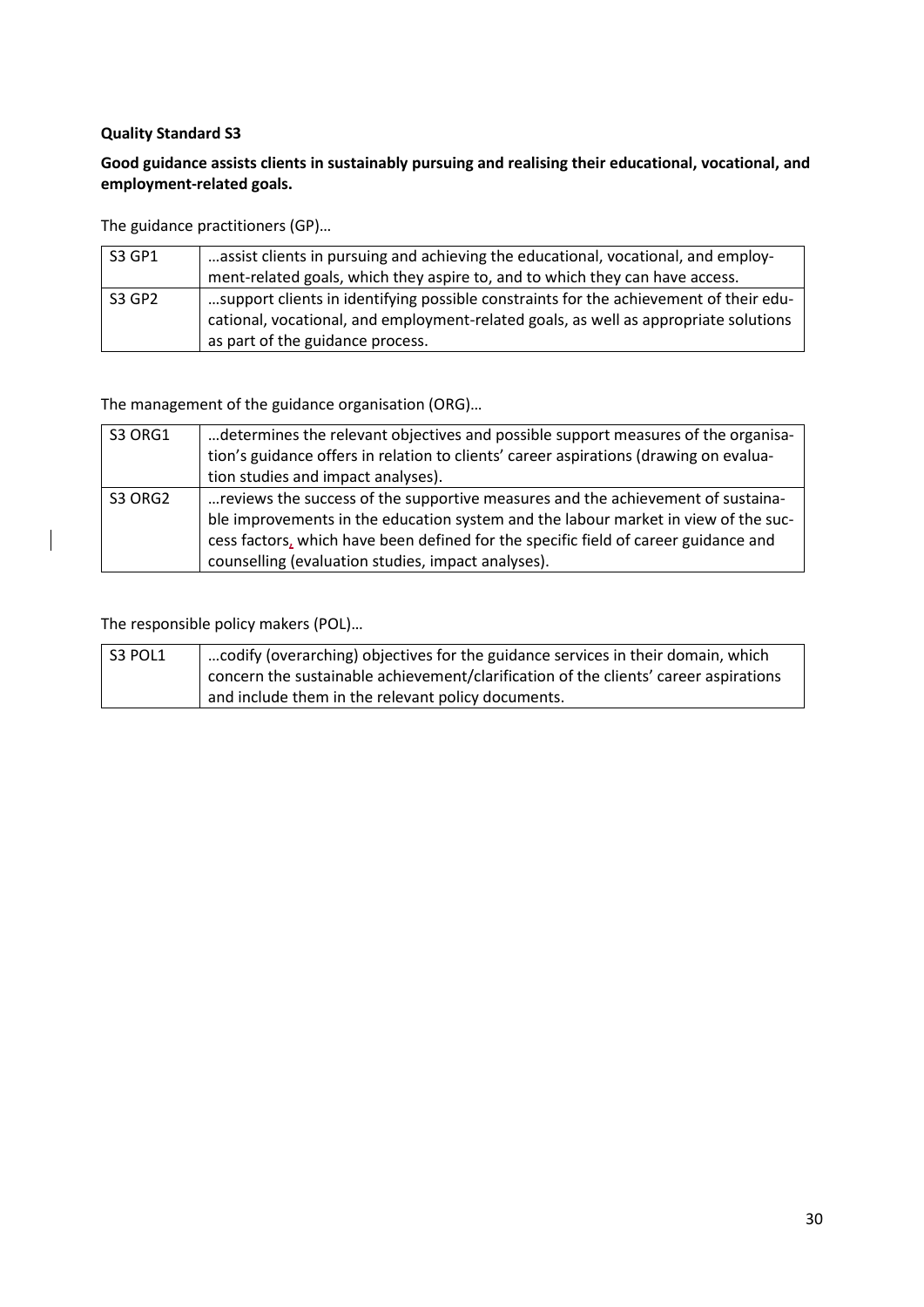# **Good guidance promotes the social inclusion and equality of (potentially) disadvantaged groups, especially regarding gender, age, handicaps, cultural and ethnical background.**

The guidance practitioners (GP)…

| <b>S4 GP1</b> | reflect their possible contributions to promote social inclusion and equality and re-<br>alise these in their guidance activities in ways, which are appropriate for the individ-<br>ual case and situation.                                            |
|---------------|---------------------------------------------------------------------------------------------------------------------------------------------------------------------------------------------------------------------------------------------------------|
| <b>S4 GP2</b> | make the clients aware of gender- and culture-related prejudices, and assist them<br>in dealing with them adequately.                                                                                                                                   |
| <b>S4 GP3</b> | support clients in enforcing their equality-related rights and entitlements.                                                                                                                                                                            |
| <b>S4 GP4</b> | make their co-operation partners in education, career and employment (schools,<br>enterprises etc.) aware of social inclusion and equal opportunity related goals, re-<br>quirements and services and assist them in implementing appropriate measures. |

The management of the guidance organisation (ORG)…

| S4 ORG1 | supports the political goals of guidance relating to social inclusion and equality by |
|---------|---------------------------------------------------------------------------------------|
|         | embedding them in the organisation's objectives/mission statement.                    |
| S4 ORG2 | ensures adequate human resources and organisational conditions for guidance           |
|         | services, which are committed to the goals of equality and social inclusion.          |
| S4 ORG3 | conducts own activities to achieve these goals, and participates in/supports corre-   |
|         | sponding activities of partner organisations and professional networks.               |
| S4 ORG4 | reviews the success of the supporting measures and the achievement of improved        |
|         | social inclusion and equal opportunity according to the success factors, which have   |
|         | been defined for th particular guidance field.                                        |

| S4 POL1 | $\vert$ enshrine the political goals of guidance relating to social inclusion and equality in |
|---------|-----------------------------------------------------------------------------------------------|
|         | corresponding laws, regulations and political programmes, as well as their public re-         |
|         | lations activities, and by creating the necessary conditions.                                 |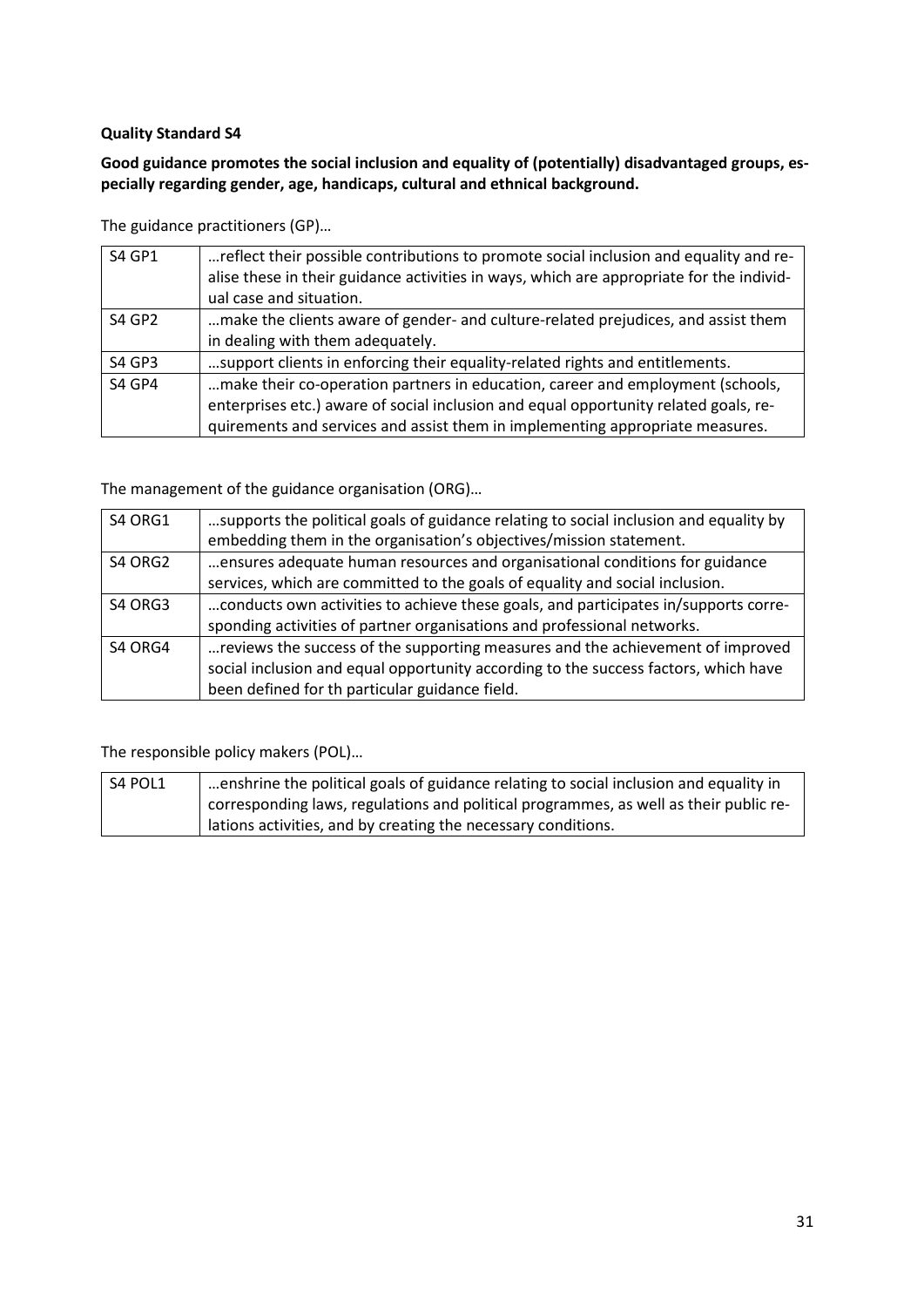# *Chapter 3*

# **The Competence Profile for Guidance Practitioners**

# **3.1. Structure and Content of the BeQu Competence Profile**

The structure of the BeQu Competence Profile is based on the systemic understanding of career guidance and counselling (see Graph on page 4). Based on this systemic understanding of guidance, we can differentiate between three groups of competences:

- **Process-related competences (P),**
- **Organisation-related competences (O), and**
- **Competences related to society (S).**

A fourth competence group complements them: **Transversal competences (T)**, which relate to the entire system, and which can be understood as overarching.

Professional competence in guidance manifests itself through the convergence of these four groups of competences. They specify competences, which guidance practitioners should possess for them to be capable of handling the specific challenges of career guidance and counselling professionally.

Each of the four competence groups is differentiated into single competences, which formulate requirements for the professional performance of guidance-specific tasks (see Table X). Each competence is supplemented by competence indicators, which describe the competence in detail. The competence indicators as presented in the competence profile delineate professional dispositions for action, which are based on cognitive (e.g. guidance-specific theoretical and methodical knowledge, understanding of ethical aspects) and affective-motivational resources (e.g. motivations, emotions, professional convictions and values, which have been internalised). The specification of the competences in terms of their meaning at the activity level, and the consideration of relevant resources seemed necessary to us, because competence should be understood as a latent construct. The emergence, application and development of competence requires cognitive and affective-emotional resources, i.e. contextually bound abilities and qualities.

The *affective-motivational resources* should be understood as the necessary internal dispositions to carry out activities, which are independent from the context and the available cognitive resources. Unlike to the cognitive resources, it is difficult to specify the affective-motivational resources in relation to the competence groups and individual competences. The higher the motivation and emotional stability of the agents facing guidance-specific challenges, the stronger their readiness and capacity to act professionally. Consequently, the affective-motivational resources are implicitly accounted for in the descriptions of the competence indicators: Without their activation, professional action is hardly possible, even when the cognitive resources are available. Thus, we have formulated the competence indicators in such a manner that they presume a strong willingness to act professionally, drawing upon cognitive resources.

In the competence profile, the *cognitive resources* describe the necessary knowledge for the development of competences – e.g. theoretical and methodical knowledge, pedagogical and psychological knowledge, knowledge related to specific fields of guidance and legal knowledge. In complex, guidancespecific situations, guidance practitioners can consult and actualise this knowledge cognitively, which enables them to act professionally. In the competence profile, the cognitive resources are presented explicitly, since they are mostly connected to the context of action and form the basis for competent, professional action (presuming the availability of the affective-motivational resources). In the process of developing the cognitive resources, we considered existing curricula for education and training in career guidance and counselling, as well as the teaching and learning contents of the German Master Programme at the University of Heidelberg "Berufs- und organisationsbezogene Beratungswissenschaft" (see http:// [www.beratungswissenschaft.de;](http://www.beratungswissenschaft.de/) Schiersmann/Weber 2016).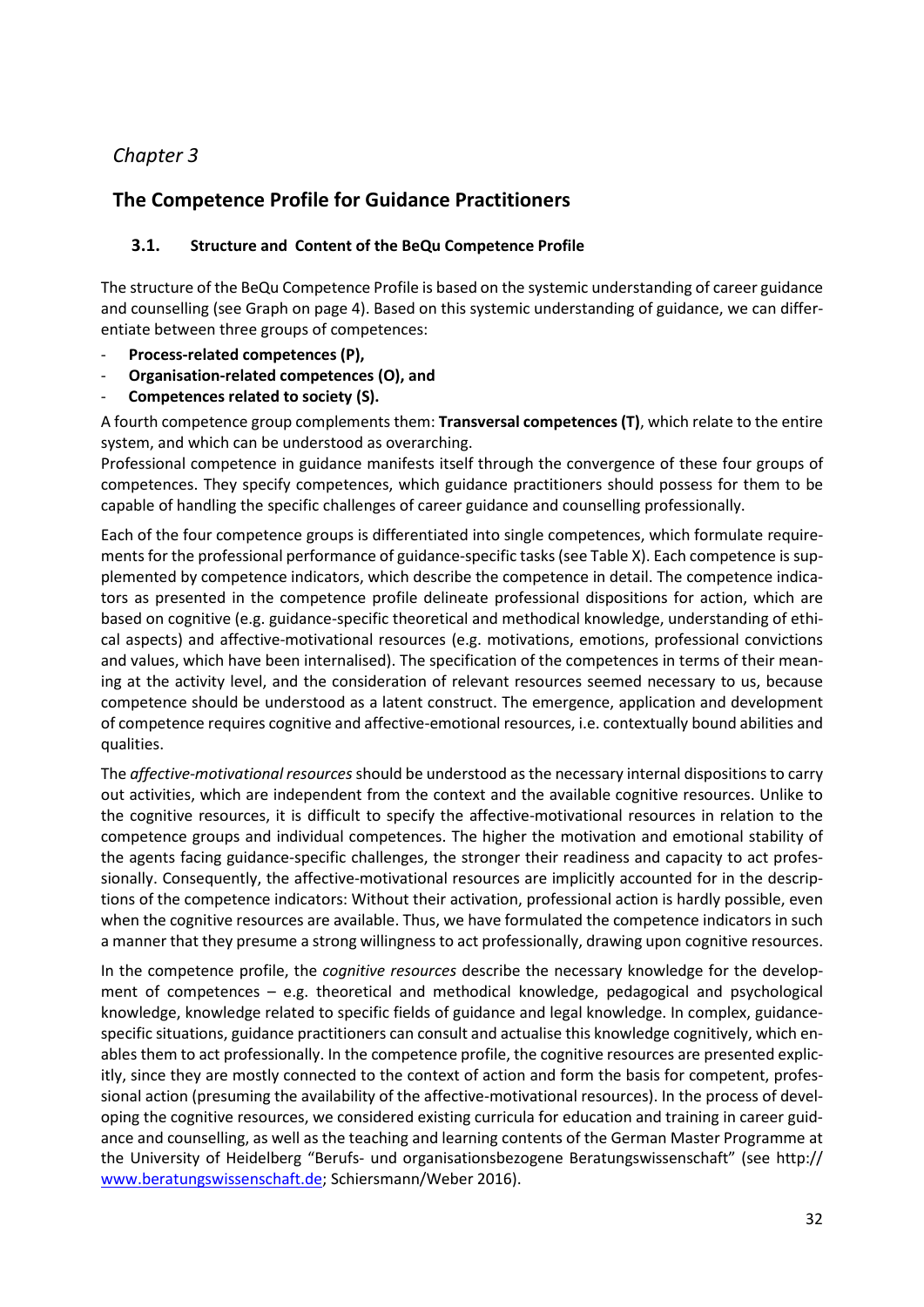#### **3.2 The BeQu Competence Profile in Detail**

| The BeQu Competences for Guidance Practitioners (Overview) |                                                                         |
|------------------------------------------------------------|-------------------------------------------------------------------------|
| T                                                          | <b>Transversal Competences</b>                                          |
| <b>T1</b>                                                  | Focussing on the client (Client Orientation)                            |
| T <sub>2</sub>                                             | Making the guidance offer transparent                                   |
| T <sub>3</sub>                                             | Exhibiting a professional attitude and ethical behaviour                |
| T4                                                         | Co-designing quality development process                                |
| P.                                                         | <b>Process-Related Competences</b>                                      |
| P1                                                         | Developing stable working conditions and a secure environment           |
| P <sub>2</sub>                                             | Building a sound working alliance and emotional security                |
| P <sub>3</sub>                                             | Clarifying the clients' concerns and coming to a guidance agreement     |
| P4                                                         | Clarifying the situation and objectives                                 |
| P5                                                         | Identifying and reinforcing clients' internal and external resources    |
| <b>P6</b>                                                  | Developing perspectives for problem solution and action                 |
| О                                                          | <b>Organisation-related Competences</b>                                 |
| 01                                                         | Developing and implementing the organisational Mission Statement        |
| O <sub>2</sub>                                             | Designing and optimising formal organisational structures and processes |
| O3                                                         | Co-creating and enacting the organisational culture                     |
| O4                                                         | Ensuring the sustainability and efficient use of resources              |
| O5                                                         | Cooperating with the professional and interdisciplinary environment     |
| S                                                          | <b>Competences related to society</b>                                   |
| S <sub>1</sub>                                             | Considering societal circumstances                                      |
| S2                                                         | Considering societal goals                                              |

In the following, we present the differentiated version of the competence profile, comprising the competence indicators and cognitive resources. This compilation of competence indicators as well as cognitive resources should neither be viewed as normative, nor as final or complete. Its purpose is to illustrate the scope of the competences at the concrete level (without claiming completeness). In the future, it shall be developed further based on a sequence of empirical investigations.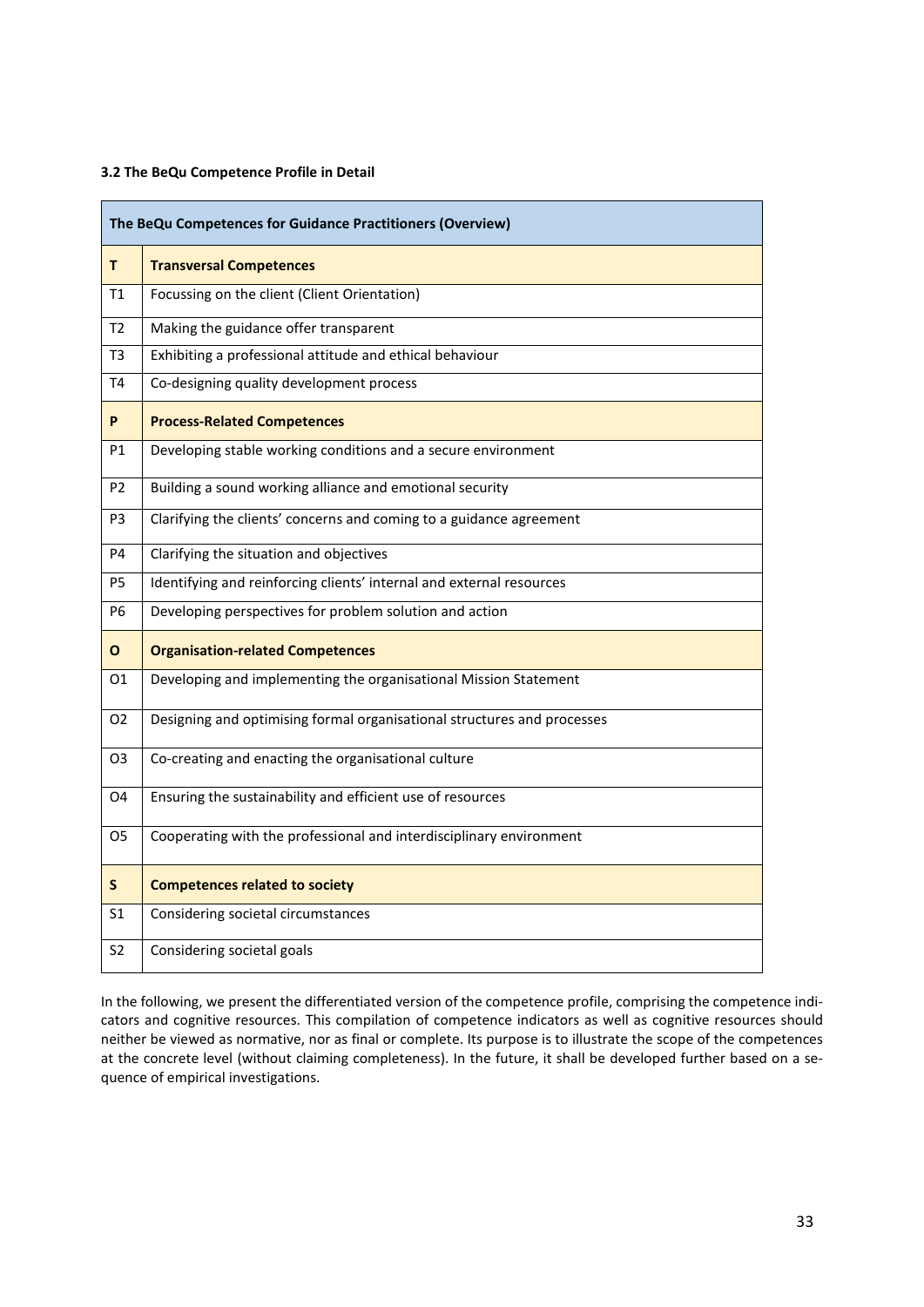# **Transversal Competences (T)**

# **Competence T1 Focussing on the Client (Client Orientation)**

Guidance practitioners are willing and able to focus their guidance activities on the particular needs of the clients – whether they are interacting with clients, engaged in organisational activities, or working at the societal level. They recognise their clients as competent, autonomous individuals with their own rights and interests, and make them the centre of career guidance and counselling.

*Competence Indicators (T1-Ind.)*

#### **Guidance practitioners…**

| $T1$ -Ind.1 | align their activities with the individual needs and the concerns of the clients;                                                                                                           |
|-------------|---------------------------------------------------------------------------------------------------------------------------------------------------------------------------------------------|
| $T1$ -Ind.2 | respect the diverse characteristics of clients relating to their ethnic and cultural af-<br>filiations, their socio-economic status, gender and age;                                        |
| $T1$ -Ind.3 | address potential conflicts of interest whenever clients' interests may collide with<br>the mandate of the guidance organisation or societal mission of career guidance and<br>counselling; |
| $T1$ -Ind.4 | consider the clients' biographical circumstances, as well as the individual resources<br>and restrictions, which result from the clients' social backgrounds in the guidance<br>process;    |
| $T1$ -Ind.5 | assist clients with the aim of strengthening their ability for self-organisation.                                                                                                           |

# *Cognitive Resources (T1-Res.)*

| $T1$ -Res.1 | developmental processes along the course of life (e.g. personality theories, theo-                                                                                                                            |
|-------------|---------------------------------------------------------------------------------------------------------------------------------------------------------------------------------------------------------------|
|             | ries of career development and vocational choice, lifeworld models);                                                                                                                                          |
| $T1$ -Res.2 | biographical transitions and disruptions within the education and employment sys-<br>tem (e.g. school, vocational education and training, vocational changes, returning to<br>work, termination, retirement); |
| $T1$ -Res.3 | socio-economic and cultural differences (diversity);                                                                                                                                                          |
| $T1$ -Res.4 | approaches to foster self-organisation and self-efficacy.                                                                                                                                                     |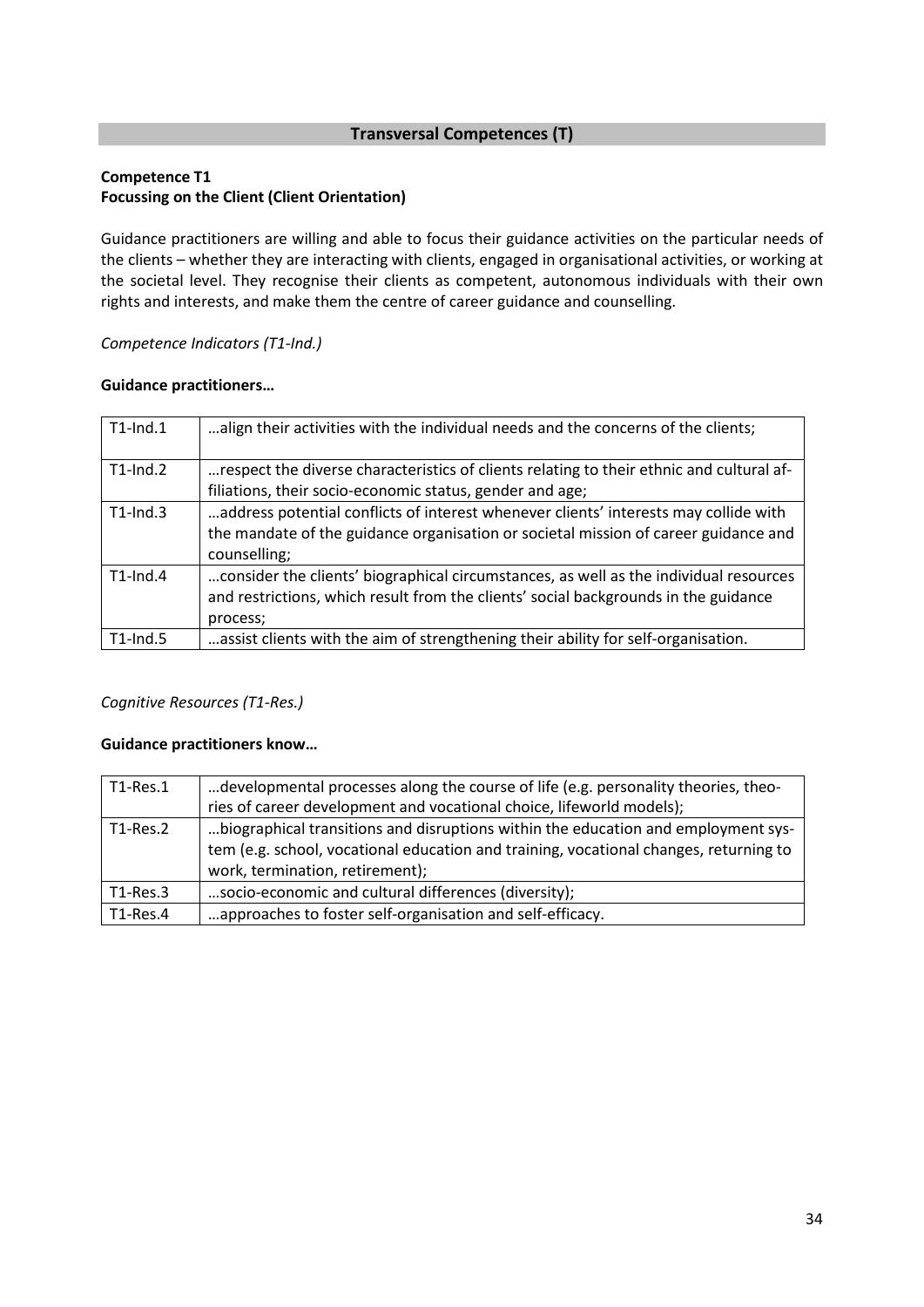# **Making the Guidance Offer Transparent**

Guidance practitioners are willing and able to make the guidance offer transparent for all stakeholders.

#### *Competence Indicators (T2-Ind.)*

### **Guidance practitioners…**

| $T2$ -Ind.1    | communicate the objectives, contents and structures of the guidance offer and<br>make this information easily accessible for all target groups; |
|----------------|-------------------------------------------------------------------------------------------------------------------------------------------------|
|                |                                                                                                                                                 |
| $T2$ -Ind. $2$ | present their guidance offers in a comprehensible way, pointing out all relevant                                                                |
|                | criteria (e.g. guidance formats, availability, standards, quality assurance) for all rele-                                                      |
|                | vant stakeholders (e.g. clients, cooperation and network partners, policy makers).                                                              |

# *Cognitive Resources (T2-Res.)*

| $T2$ -Res.1 | marketing strategies as well as public relations concepts;                        |
|-------------|-----------------------------------------------------------------------------------|
| $T2$ -Res.2 | formats and media for the public advertisement of guidance offers (e.g. leaflets, |
|             | brochures, posters).                                                              |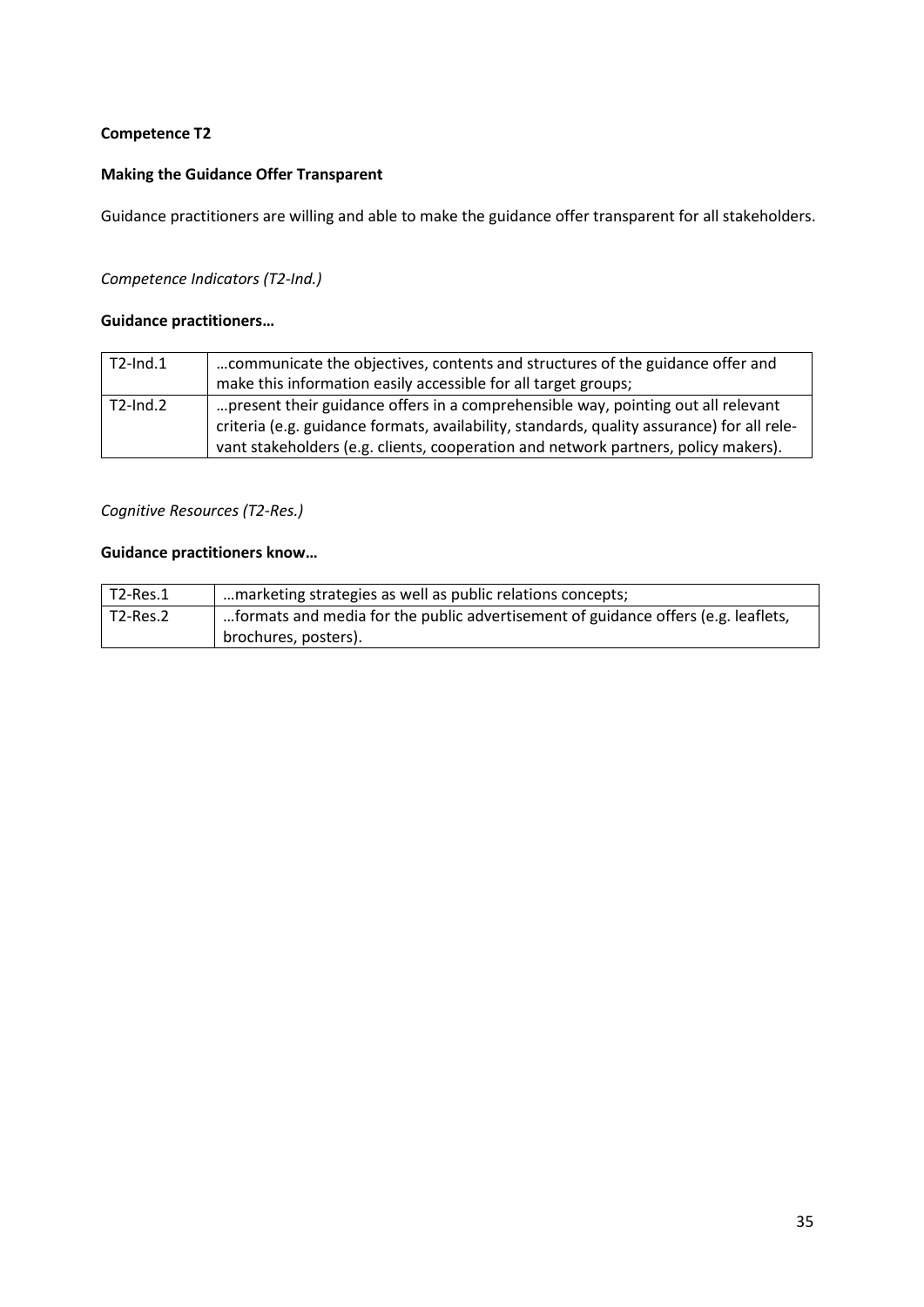#### **Exhibiting a Professional Attitude and Ethical Behaviour**

Guidance practitioners are willing and able to exhibit a professional attitude regarding their tasks and responsibilities and to adhere to ethical and professional principles for career guidance and counselling in their practice – whether they are interacting with clients, engaged in organisational activities, or working at the societal level.

*Competence Indicators (T3-Ind.)*

#### **Guidance practitioners…**

| $T3$ -Ind.1    | follow ethical principles in their actions and behaviour, and make these ethical      |
|----------------|---------------------------------------------------------------------------------------|
|                | principles transparent and perceivable;                                               |
| $T3$ -Ind. $2$ | are aware of their roles and functions and can represent and justify their profes-    |
|                | sional identity (mandate, role, and guidance concept) in a convincing manner;         |
| $T3$ -Ind.3    | plan measures for their competence development and define their needs for fur-        |
|                | ther training;                                                                        |
| $T3$ -Ind.4    | engage in reflection as an immanent part of their professional conduct and            |
|                | demonstrate an awareness of their own abilities and limitations;                      |
| $T3$ -Ind.5    | deal with criticism, resistance and conflicts in their professional context in a con- |
|                | structive manner;                                                                     |
| $T3$ -Ind.6    | develop professional self-regulation abilities in handling professional requirements  |

# *Cognitive Resources (T3-Res.)*

| T3-Res.1   | ethical standards for career guidance and counselling as well as concepts of pro-     |
|------------|---------------------------------------------------------------------------------------|
|            | fessionalism and professionalization;                                                 |
| $T3-Res.2$ | the professional mission / guidance concept of their guidance organisation;           |
| $T3-Res.3$ | conflict management strategies;                                                       |
| $T3-Res.4$ | reflective techniques to deliberate about their role, profession, and guidance activ- |
|            | ities on a meta-level;                                                                |
| T3-Res.5   | options for further education and methods of collegial counselling (peer learning,    |
|            | intervision) and professional supervision;                                            |
| T3-Res.6   | current research findings and profession-related developments in the field of ca-     |
|            | reer guidance and counselling;                                                        |
| T3-Res.7   | strategies to cope with stress and to foster self-efficacy and self-motivation.       |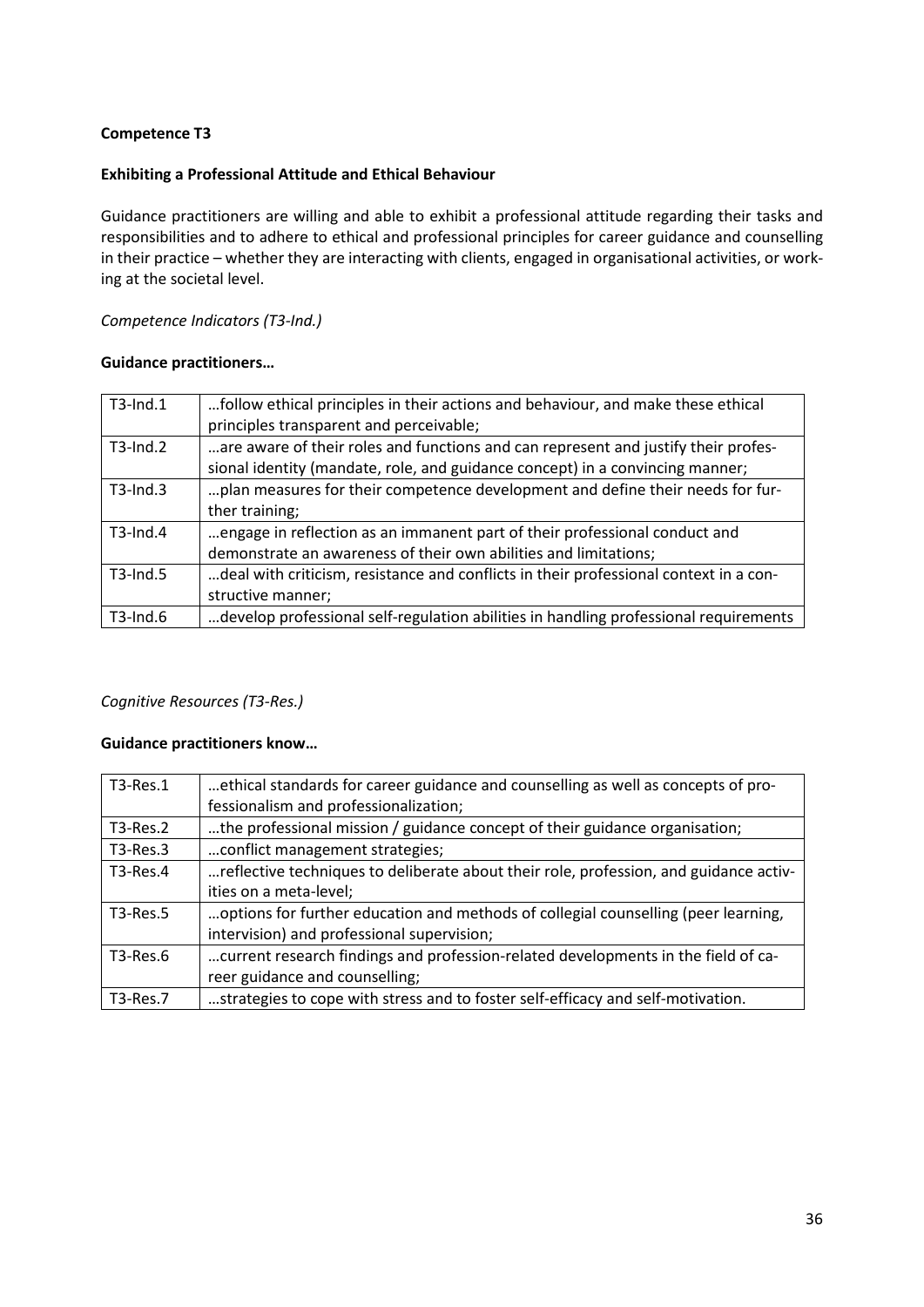#### **Co-designing Quality Development Processes**

Guidance practitioners are willing and able to align their practice with a quality concept – whether they are interacting with clients, engaged in organisational activities, or working at the societal level. They participate in developing and implementing the quality concept and realise it in actual practice.

#### *Competence Indicators (T4-Ind.)*

#### **Guidance practitioners…**

| T4-Ind.1    | observe acknowledged quality standards for career guidance and counselling in       |
|-------------|-------------------------------------------------------------------------------------|
|             | their practice;                                                                     |
| $T4$ -Ind.2 | translate these quality standards into concrete actions, in accordance with their   |
|             | tasks;                                                                              |
| $T4$ -Ind.3 | regularly participate in planning, implementing and documenting activities of qual- |
|             | ity assurance and enhancement;                                                      |
| $T4$ -Ind.4 | regularly work with the quality standards and contribute to their continuous im-    |
|             | provement;                                                                          |
| $T4$ -Ind.5 | make the results of the quality assurance and enhancement activities transparent;   |
| $T4$ -Ind.6 | engage in the evaluation of guidance processes and consider the results of such     |
|             | evaluations for the enhancement of their guidance offers.                           |

### *Cognitive Resources (T4-Res.)*

| T4-Res.1 | concepts of quality assurance and enhancement;                                 |
|----------|--------------------------------------------------------------------------------|
| T4-Res.2 | evaluation methods, as well as further scientific methods of measuring and as- |
|          | sessing the quality of guidance processes.                                     |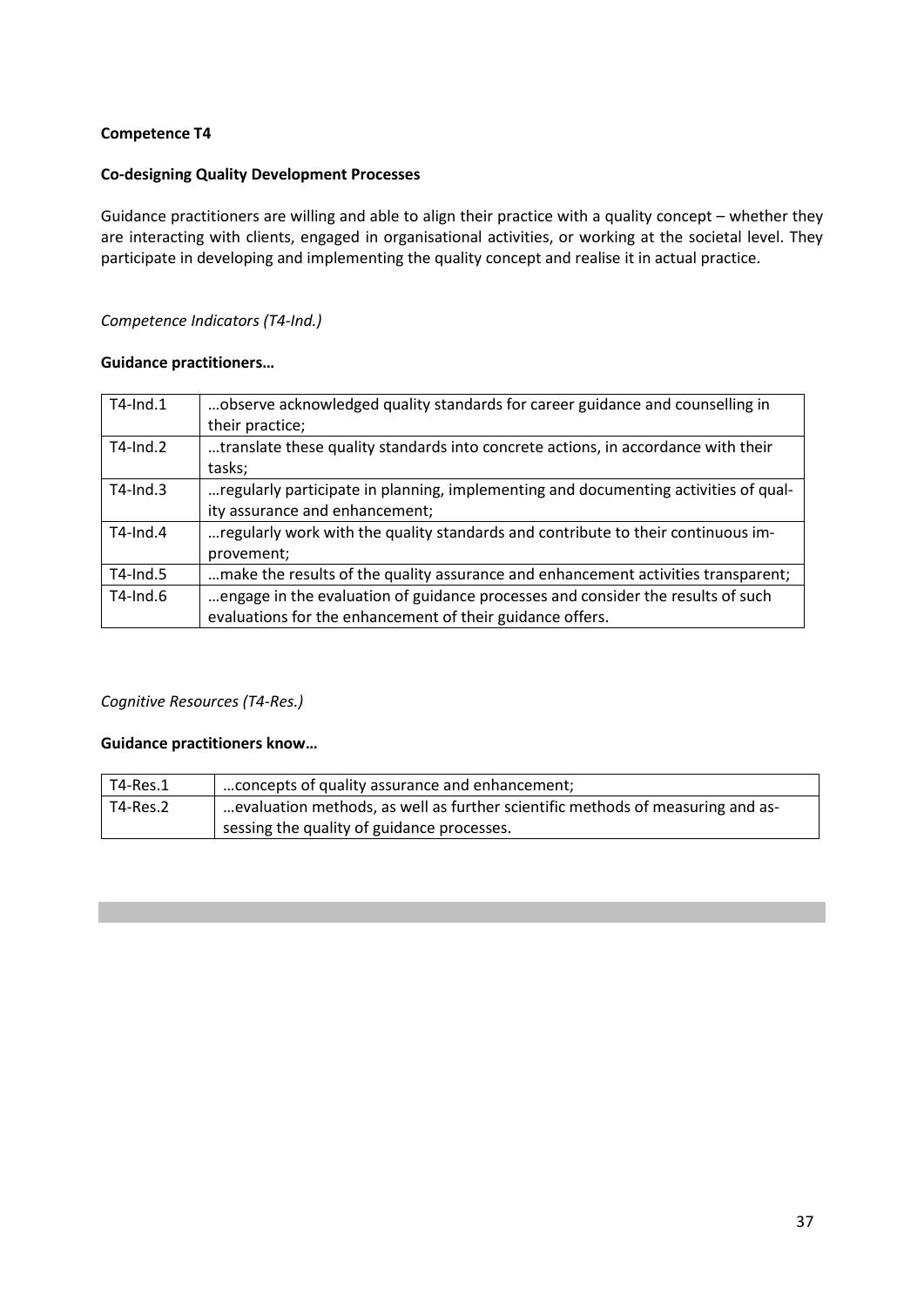#### **Process-related Competences (P)**

The process-related competences describe the professional requirements of how guidance practitioners can shape and mould the individual guidance process in a narrower sense. Such professional management/organisation of guidance processes includes

- the development of stable working conditions, a secure environment, and a sound working alliance for the collaborative process of career guidance and counselling,
- the clarification of the client's guidance concerns,
- the collaborative analysis of the client's situation and goal clarification,
- the identification and reinforcement of the client's competences and resources, as well as the development of perspectives for problem-resolution and action.

#### **Competence P1**

#### **Developing Stable Working Conditions and a Secure Environment**

Guidance practitioners are willing and able to develop stable working conditions for the guidance process, which promote the clients' feeling of structural security and a positive communicative atmosphere.

#### *Competence Indicators (P1-Ind.)*

#### **Guidance Practitioners…**

| $P1$ -Ind.1 | ensure a comfortable, undisturbed atmosphere and adequate premises for guid-       |
|-------------|------------------------------------------------------------------------------------|
|             | ance;                                                                              |
| $P1$ -Ind.2 | plan in the minimum amount of time, which will be necessary for the guidance ses-  |
|             | sion;                                                                              |
| $P1$ -Ind.3 | make their mandates, roles and functions transparent, where these are relevant     |
|             | for the guidance process;                                                          |
| $P1$ -Ind.4 | provide information about the conditions of the guidance offer (e.g., voluntari-   |
|             | ness, outcome-neutrality, scope of the offer, legal aspects);                      |
| $P1$ -Ind.5 | find an agreement with clients about how to proceed in the guidance process;       |
| $P1$ -Ind.6 | ensure that the guidance process is structured and transparent for clients regard- |
|             | ing its form and contents;                                                         |
| $P1$ -Ind.7 | find an agreement with clients about what should be documented during the guid-    |
|             | ance process;                                                                      |
| $P1$ -Ind.8 | explain to clients how their personal data and information will be handled (data   |
|             | protection/confidentiality);                                                       |

#### *Cognitive Resources (P1-Res.)* **Guidance Practitioners know…**

| P1-Res.1 | requirements for the confidentiality of a guidance setting;                  |
|----------|------------------------------------------------------------------------------|
| P1-Res.2 | methods of structuring and managing/organising guidance discussions and pro- |
|          | cesses;                                                                      |
| P1-Res.3 | methods for time management                                                  |
| P1-Res.4 | data protection guidelines and privacy/confidentiality agreements.           |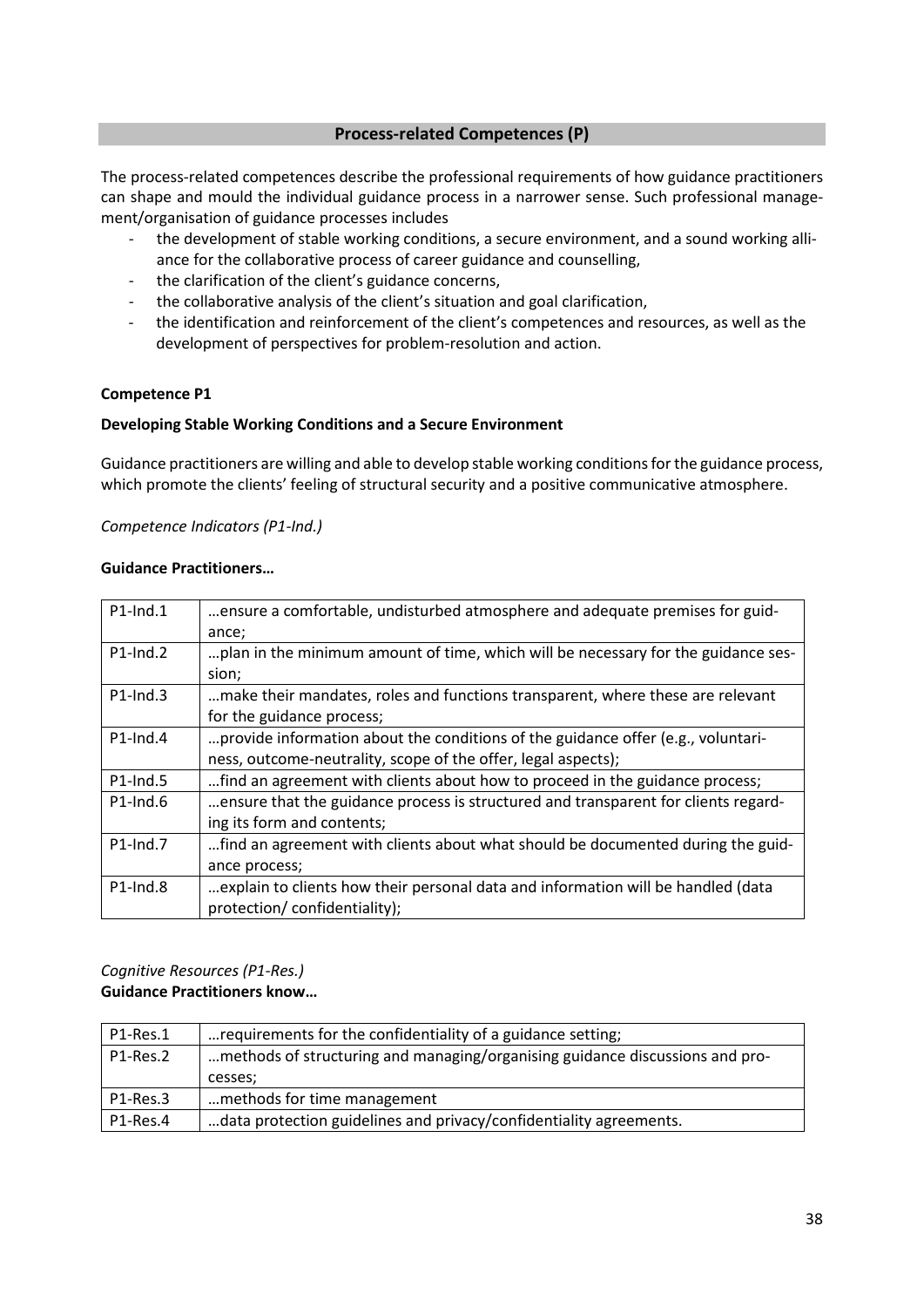### **Building a Sound Working Alliance and Emotional Security**

Guidance practitioners are willing and able to build a working alliance, which is adequate in consideration of the client's concern, and to foster the client's emotional security.

### *Competence Indicators (P2-Ind.)*

#### **Guidance practitioners…**

| P2-Ind.1       | demonstrate respect and appreciation for clients;                                    |
|----------------|--------------------------------------------------------------------------------------|
| $P2$ -Ind. $2$ | generally encounter clients with an empathetic attitude;                             |
| $P2$ -Ind.3    | behave in a congruent and genuine way at all levels of communication (verbal and     |
|                | non-verbal) in the sense of authenticity and openness;                               |
| $P2$ -Ind.4    | professionally balance between closeness and distance in contact with the client;    |
| $P2$ -Ind.5    | foster and stimulate the motivation and initiative of clients regarding the guidance |
|                | process.                                                                             |

#### *Cognitive Resources (P2-Res.)*

| P2-Res.1                          | approaches of building relations and trust (e.g., person-centred approach, three- |
|-----------------------------------|-----------------------------------------------------------------------------------|
|                                   | stage model of building trust);                                                   |
| P2-Res.2                          | theories of communication psychology (e.g., communication square, meta-com-       |
|                                   | munication);                                                                      |
| P <sub>2</sub> -Res. <sub>3</sub> | discussion techniques (e.g., interview techniques, active listening, reframing);  |
| P2-Res.4                          | psychological theories and approaches referring to motivation and emotion (e.g.,  |
|                                   | incentive theories)                                                               |
| P <sub>2</sub> -Res. <sub>5</sub> | moderation techniques (e.g., brainstorming, mind mapping).                        |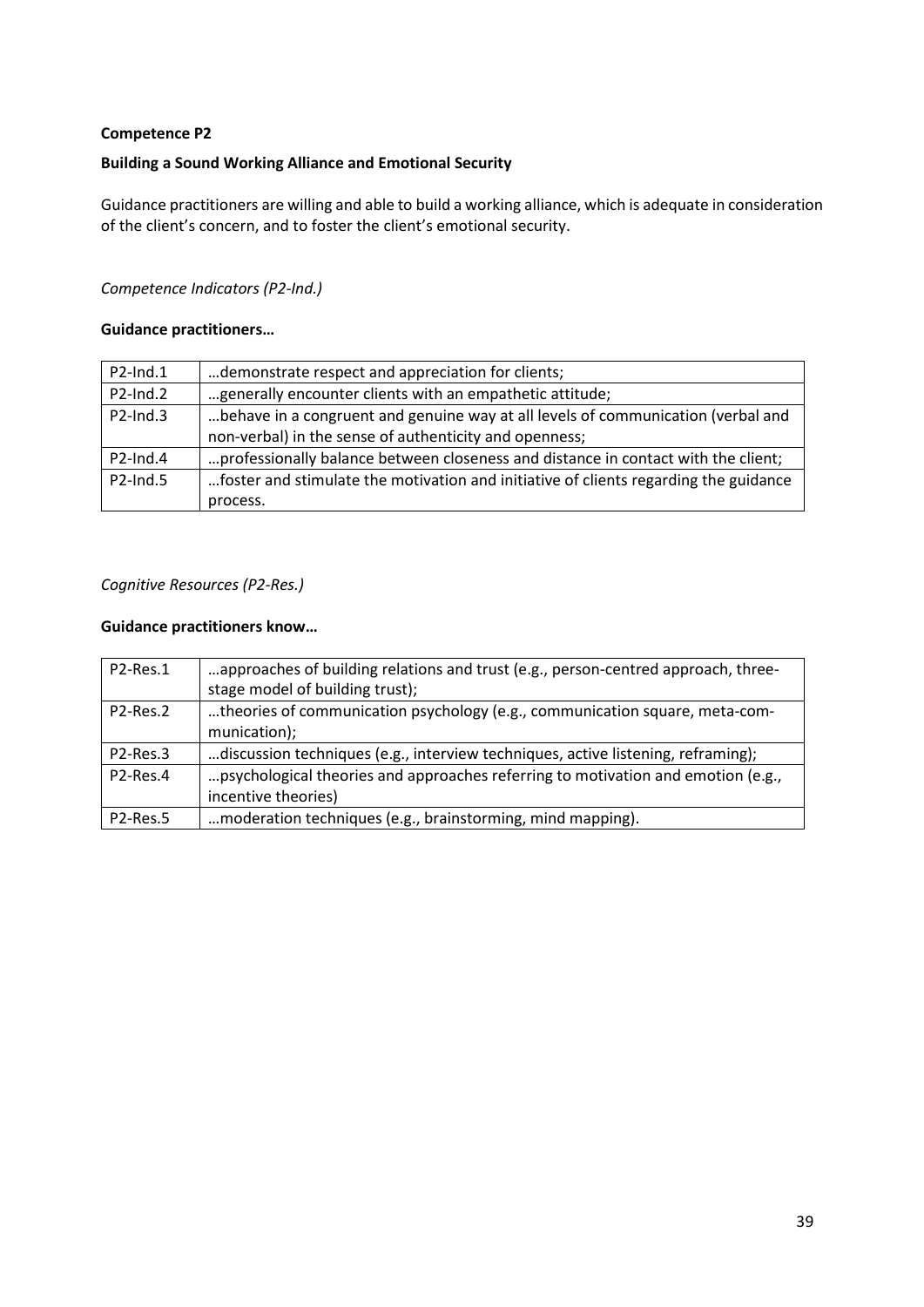# **Clarifying the Clients´ Concerns and Coming to a Guidance Agreement**

Guidance practitioners are willing and able to make the clients' concerns and expectations in view of the guidance process sufficiently explicit in dialogue with them. They come to an agreement regarding the goals of the guidance process / focus of the guidance offer.

# *Competence Indicators (P3-Ind.)*

# **Guidance practitioners…**

| $P3$ -Ind.1 | systematically record clients' guidance needs and come to a mutual understanding<br>of the clients' general concerns; |
|-------------|-----------------------------------------------------------------------------------------------------------------------|
|             |                                                                                                                       |
| $P3$ -Ind.2 | work out a first idea of the key issues behind these concerns in collaboration with                                   |
|             | clients and clarify, whether the guidance offer is the adequate format to address                                     |
|             | their concerns;                                                                                                       |
| $P3$ -Ind.3 | clarify with clients, which expectations they have regarding the guidance offer, and                                  |
|             | explicate the limitations of the service (e.g., which concerns go beyond the guidance                                 |
|             | offer);                                                                                                               |
| $P3$ -Ind.4 | pay attention to possible changes in the clients' concerns and objectives during                                      |
|             | the guidance process, and react in an appropriate way, e.g. by coming to a new                                        |
|             | agreement;                                                                                                            |
| $P3$ -Ind.5 | provide information about specific institutions and services, where required by the                                   |
|             | situation of the client (e.g., case management, addiction counselling);                                               |
| $P3$ -Ind.6 | pay attention to legal requirements and institutional guidelines (where applicable)                                   |
|             | when making guidance agreements/contracts.                                                                            |

# *Cognitive Resources (P3-Res.)*

| P3-Res.1 | different theoretical approaches and methods of guidance;                                         |
|----------|---------------------------------------------------------------------------------------------------|
| P3-Res.2 | alternative, supplementary offers for guidance and counselling                                    |
| P3-Res.3 | legal requirements and institutional guidelines (where applicable) for contractual<br>agreements. |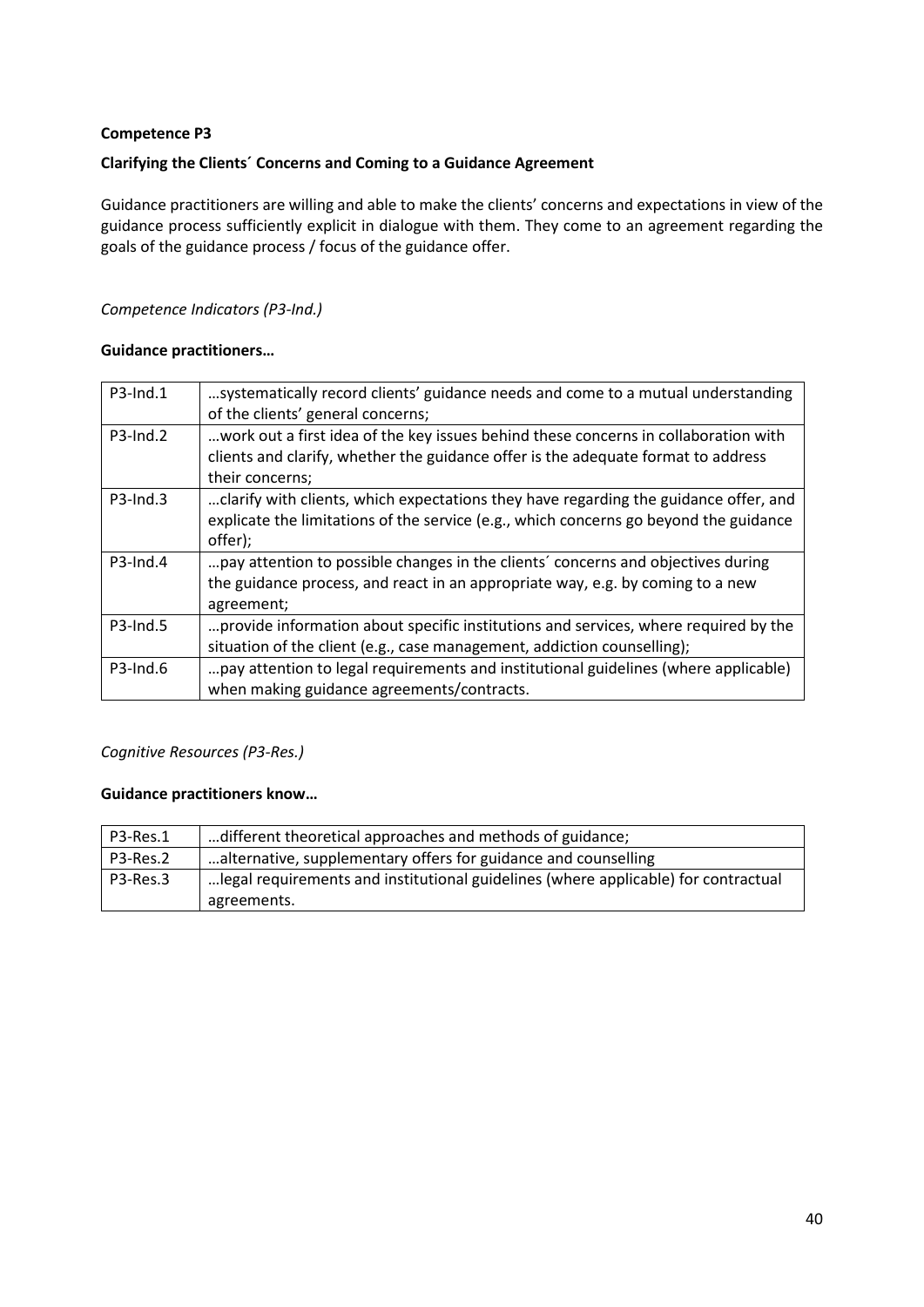### **Clarifying the Situation and Objectives**

Guidance practitioners are willing and able to support clients´ in assessing their situations in view of their concerns, and to assist them in re-evaluating their situation and forming realistic objectives through deliberation.

#### *Competence Indicators (P4-Ind.)*

#### **Guidance practitioners…**

| $P4$ -Ind.1 | work out clients' perceptions of their concerns with them, and identify factors,            |
|-------------|---------------------------------------------------------------------------------------------|
|             | which may influence or cause the troublesome situation;                                     |
| P4-Ind.2    | clarify, whether other attempts had been made to deal with the concern;                     |
| $P4$ -Ind.3 | support clients in exploring their objectives and motives, where these relate to            |
|             | their concern;                                                                              |
| $P4$ -Ind.4 | assist clients in forming an autonomous description of their situation, and in              |
|             | (re-)evaluating their situation (e.g. in view of their individual attitudes, values, abili- |
|             | ties, and goals);                                                                           |
| P4-Ind.5    | collaborate with clients in prioritising their objectives;                                  |
| $P4$ -Ind.6 | inform clients about chances and risks in the achievement of their goals, concern-          |
|             | ing the institutional and societal circumstances, and raise their awareness for poten-      |
|             | tial conflicts and contradictions.                                                          |

*Cognitive Resources (P4-Res.)*

| P4-Res.1 | methods of systematic situational analysis;                                         |
|----------|-------------------------------------------------------------------------------------|
| P4-Res.2 | methods for the identification, definition, and operationalisation of goals/objec-  |
|          | tives;                                                                              |
| P4-Res.3 | the influence of diversity on education, vocational choice, and employment (e.g.    |
|          | educational participation and opportunities, diversity as a resource);              |
| P4-Res.4 | institutional and societal systems, structures, offers, and developments (e.g. edu- |
|          | cation and employment system, vocational structures, options for education and      |
|          | training, funding opportunities, regional and supra-regional labour market develop- |
|          | ments);                                                                             |
| P4-Res.5 | relevant legal regulations concerning education, vocational options, and employ-    |
|          | ment (e.g. labour law, regulations for vocational education and training).          |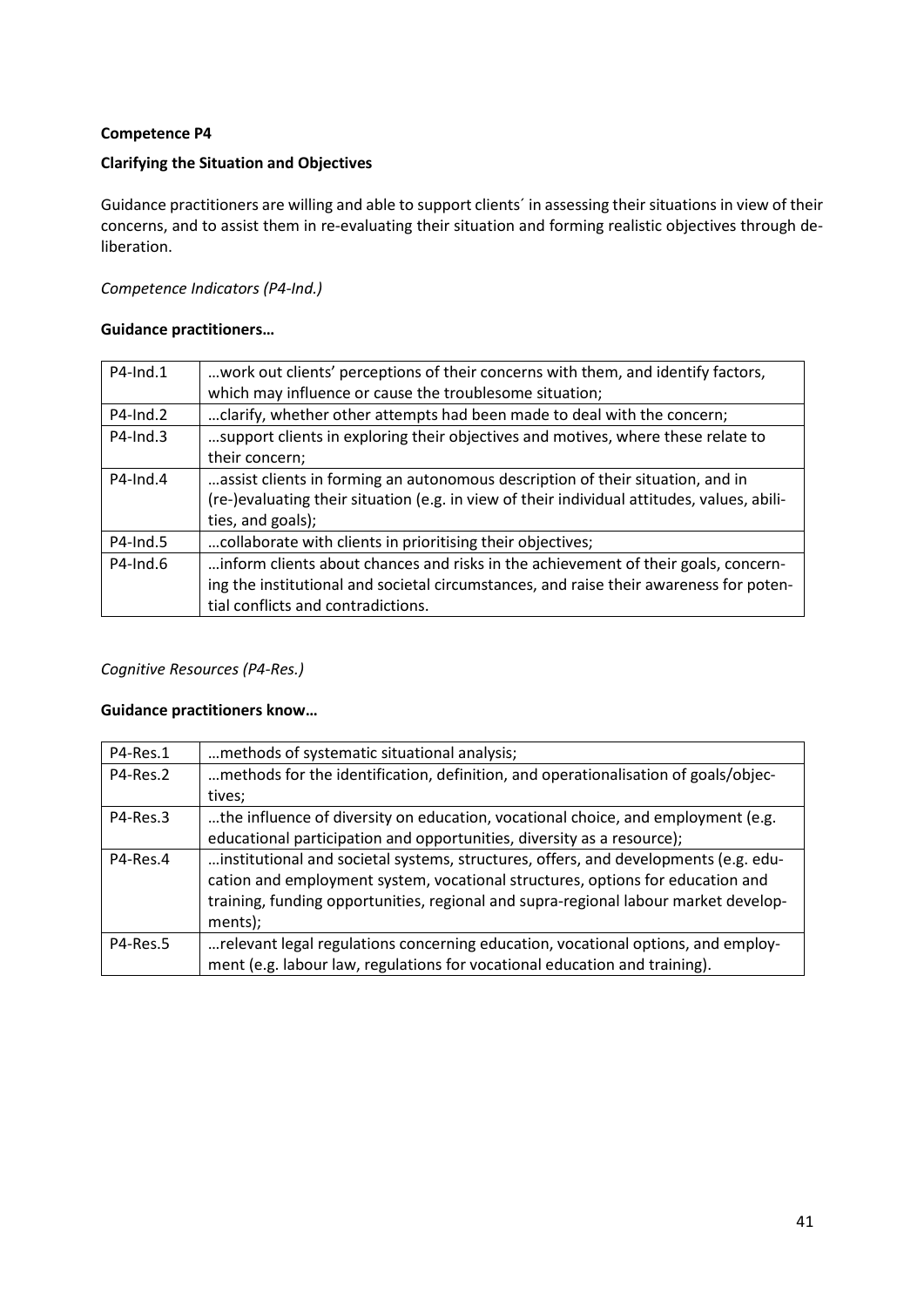### **Identifying and Reinforcing Clients' Internal and External Resources**

Guidance practitioners are willing and able to assist clients in identifying their competences and resources, and to consider these resources and their further development in view of their concerns and objectives.

### *Competence Indicators (P5-Ind.)*

#### **Guidance practitioners…**

| P5-Ind.1        | collaboratively identify clients' attitudes, emotions, motivations and behaviours,    |
|-----------------|---------------------------------------------------------------------------------------|
|                 | where these are relevant for dealing with their concerns;                             |
| $P5$ -Ind.2     | collaboratively explore clients' biographies, competences, and resources, and re-     |
|                 | late them to their guidance concerns and objectives;                                  |
| $P5$ -Ind.3     | collaboratively identify clients' potential resources (and constraints), which result |
|                 | from their social background and wider societal environment, in consideration of      |
|                 | their relevance for the achievement of the clients' objectives and their decision     |
|                 | making (e.g. aspects of the family background, the educational, vocational, or occu-  |
|                 | pational environment);                                                                |
| P5-Ind.4        | use scientifically validated and appropriate diagnostic approaches for competence     |
|                 | assessment and/or self-assessment, where required, if clients consent;                |
| <b>P5-Ind.5</b> | jointly interpret the results of the diagnostic approaches with clients (where appli- |
|                 | cable), so that clients understand the results, and they can be used to enrich the    |
|                 | guidance process;                                                                     |
| P5-Ind.6        | support clients in developing their self-perception regarding their potentials, com-  |
|                 | petences and, resources;                                                              |
| P5-Ind.7        | inform clients about possibilities to develop their potentials, competences, and re-  |
|                 | sources.                                                                              |

# *Cognitive Resources (P5-Res.)*

| P5-Res.1 | methods to identify and mobilise individual resources;                                                               |
|----------|----------------------------------------------------------------------------------------------------------------------|
| P5-Res.2 | behavioural theories and approaches of pedagogical psychology;                                                       |
| P5-Res.3 | approaches of (psycho-) diagnostics, competence assessment and recognition, as<br>well as tools for self-assessment; |
| P5-Res.4 | the concepts of career management competences and the lifelong learning;                                             |
| P5-Res.5 | living environments and states of neediness of diverse target groups.                                                |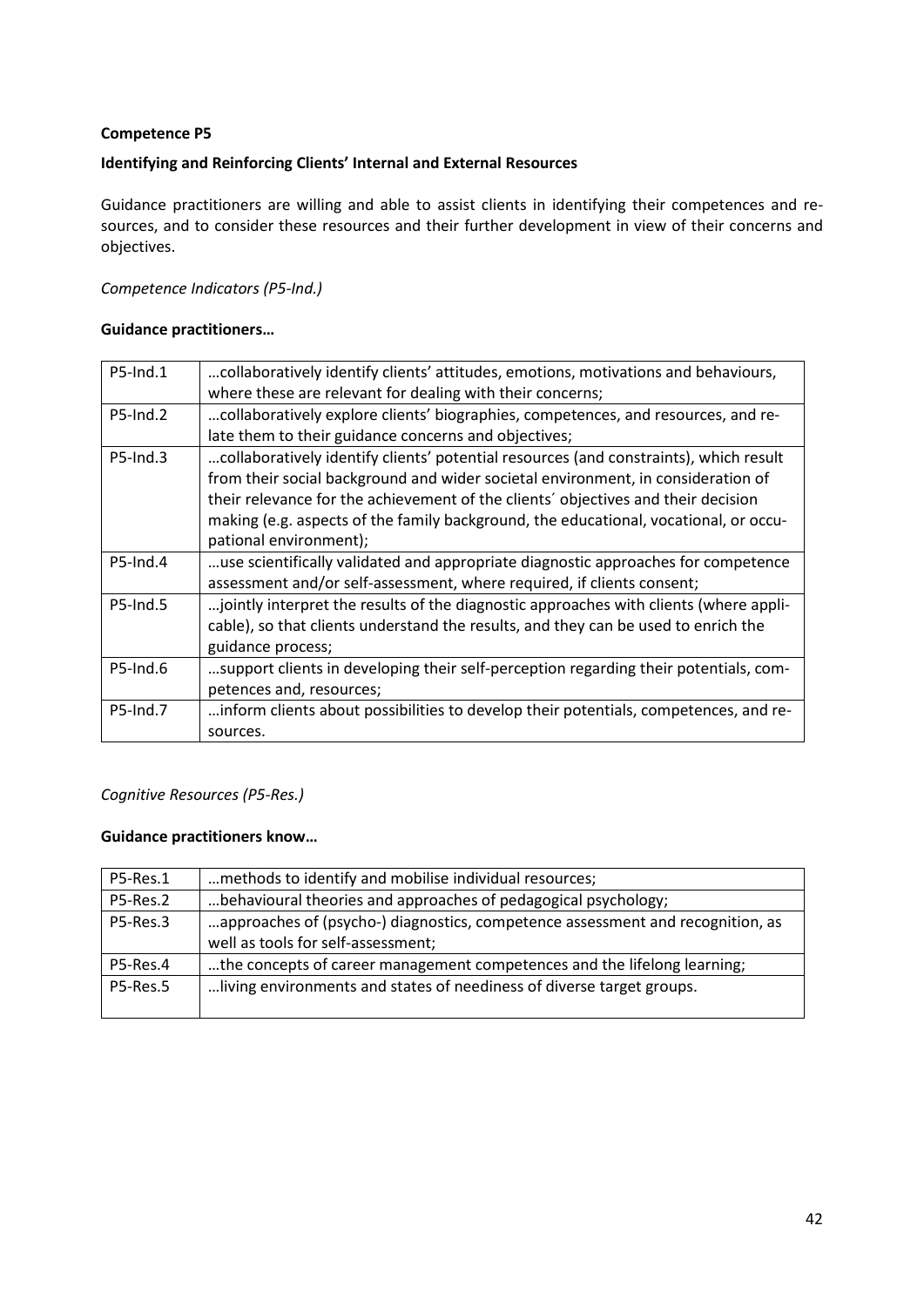### **Developing Perspectives for Problem-Resolution and Action**

Guidance practitioners are willing and able to support clients in developing possible solutions and action plans for reaching their goals.

### *Competence Indicators (P6-Ind.)*

#### **Guidance practitioners…**

| P6-Ind.1    | jointly work out realistic ideas of how to solve problems and act with clients, in     |
|-------------|----------------------------------------------------------------------------------------|
|             | view of their competences, qualifications and resources;                               |
| $P6$ -Ind.2 | jointly develop decision criteria with clients, and assist them in their decision-mak- |
|             | ing processes;                                                                         |
| $P6$ -Ind.3 | inform clients about options and strategies to increase their chances to achieve       |
|             | their goals and to overcome possible obstacles;                                        |
| $P6$ -Ind.4 | provide clients with information and/or refer them to sources of information,          |
|             | which they can consult themselves, when these resources suit the target groups and     |
|             | needs of the clients;                                                                  |
| P6-Ind.5    | raise opportunities to promote social inclusion and equality in view of age, gender,   |
|             | handicaps, cultural and ethnic origins, where appropriate to the particular case and   |
|             | situation;                                                                             |
| P6-Ind.6    | assess whether further and/or external counselling should be sought by clients to      |
|             | address their guidance concerns, also in consideration of the guidance process' de-    |
|             | velopment;                                                                             |
| P6-Ind.7    | collaboratively summarise the progression and results of the guidance process          |
|             | with clients when the process is progressing towards the end, and discuss the cli-     |
|             | ents' next steps, where relevant.                                                      |

# *Cognitive Resources (P6-Res.)*

| P6-Res.1 | decision-making theories and models;                   |
|----------|--------------------------------------------------------|
| P6-Res.2 | methods of information search and analysis             |
| P6-Res.3 | context-sensitive sources of information and databases |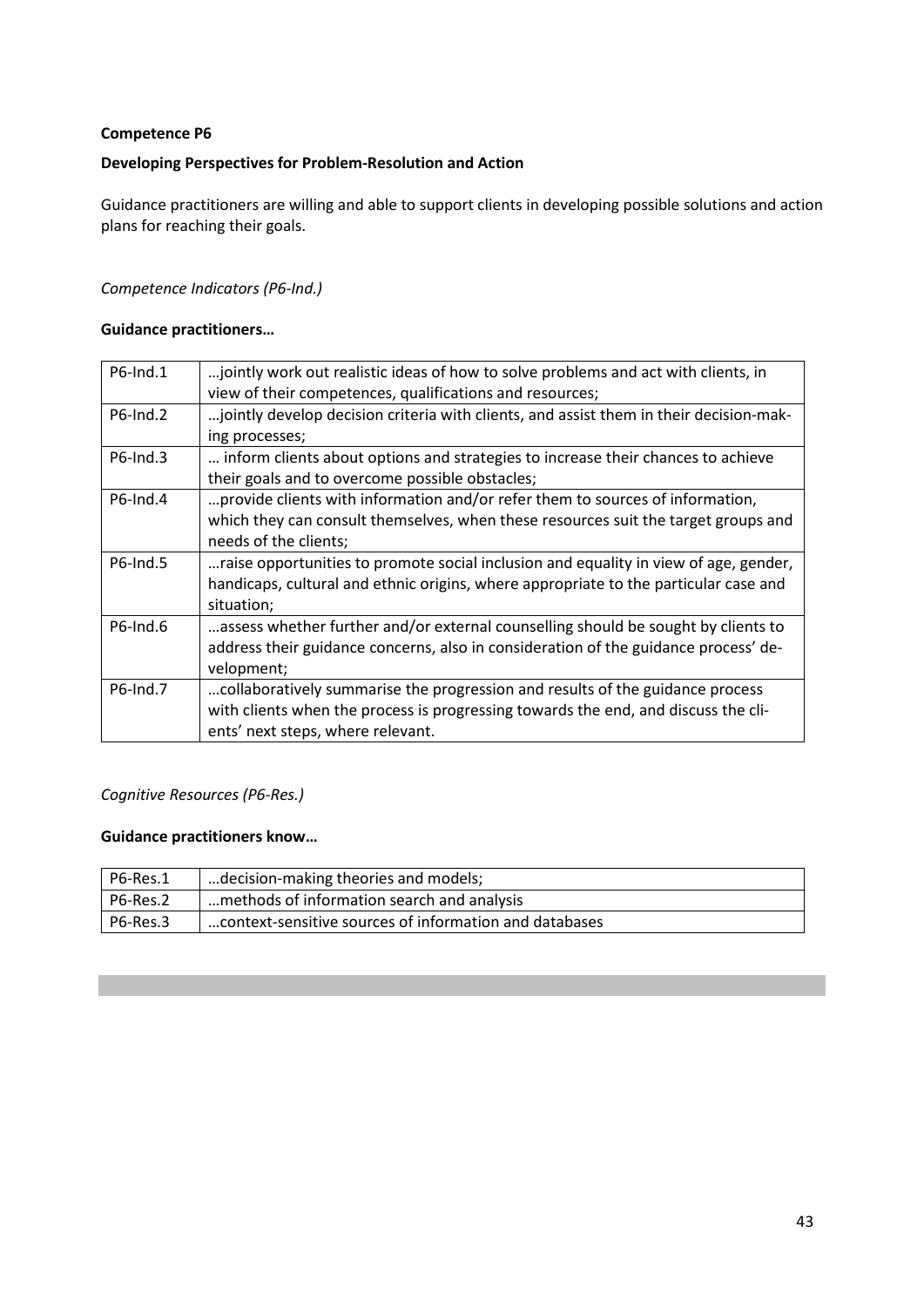#### **Organisation-related Competences (O)**

The organisation-related competences describe requirements for guidance practitioners concerning the organisational circumstances of the guidance process. Guidance practitioners participate in formulating and the organisational mission statement and implement it effectively. They participate in the design and optimisation of the formal organisational structures and processes, and act in conjunction with these. They contribute to an organisational culture, which enacts its values, as well as to its further development. They ensure an efficient use and the sustainability of the organisational resources, maintain cooperation with experts and other relevant actors in the societal context of the organisation, and contribute to the development of networks.

#### **Competence O1**

#### **Developing and Implementing the Organisational Mission Statement**

Guidance practitioners are willing and able to participate in the development of an organisational mission statement and to implement it effectively. The specific part of the mission statement, which describes the mandate and purpose of the guidance service, its strategy and conception of guidance, should respect the concerns of the target groups, the societal circumstances, and quality standards for good guidance.

#### *Competence Indicators (O1-Ind.)*

#### **Guidance Practitioners…**

| $O1$ -Ind. $1$ | participate in the formulation and enhancement of the mission statement;             |
|----------------|--------------------------------------------------------------------------------------|
| $O1$ -Ind. $2$ | participate in translating the mission statement into strategies, guidance concepts, |
|                | and organisational processes;                                                        |
| $O1$ -Ind.3    | make the mission statement of the organisation transparent to the public and key     |
|                | stakeholders (e.g., partner organisations, education providers, sponsors);           |
| $O1$ -Ind.4    | align their professional activities with the organisation's mission.                 |

#### *Cognitive Resources (O1-Res.)*

| O1-Res.1    | approaches for the development and implementation of mission statements (e.g.,  |
|-------------|---------------------------------------------------------------------------------|
|             | bottom-up-/top-down-approaches; Balanced Scorecard);                            |
| O1-Res.2    | theories and methods of strategic management (e.g., market-oriented / resource- |
|             | based approach);                                                                |
| O1-Res.3    | methods of formative and summative evaluation (e.g., utilisation-, target-, and |
|             | management- oriented evaluation);                                               |
| $O1$ -Res.4 | public relations instruments (e.g., leaflets, posters, open house days).        |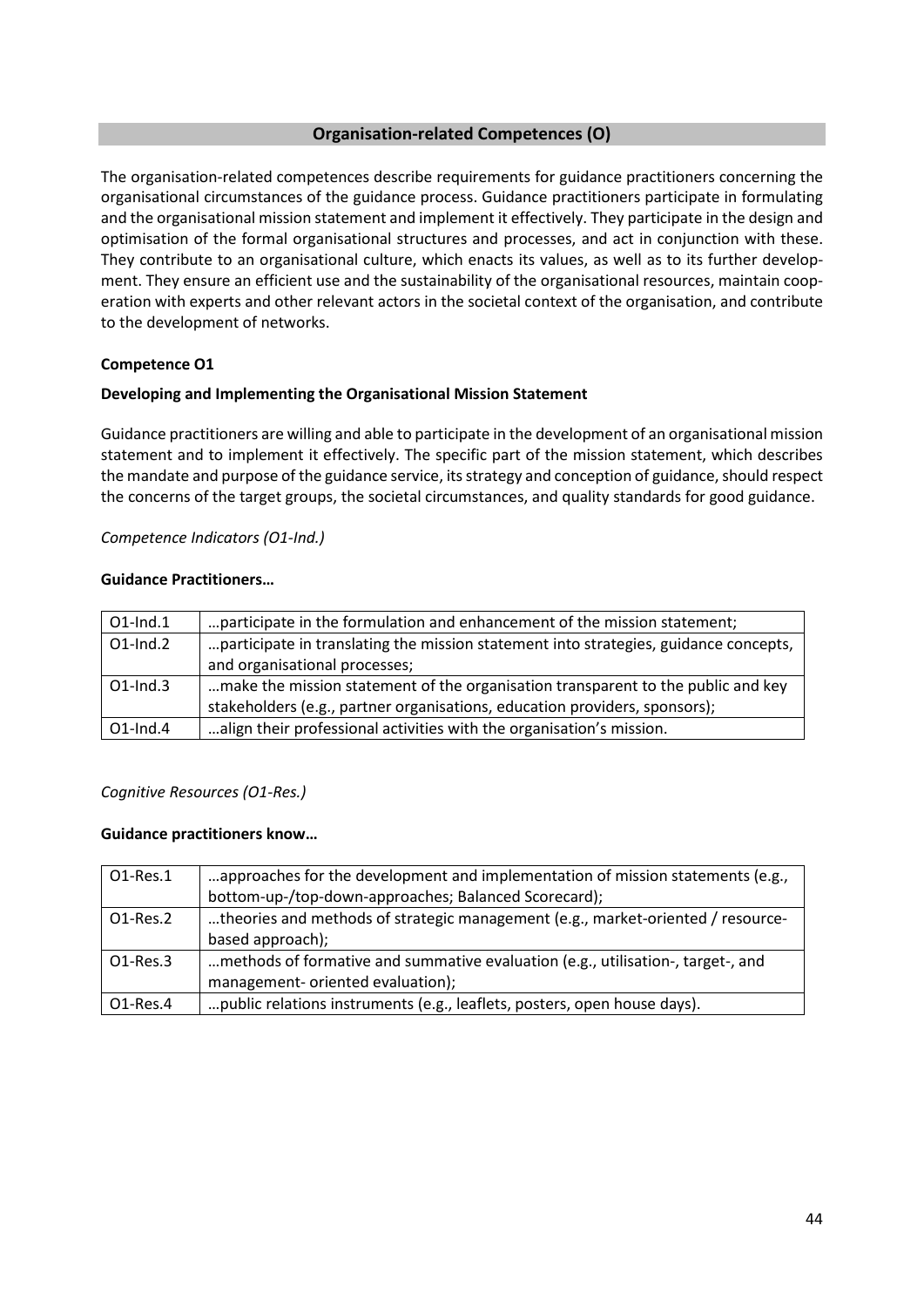### **Designing and Optimising Formal Organisational Structures and Processes**

Guidance practitioners are willing and able to participate in the design and optimisation of formal organisational structures and processes and to act in conjunction with them.

# *Competence Indicators (O2-Ind.)*

#### **Guidance practitioners…**

| $O2$ -Ind.1    | identify established structures, functions and key processes of the organisation    |
|----------------|-------------------------------------------------------------------------------------|
|                | and collaborate in enhancing them in line with clearly defined objectives;          |
| $O2$ -Ind. $2$ | define organisational interfaces regarding the effectiveness and efficiency of the  |
|                | guidance services, particularly in consideration of the target groups' interests;   |
| $O2$ -Ind.3    | determine organisational structures and functions in collaboration with the man-    |
|                | agement of the guidance organisation, considering roles and responsibilities, tasks |
|                | and competences;                                                                    |
| $O2$ -Ind.4    | act in conjunction with the actual structures and processes of the organisation.    |

#### *Cognitive Resources (O2-Res.)*

| $O2$ -Res.1 | concepts of organisational development;                                      |
|-------------|------------------------------------------------------------------------------|
| O2-Res.2    | classification schemes of organisational structures and processes;           |
| O2-Res.3    | methods for the design of efficient organisational structures and processes. |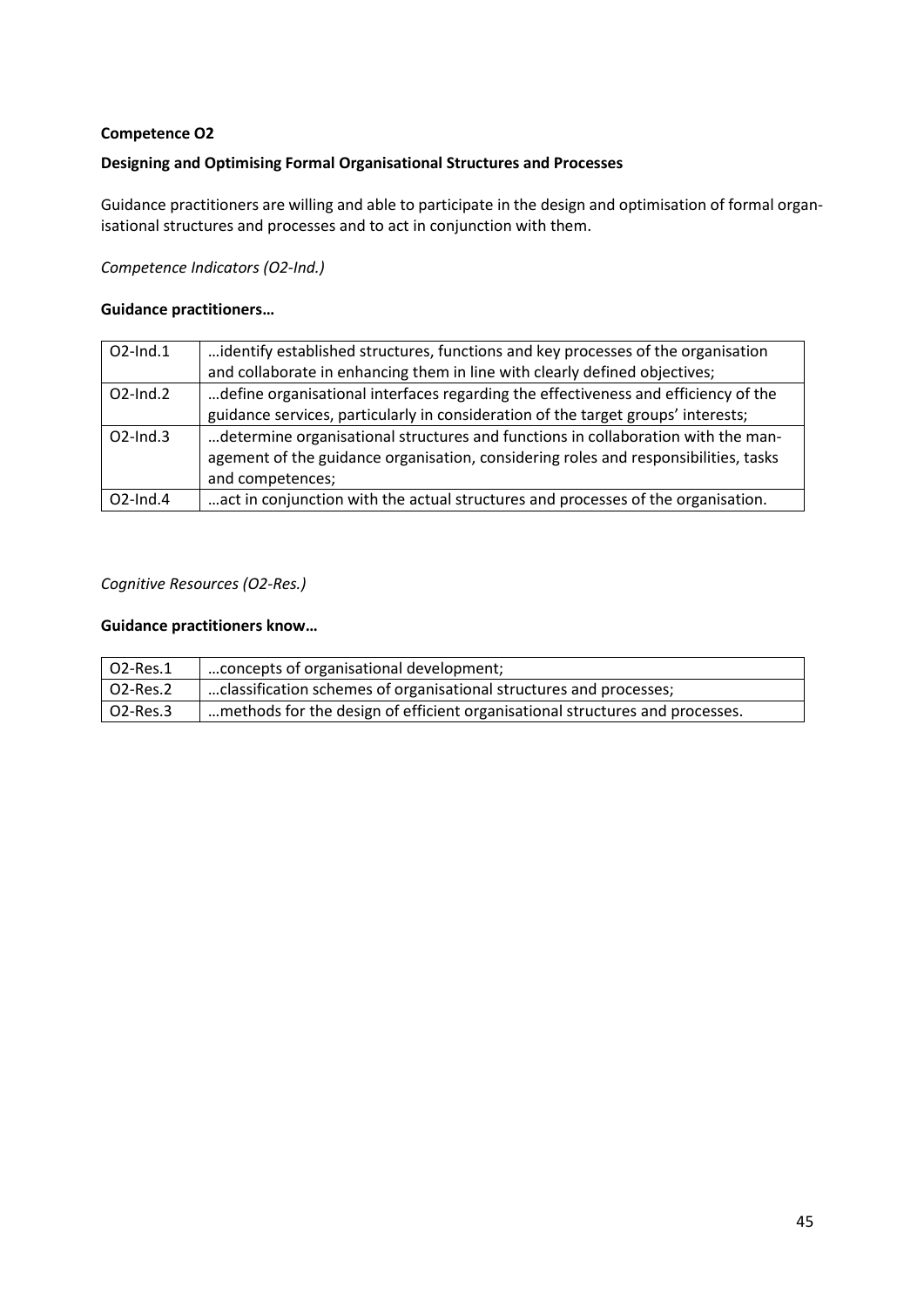# **Co-creating and Enacting the Organisational Culture**

Guidance practitioners are willing and able to contribute to a organisational culture of transparent, enacted values, by collaborating in the development of a constructive and participative culture of communication, cooperation, decision making, and conflict management.

# *Competence Indicators (O3-Ind.)*

# **Guidance practitioners…**

| $O3$ -Ind.1 | participate in processes to enhance the organisational culture;                       |
|-------------|---------------------------------------------------------------------------------------|
| O3-Ind.2    | contribute to the constructive spirit of the organisational culture through their co- |
|             | operative behaviour;                                                                  |
| $O3$ -Ind.3 | apply prescribed or collaboratively developed rules in their external and internal    |
|             | communication (e.g., oral/written);                                                   |
| $O3$ -Ind.4 | make responsible use of their leeway for in organising guidance processes autono-     |
|             | mously and of their options to participate in organisational decision-making;         |
| $O3$ -Ind.5 | engage in a continuous dialogue with colleagues to discuss various aspects of guid-   |
|             | ance and its organisation (e.g., informal peer learning, constructive feedback, team  |
|             | discussions, and appraisal interviews).                                               |

# *Cognitive Resources O3-(Res.)*

| 03-Res.1 | approaches and concepts concerning organisational culture;                      |
|----------|---------------------------------------------------------------------------------|
| O3-Res.2 | strategies and models of conflict management;                                   |
| O3-Res.3 | guidelines for communication and behaviour, as well as leadership principles of |
|          | the particular organisation.                                                    |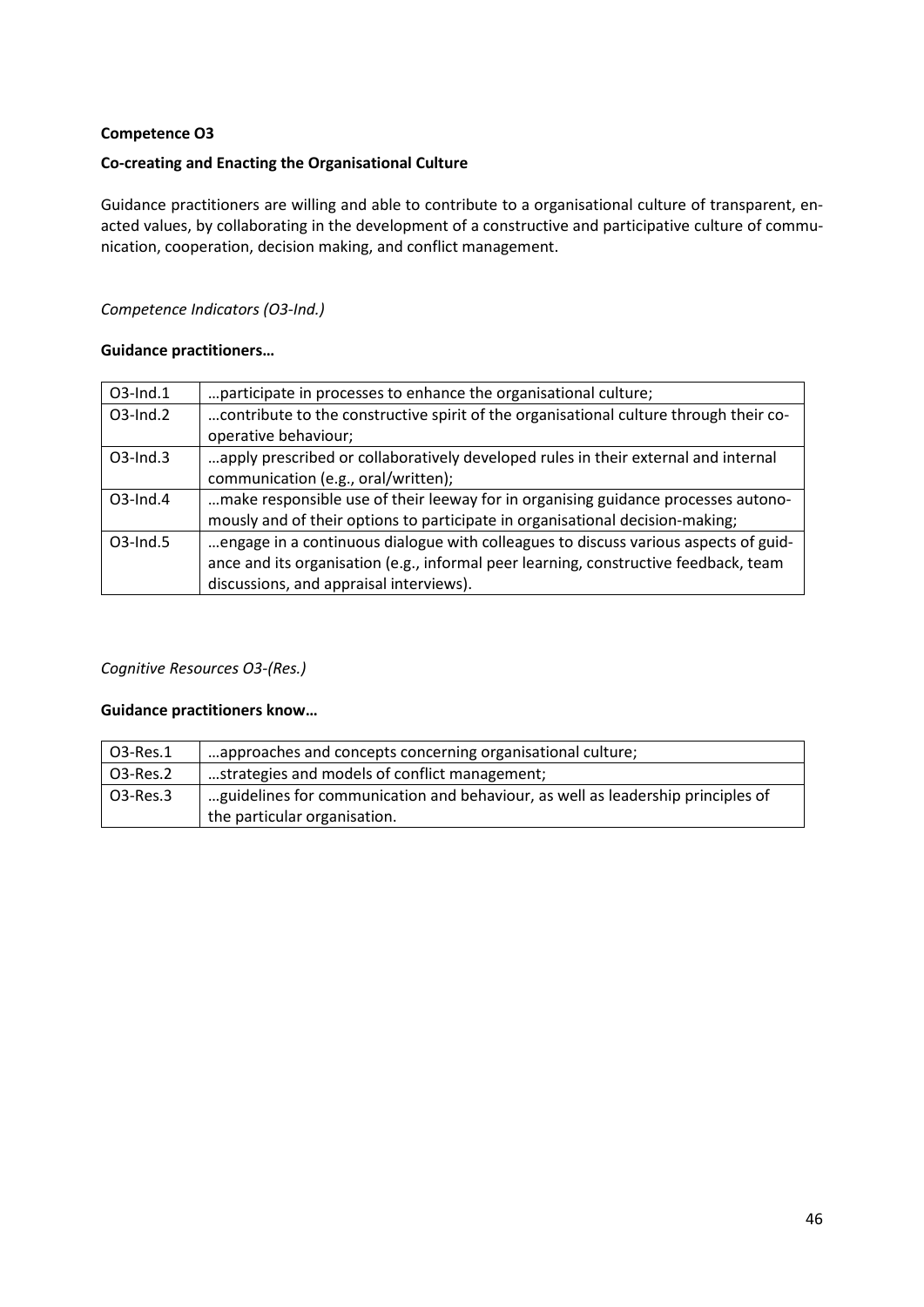#### **Ensuring the Sustainability and Efficient Use of Resources**

Guidance practitioners are willing and able to work with the available human and material resources efficiently, and actively participate in the determination of required resources and safeguarding their availability in the future (sustainability).

### *Competence Indicators (O4-Ind.)*

#### **Guidance practitioners…**

| $O4$ -Ind.1    | support the budgeting, acquisition and sustainability of necessary organisational |
|----------------|-----------------------------------------------------------------------------------|
|                | resources in their areas of responsibility;                                       |
| $O4$ -Ind. $2$ | actively participate in the determination of which human and financial resources  |
|                | will be needed in the future;                                                     |
| $O4$ -Ind.3    | use the available human and material resources effectively in pursuing the objec- |
|                | tives of the guidance service.                                                    |

#### *Cognitive Resources (O4-Res.)*

| O4-Res.1        | strategies of resource management (e.g. financial planning, controlling, working-    |
|-----------------|--------------------------------------------------------------------------------------|
|                 | time management);                                                                    |
| <b>O4-Res.2</b> | marketing strategies, as well as methods of client acquisition;                      |
| O4-Res.3        | sources of information relating to the application for material and financial means. |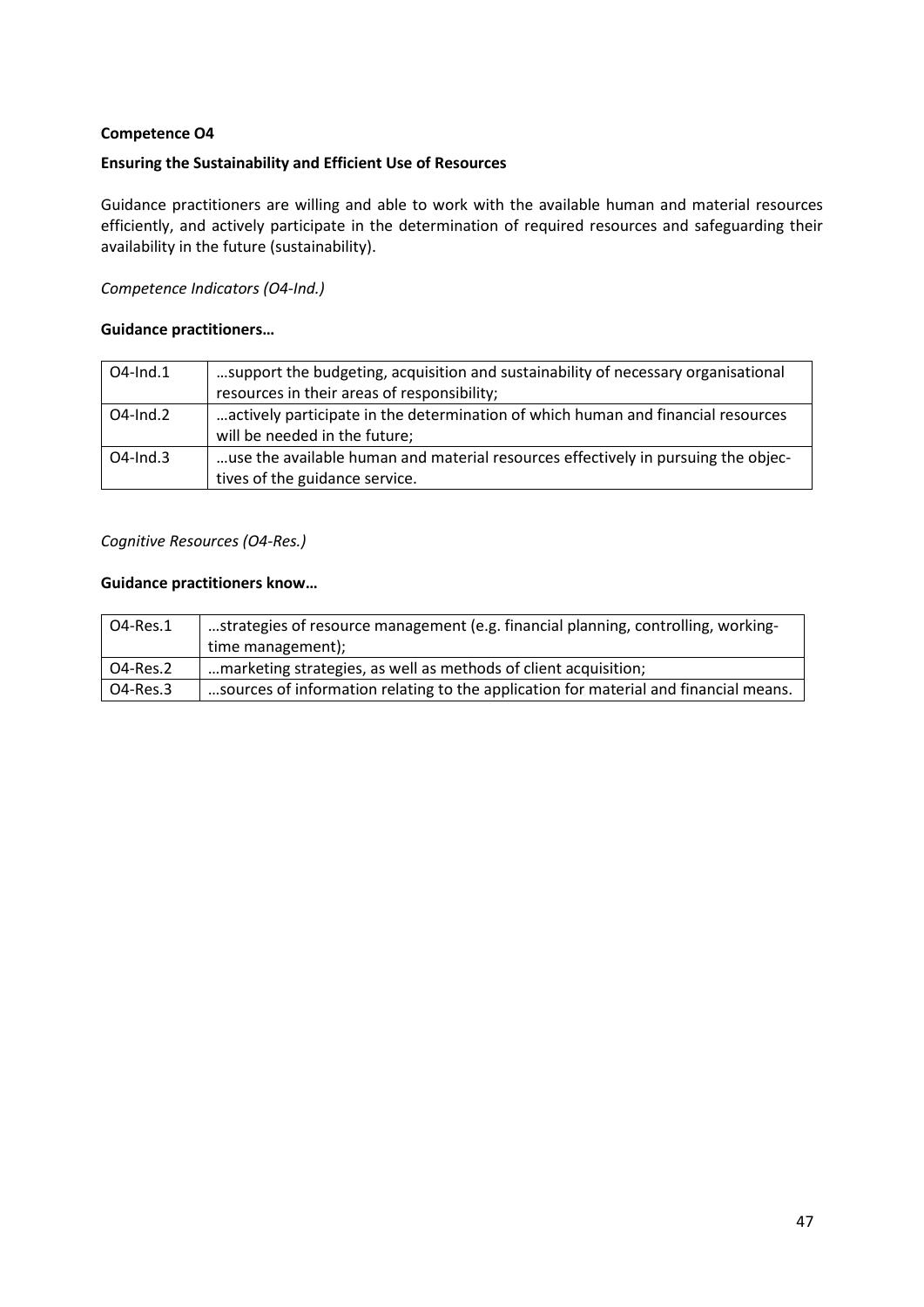# **Cooperating with the Professional and Interdisciplinary Environment**

Guidance practitioners are willing and able to utilise their professional network (within the organisation as well as across organisations) and the wider societal environment relating to reliable and targeted information, cooperation and networking, and to contribute to the development of these networks.

# *Competence Indicators (O5-Ind.)*

# **Guidance practitioners…**

| O5-Ind.1       | obtain an up-to-date picture of their relevant environment (e.g., comparable ser-        |
|----------------|------------------------------------------------------------------------------------------|
|                | vices, other service providers, administrative bodies, the economy);                     |
| $O5$ -Ind. $2$ | develop cooperation and activities, which are relevant for the success and quality       |
|                | of the guidance service pertaining to their areas of responsibility;                     |
| $O5$ -Ind.3    | collaborate in developing, maintaining and utilising guidance networks;                  |
| $O5$ -Ind.4    | participate in interdisciplinary cooperation, and $-$ to a reasonable degree $-$ in sci- |
|                | entific and research activities.                                                         |

# *Cognitive Resources (O5-Res.)*

| 05-Res.1    | networking strategies and concepts;                                                                                                                                               |
|-------------|-----------------------------------------------------------------------------------------------------------------------------------------------------------------------------------|
| O5-Res.2    | options for cooperation and relevant environments (e.g., contact persons in ad-<br>ministrations, education and training providers, enterprises, ministries, policy mak-<br>ers); |
| $O5$ -Res.3 | networks in the guidance field (professional associations, labour administration,<br>chambers of commerce, etc.).                                                                 |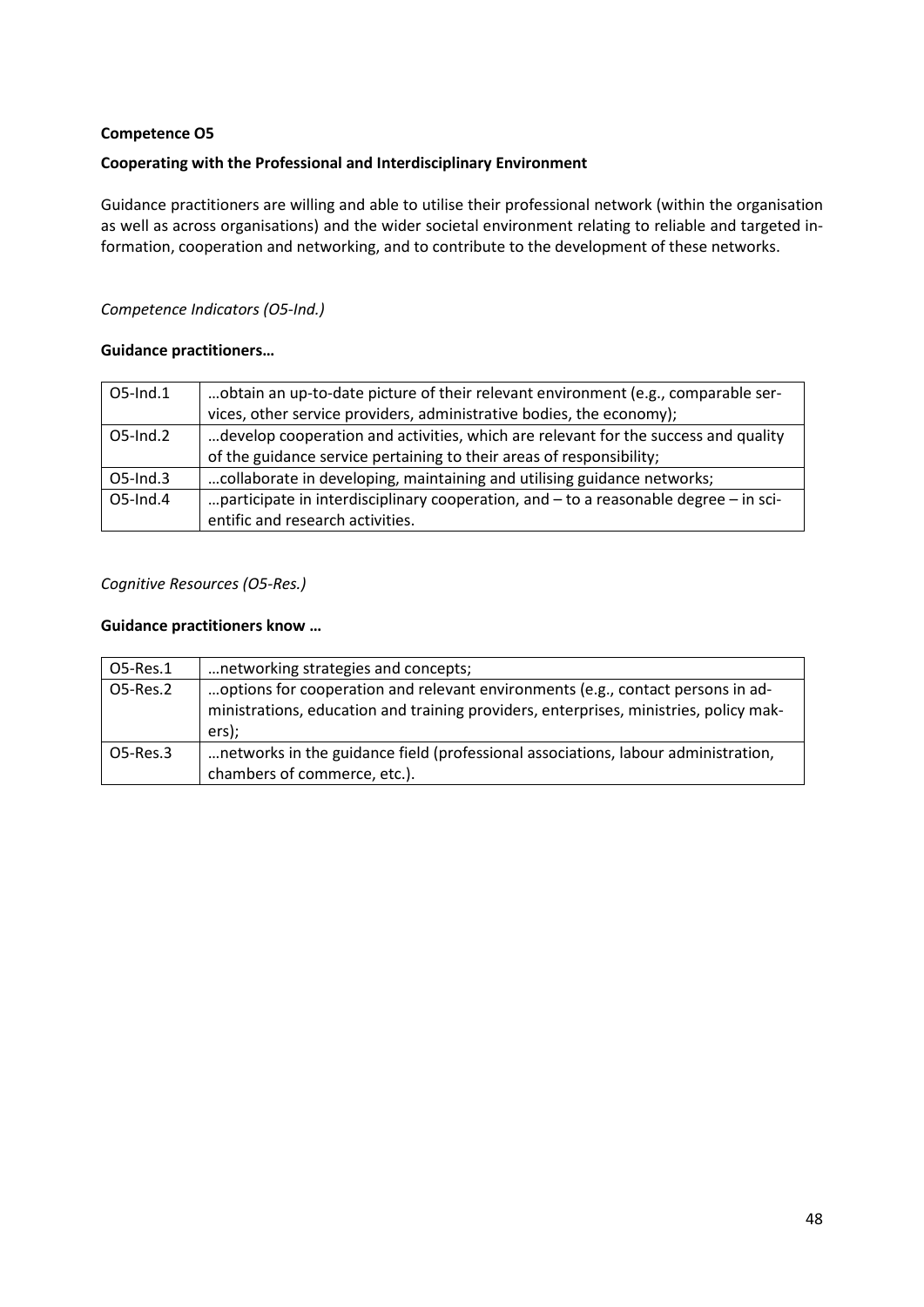#### **Competences Related to Society (S)**

The competences related to society describe requirements for guidance practitioners regarding the consideration of relevant societal circumstances (e.g., the educational system, occupational system, and labour market), as well as the pursuit of widely accepted societal goals (e.g., promoting clients´ self-organisation; increasing participation in education, vocational training, and employment; reduction of individual and societal misallocations; enhancing social participation and inclusion).

#### **Competence S1**

#### **Considering societal circumstances**

Guidance practitioners are willing and able to consider those societal circumstances, which are relevant in view of clients' guidance concerns, within the guidance process, as well as for the further development of the guidance offers.

#### *Competence Indicators (S1-Ind.)*

#### **Guidance practitioners…**

| $S1$ -Ind.1 | reflect the relevance of societal circumstances / influence factors for the develop- |
|-------------|--------------------------------------------------------------------------------------|
|             | ment of the guidance services;                                                       |
| $S1$ -Ind.2 | actively participate in processing and preparing knowledge on societal circum-       |
|             | stances for its use in guidance and for the clients (knowledge management);          |
| $S1$ -Ind.3 | consider how societal circumstances (e.g., labour market conditions, features of     |
|             | the educational system) may be relevant for their clients' concerns (see P1-P6).     |

# *Cognitive Resources (S1-Res.)*

| S1-Res.1    | relevant fields of knowledge concerning society (e.g., labour market, economics, |
|-------------|----------------------------------------------------------------------------------|
|             | the educational system, vocational systems, requirements in terms of competences |
|             | and qualifications, and funding opportunities);                                  |
| $S1-Res.2$  | societal developments (e.g., globalization, growing complexity, demographic      |
|             | change, lifelong learning, and diversity);                                       |
| $S1$ -Res.3 | databases, knowledge resources, and methods knowledge management.                |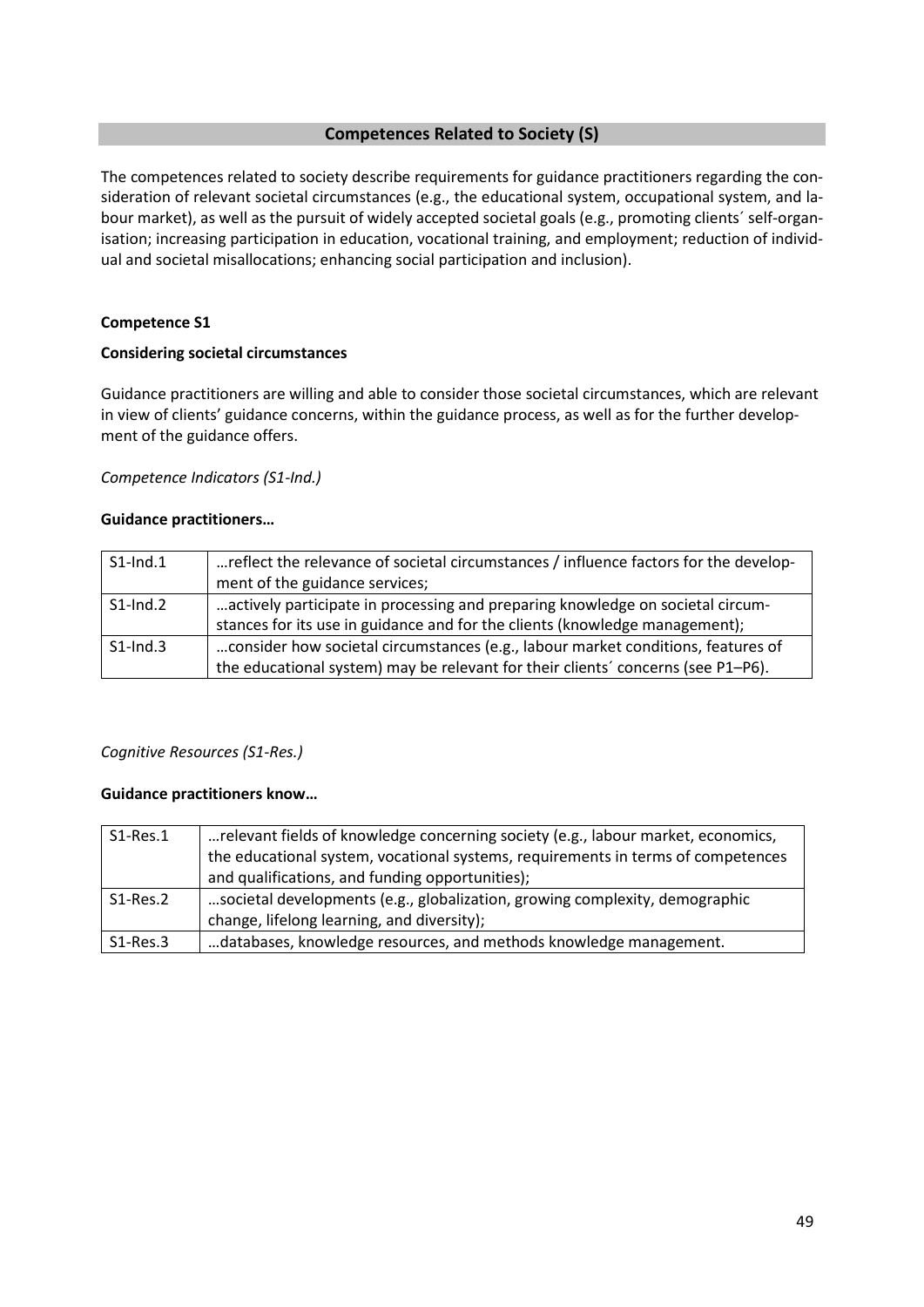#### **Considering Societal Goals**

Guidance practitioners are willing and able to consider societal goals in their guidance practice – whether they are interacting with clients, engaged in organisational activities, or working at the societal level. Relevant societal goals comprise the transfer of knowledge and information, the promotion of clients' career management competences, increased participation in education, vocational training, and employment, the reduction of individual and societal misallocations, as well as the promotion of social participation inclusion of potentially disadvantaged groups.

#### *Competence Indicators (S2-Ind.)*

#### **Guidance practitioners…**

| $S2$ -Ind.1 | reflect societal goals in view of career guidance and counselling;                        |
|-------------|-------------------------------------------------------------------------------------------|
| $S2$ -Ind.2 | reflect the impact (and limits) of guidance on the societal environment;                  |
| $S2$ -Ind.3 | express the experiences and insights from guidance to inspire societal discourses         |
|             | (e.g., at the local level, or in professional associations);                              |
| $S2$ -Ind.4 | participate in determining the goals of their organisations' guidance offers (these       |
|             | may be used as output criteria for evaluation);                                           |
| $S2$ -Ind.5 | assist clients in linking their individual objectives with societal goals in a reasonable |
|             | way (see P1-P6).                                                                          |

# *Cognitive Resources (S2-Res.)*

| $S2-Res.1$ | the societal goals related to career guidance and counselling (e.g., promotion of<br>self-organisation and career management competences, social participation, and so-<br>cial inclusion); |
|------------|---------------------------------------------------------------------------------------------------------------------------------------------------------------------------------------------|
| S2-Res.2   | approaches of promoting abilities for self-organisation, as well as social participa-<br>tion and inclusion;                                                                                |
| $S2-Res.3$ | problem areas in the educational, vocational, and employment systems (such as<br>disadvantages, opportunities for participation), as well as measures meet these chal-<br>lenges.           |